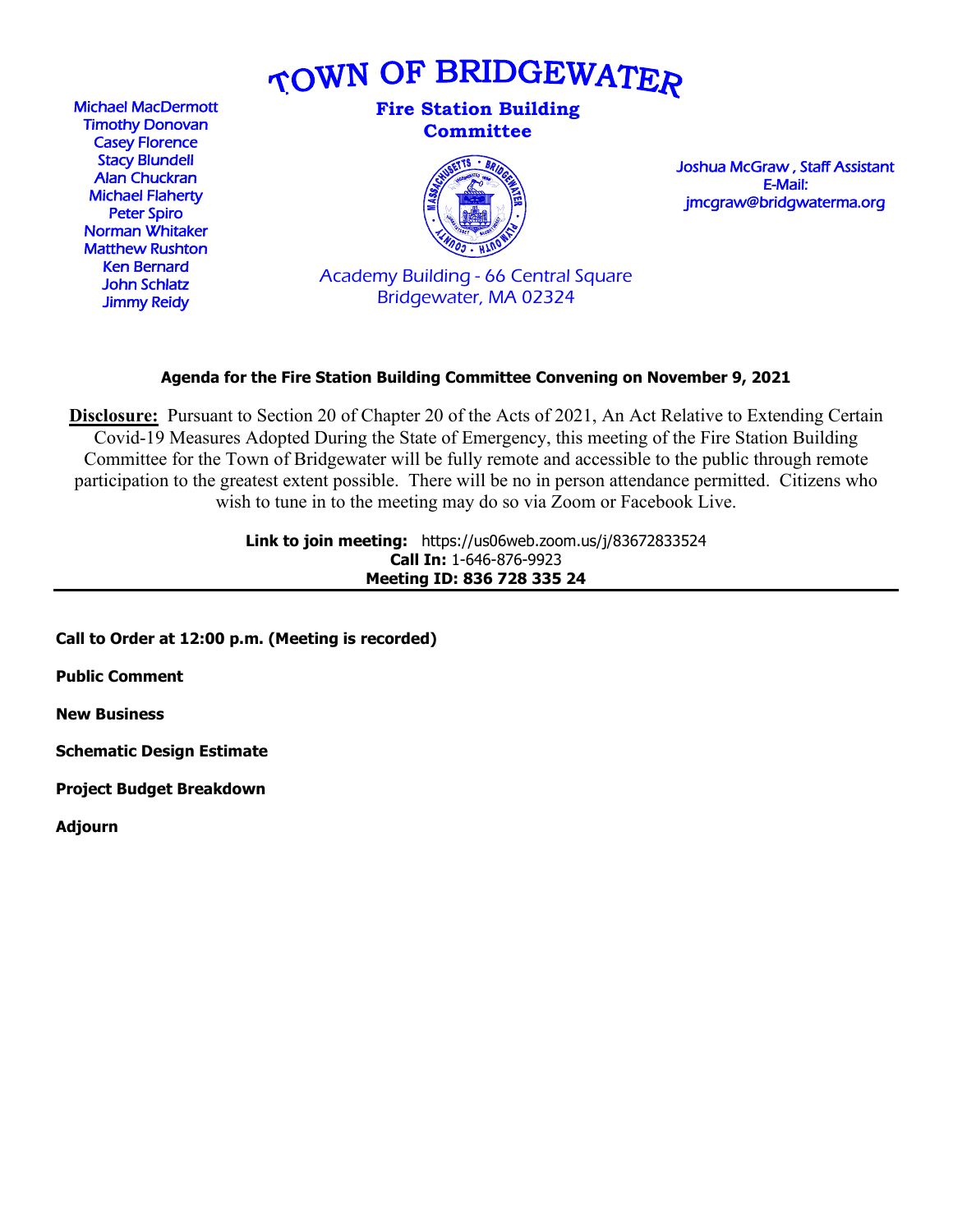|    | <b>ITEM</b>                                                                                                                    | <b>Site Improvement</b><br><b>Cost</b> | <b>Main Building</b><br><b>Cost</b> | \$/SF for<br><b>Building</b><br>Only | Outbuilding         | <b>TOTAL</b><br><b>ESTIMATED</b><br><b>COST</b> |  |  |  |
|----|--------------------------------------------------------------------------------------------------------------------------------|----------------------------------------|-------------------------------------|--------------------------------------|---------------------|-------------------------------------------------|--|--|--|
|    |                                                                                                                                |                                        | 26,350 SF                           |                                      | 5,760 SF            |                                                 |  |  |  |
|    | <b>Sitework Preparation</b>                                                                                                    | \$80,600                               |                                     |                                      | \$2,000             | \$82,600                                        |  |  |  |
|    | <b>Site Excavation</b>                                                                                                         | \$162,190                              |                                     |                                      | \$3,560             | \$165,750                                       |  |  |  |
|    | 3 Site Utilities                                                                                                               | \$630,750                              |                                     |                                      | \$0                 | \$630,750                                       |  |  |  |
|    | $4$ Site Lighting                                                                                                              | \$114,500                              |                                     |                                      | \$0                 | \$114,500                                       |  |  |  |
|    | 5 Site Paving, Concrete and Curbing                                                                                            | \$354,985                              |                                     |                                      | \$9,540             | \$364,525                                       |  |  |  |
|    | 6 Site Amenities                                                                                                               | \$72,450                               |                                     |                                      | \$0                 | \$72,450                                        |  |  |  |
|    | 7 Landscaping                                                                                                                  | \$84,800                               |                                     |                                      | \$0                 | \$84,800                                        |  |  |  |
|    | 8 Foundation Excavation                                                                                                        |                                        | \$122,095                           | \$4.63                               | \$35,250            | \$157,345                                       |  |  |  |
|    | 9 Concrete                                                                                                                     |                                        | \$520,760                           | \$19.76                              | \$92,066            | \$612,826                                       |  |  |  |
|    | 10 Masonry<br>11 Structural Steel                                                                                              |                                        | \$1,333,235<br>\$894,763            | \$50.60<br>\$33.96                   | \$0<br>\$0          | \$1,333,235<br>\$894,763                        |  |  |  |
|    | 12 Miscellaneous Metal                                                                                                         |                                        | \$332,990                           | \$12.64                              | \$9,500             | \$342,490                                       |  |  |  |
|    | 13 Rough Carpentry                                                                                                             |                                        | \$157,221                           | \$5.97                               | \$265,190           |                                                 |  |  |  |
|    | 14 Finish Carpentry                                                                                                            |                                        | \$167,800                           | \$6.37                               | \$0                 | \$422,411<br>\$167,800                          |  |  |  |
|    | 15 Moisture Protection                                                                                                         |                                        | \$182,232                           | \$6.92                               | \$9,580             | \$191,812                                       |  |  |  |
|    | 16 Roofing                                                                                                                     |                                        | \$489,332                           | \$18.57                              | \$46,850            | \$536,182                                       |  |  |  |
|    | 17 Insulation                                                                                                                  |                                        | \$200,925                           | \$7.63                               | \$25,622            | \$226,547                                       |  |  |  |
|    | 18 Windows, Glass and Metal Panels                                                                                             |                                        | \$223,760                           | \$8.49                               | \$0                 | \$223,760                                       |  |  |  |
|    | 19 Doors, Frames and Hardware                                                                                                  |                                        | \$342,950                           | \$13.02                              | \$29,925            | \$372,875                                       |  |  |  |
|    | Structural Light Guage Metal Framing                                                                                           |                                        | \$260,691                           | \$9.89                               | \$0                 | \$260,691                                       |  |  |  |
|    | 21 Drywall                                                                                                                     |                                        | \$329,230                           | \$12.49                              | \$46,743            | \$375,973                                       |  |  |  |
| 22 | <b>Acoustical Ceiling</b>                                                                                                      |                                        | \$68,150                            | \$2.59                               | \$0                 | \$68,150                                        |  |  |  |
|    | 23 Ceramic Tile                                                                                                                |                                        | \$92,630                            | \$3.52                               | \$0                 | \$92,630                                        |  |  |  |
|    | 24 Flooring<br>$25$ Painting                                                                                                   |                                        | \$172,711<br>\$118,117              | \$6.55                               | \$3,563<br>\$11,180 | \$176,274                                       |  |  |  |
|    | 26 Specialties/Accessories                                                                                                     |                                        | \$211,591                           | \$4.48<br>\$8.03                     | \$1,300             | \$129,297<br>\$212,891                          |  |  |  |
|    | Appliances                                                                                                                     |                                        | \$29,400                            | \$1.12                               | \$0                 | \$29,400                                        |  |  |  |
|    | 28 Elevator                                                                                                                    |                                        | \$0                                 | \$0.00                               | \$0                 | \$0                                             |  |  |  |
|    | 29 Plumbing                                                                                                                    |                                        | \$429,600                           | \$16.30                              | \$16,800            | \$446,400                                       |  |  |  |
|    | 30 Fire Protection                                                                                                             |                                        | \$241,495                           | \$9.16                               | \$0                 | \$241,495                                       |  |  |  |
|    | 31 HVAC                                                                                                                        |                                        | \$1,344,910                         | \$51.04                              | \$23,700            | \$1,368,610                                     |  |  |  |
|    | 32 Electric                                                                                                                    |                                        | \$1,171,638                         | \$44.46                              | \$66,580            | \$1,238,218                                     |  |  |  |
|    | 33 Integrated Technology                                                                                                       |                                        | \$285,800                           | \$10.85                              | \$15,000            | \$300,800                                       |  |  |  |
| 34 | <b>Direct Trade Cost Subtotal</b>                                                                                              | \$1,500,275                            | \$9,724,026                         | \$369.03                             | \$713,948           | \$11,938,249                                    |  |  |  |
|    | 35 General Conditions                                                                                                          | \$239,650                              | \$1,553,292                         | \$58.95                              | \$114,044           | \$1,906,987                                     |  |  |  |
|    | 36 Contractor Fee (3%)                                                                                                         | \$52,198                               | \$338,320                           | \$12.84                              | \$24,840            | \$415,357                                       |  |  |  |
|    | 37 Winter Weather Protection/ Temporary Heat                                                                                   | In Gen. Cond.                          | In Gen. Cond. n Gen. Cond.          |                                      | In Gen. Cond.       | In Gen. Cond.                                   |  |  |  |
| 38 | <b>Subtotal</b>                                                                                                                | \$1,792,123                            | \$11,615,637                        | \$440.82                             | \$852,832           | \$14,260,592                                    |  |  |  |
| 39 |                                                                                                                                |                                        |                                     |                                      |                     |                                                 |  |  |  |
|    | 40 Performance and Payment Bond (1%)                                                                                           | \$17,921                               | \$116,156                           | \$4.41                               | \$8,528             | \$142,606                                       |  |  |  |
| 41 | <b>Subtotal</b>                                                                                                                | \$1,810,044                            | \$11,731,793                        | \$445.23                             | \$861,360           | \$14,403,198                                    |  |  |  |
|    |                                                                                                                                |                                        |                                     |                                      |                     |                                                 |  |  |  |
| 42 |                                                                                                                                |                                        |                                     |                                      |                     |                                                 |  |  |  |
|    | 43 Design/Estimating Contingency (10%)                                                                                         | \$181,004                              | \$1,173,179                         | \$44.52                              | \$86,136            | \$1,440,320                                     |  |  |  |
|    | 44 Construction Change Order Contingency                                                                                       | <b>By Owner</b>                        | By Owner                            | By Owner                             | By Owner            | By Owner                                        |  |  |  |
| 45 | <b>Subtotal</b>                                                                                                                | \$1,991,049                            | \$12,904,973                        | \$489.75                             | \$947,496           | \$15,843,518                                    |  |  |  |
| 46 |                                                                                                                                |                                        |                                     |                                      |                     |                                                 |  |  |  |
|    | 47 Escalation (5% assuming bids fall 2022)                                                                                     | \$99,552                               | \$645,249                           | \$24.49                              | \$47,375            | \$792,176                                       |  |  |  |
|    | <b>PROJECT TOTAL</b>                                                                                                           | \$2,090,601                            | \$13,550,221                        | \$514.24                             | \$994,871           | \$16,635,694                                    |  |  |  |
|    | <b>NOTES:</b>                                                                                                                  |                                        |                                     |                                      |                     |                                                 |  |  |  |
|    | 1. Pricing is based upon prevailing wage and Massachusetts Chapter 149 or 149A bid requirements.                               |                                        |                                     |                                      |                     |                                                 |  |  |  |
|    | 2. The estimate assumes project will be in the fall of 2022.                                                                   |                                        |                                     |                                      |                     |                                                 |  |  |  |
|    | 3. The estimate assumes the construction duration is 18 months.                                                                |                                        |                                     |                                      |                     |                                                 |  |  |  |
|    | 4. The estimate includes a \$150,000 allowance for addressing winter conditions (temporary protection, heat and snow removal). |                                        |                                     |                                      |                     |                                                 |  |  |  |
|    | 5. Removal and disposal of contaminated soil is not included.                                                                  |                                        |                                     |                                      |                     |                                                 |  |  |  |
|    | 6. Removal of ledge is not included.                                                                                           |                                        |                                     |                                      |                     |                                                 |  |  |  |

## **PROPOSED FIRE HEADQUARTERS**

**Bridgewater, MA**

**Early Schematic Design Construction Cost Estimate Summary**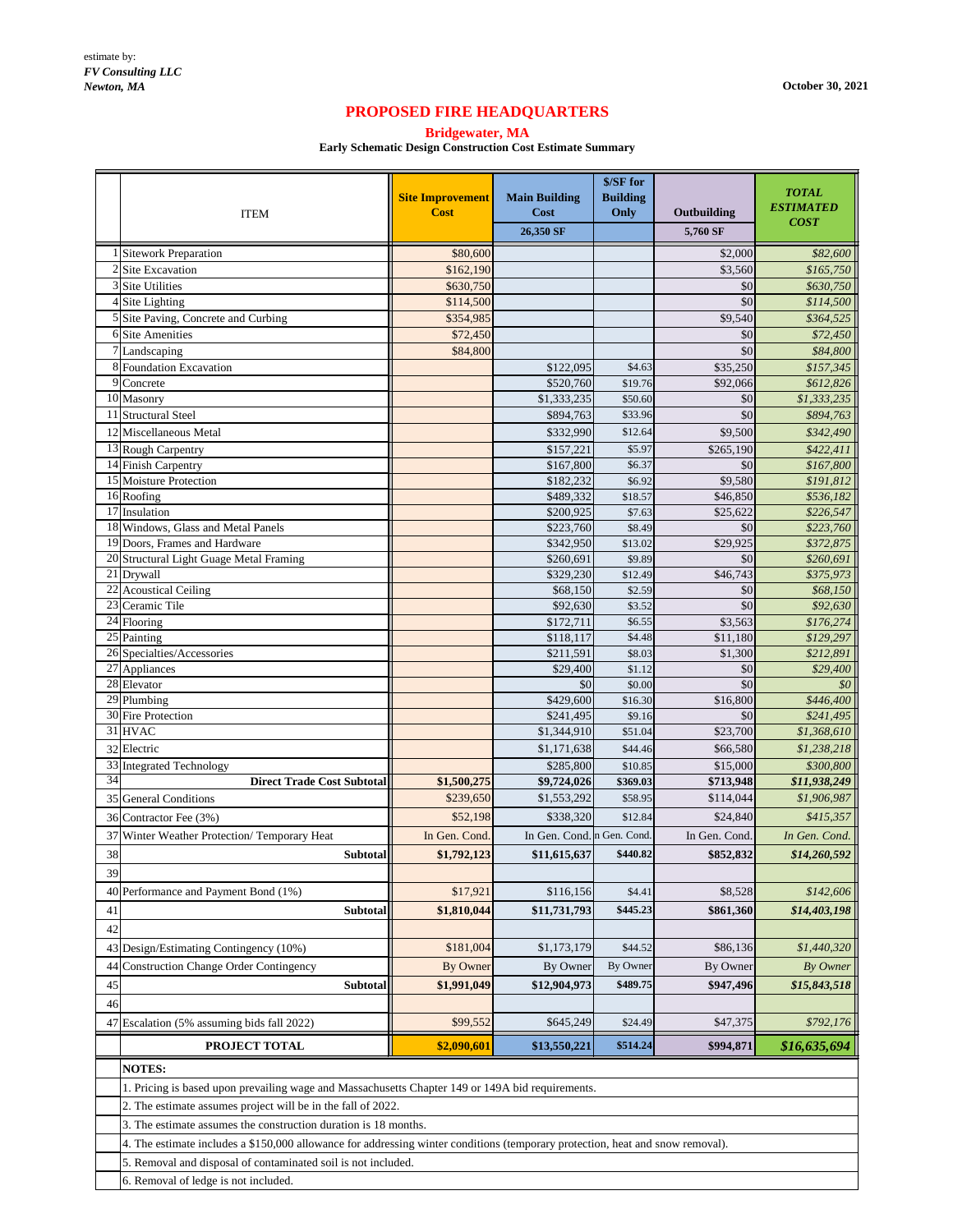estimate by: *FV Consulting LLC*

*Newton, MA* **October 30, 2021**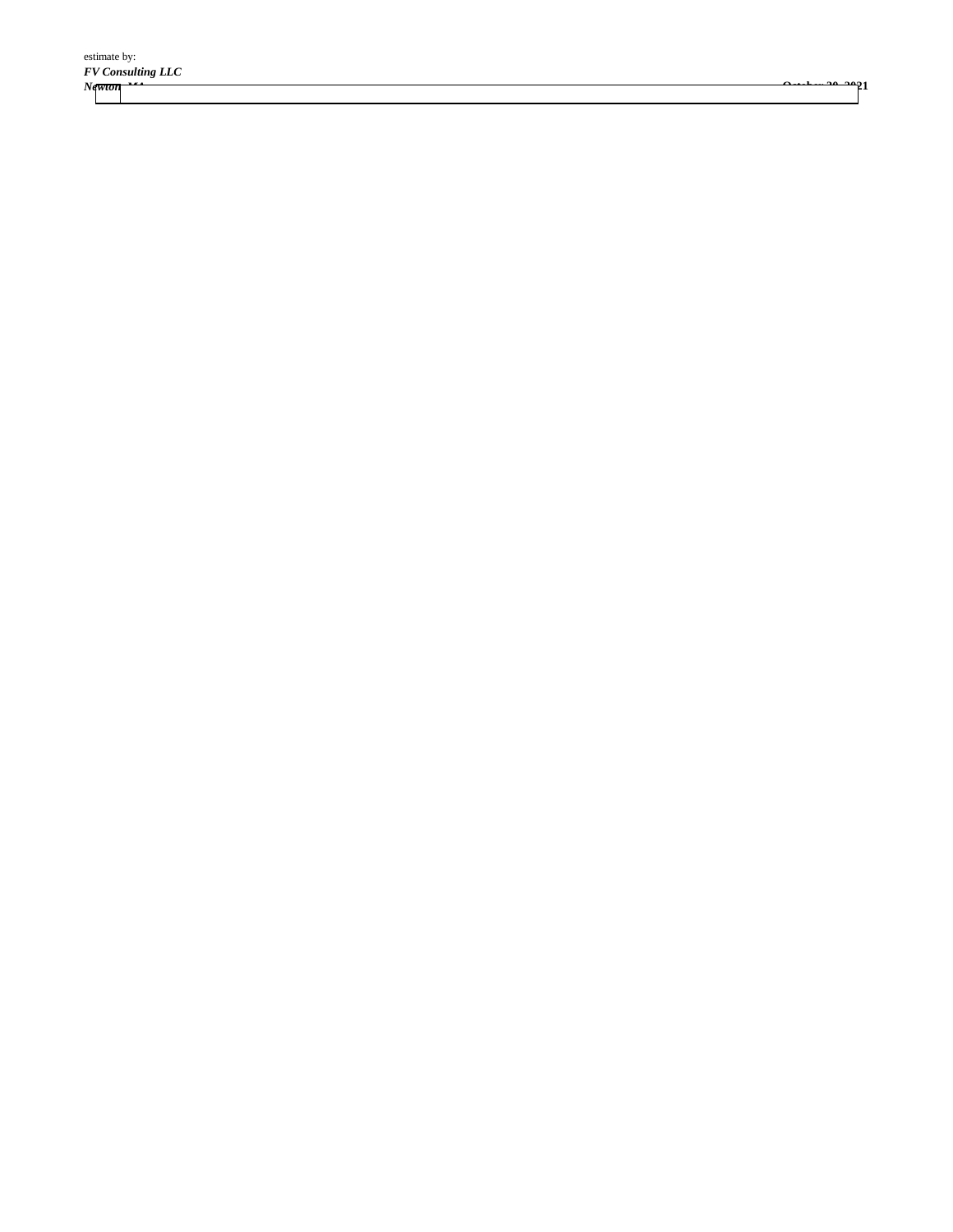Ref Dwgs: Site Plan by Jacunski Humes Architects dated September 14, 2021 Gross Site Area: Approximately 2 Acres

|                 | <b>ITEM</b>                                                                             | <b>QUANTITY</b> | <b>UNIT</b>                      |                               | <b>UNIT COST</b> |                                | <b>TOTAL</b>           | <b>NOTES</b>                 |
|-----------------|-----------------------------------------------------------------------------------------|-----------------|----------------------------------|-------------------------------|------------------|--------------------------------|------------------------|------------------------------|
|                 | <b>Sitework Preparation</b>                                                             |                 |                                  |                               |                  |                                |                        |                              |
|                 | Silt Fence                                                                              | 1,400           | 1f                               | \$                            | 2.00             | \$                             | 2,800.00               |                              |
|                 | 3 Haybale Erosion Control                                                               | 1,400           | 1f                               | \$                            | 6.00             | \$                             | 8,400.00               |                              |
|                 | 4 Tree Removal and Brush Clearing for Site<br>5 Tree and Brush Removal for Nature Trail | 1               | allow                            | \$                            | 30,000.00        | $\mathbb{S}$                   | 30,000.00              |                              |
|                 | 6 Perimeter Construction Fencing 8' with Scrim                                          | 1,300           | in Landscaping<br>lf             | \$                            | 22.00            | \$                             | 28,600.00              |                              |
|                 | 7 Fence Gate for Truck Access                                                           |                 | ea                               | \$                            | 1,000.00         | $\boldsymbol{\mathsf{S}}$      | 1,000.00               |                              |
|                 | 8 Man Gate                                                                              |                 | ea                               | \$                            | 300.00           | $\mathcal{S}$                  | 300.00                 |                              |
|                 | 9 Grading and Compaction for Temporary Construction Access Road                         | 5,000           | sf                               | \$                            | 1.00             | $\mathcal{S}$                  | 5,000.00               | assume 25' wide x 200'       |
|                 | 10 6" Stone for Temporary Access Road                                                   | 100             | cy                               | \$                            | 30.00            | $\mathbb{S}$                   | 3,000.00               |                              |
|                 | 11 Truck Washdown Area                                                                  |                 | allow                            | \$                            | 1,500.00         | $\mathbb{S}$                   | 1,500.00               |                              |
| 12              | <b>Subtotal</b>                                                                         |                 |                                  |                               |                  | \$                             | 80,600.00              |                              |
| $\overline{13}$ |                                                                                         |                 |                                  |                               |                  |                                |                        |                              |
|                 | 14 Site Earthwork                                                                       |                 |                                  |                               |                  |                                |                        |                              |
|                 | 15 Remove Large Tree Stumps                                                             |                 | allow                            | \$                            | 10,000.00        | $\mathbb{S}$                   | 10,000.00              |                              |
|                 | 16 Clear and grub                                                                       | $\overline{2}$  | acres                            | \$                            | 7,500.00         | $\mathcal{S}$                  | 15,000.00              |                              |
|                 | 17 Strip Topsoil (assume 4") and Remove from Site                                       | 1,000<br>3,000  | cy                               | $\mathbb{S}$<br>$\mathcal{S}$ | 16.00<br>5.50    | $\mathsf{\$}$<br>$\mathcal{S}$ | 16,000.00<br>16,500.00 |                              |
|                 | 18 Cuts to Fills (assume 1'-6" average)<br>19 Soil Disposal as Clean Fill               |                 | cy<br>Assume all Remains on Site |                               |                  |                                |                        | excludes building footprints |
|                 | 20 Ledge Removal                                                                        |                 | Not Included                     |                               |                  |                                |                        |                              |
|                 | 21 Rough Grade for Sitework                                                             | 6,000           | sy                               | \$                            | 1.00             | $\mathcal{S}$                  | 6,000.00               |                              |
|                 | 22 Fine Grade and Compact at Paved Areas and Walkways                                   | 5,620           | sy                               | \$                            | 2.00             | $\mathcal{S}$                  | 11,240.00              |                              |
|                 | $23 6$ " Gravel under sidewalks                                                         | 70              | cy                               | $\mathcal{S}$                 | 35.00            | $\mathcal{S}$                  | 2,450.00               |                              |
|                 | 24 12" Dense Grade under Drives and Parking                                             | 1,750           | cy                               | \$                            | 30.00            | $\mathbb{S}$                   | 52,500.00              |                              |
|                 | 25 Survey Work                                                                          |                 | allow                            | \$                            | 7,500.00         | $\mathcal{S}$                  | 7,500.00               |                              |
|                 | 26 Dust Control                                                                         |                 | allow                            | \$                            | 5,000.00         | $\mathcal{S}$                  | 5,000.00               |                              |
|                 | 27 Excavate for Retaining Walls                                                         |                 | allow                            |                               | 20,000.00        | $\mathbf{\hat{S}}$             | 20,000.00              |                              |
|                 | 28 Excavate/Backfill for Underground Piping                                             |                 | in Utilities                     |                               |                  |                                |                        |                              |
|                 | 29 Excavate and Fill for Culverts                                                       |                 | in Utilities                     |                               |                  |                                |                        |                              |
|                 | 30 Excavate/Backfill for Ductbanks                                                      |                 | in Utilities                     |                               |                  |                                |                        |                              |
| 32              | 31 Trench for Site Lighting Conduit<br><b>Subtotal</b>                                  |                 | in Utilities                     |                               |                  | \$                             | 162,190.00             |                              |
| 33              |                                                                                         |                 |                                  |                               |                  |                                |                        |                              |
|                 | 34 Site Utilities                                                                       |                 |                                  |                               |                  |                                |                        |                              |
|                 | 35 Water Service:                                                                       |                 |                                  |                               |                  |                                |                        |                              |
| 36              | -New Hydrant                                                                            |                 | ea                               | \$                            | 5,000.00         | $\mathcal{S}$                  | 5,000.00               |                              |
| 37              | -Domestic Water Piping (assume 2")                                                      | 375             | 1f                               | \$                            | 50.00            | $\boldsymbol{\mathsf{S}}$      | 18,750.00              |                              |
| 38              | -Connection and Valve for Domestic Water                                                | 1               | ea                               | \$                            | 4,000.00         | \$                             | 4,000.00               |                              |
| 39              | -Fire Service Piping (assume 4")                                                        | 375             | lf                               | \$                            | 85.00            | $\mathcal{S}$                  | 31,875.00              |                              |
| 40              | -Connection and Valve for Fire Service                                                  | $\mathbf{1}$    | ea                               | \$                            | 7,500.00         | $\mathbb{S}$                   | 7,500.00               |                              |
| 41              | -Trenching and Backfill                                                                 | 375             | $_{\rm l f}$                     | \$                            | 40.00            | \$                             | 15,000.00              |                              |
| 42<br>43        | -Sawcut Pleasant Street<br>-Plates and Barriers                                         | 80              | $\mathbf{If}$<br>allow           | \$<br>\$                      | 8.00<br>2,500.00 | \$<br>$\mathsf{\$}$            | 640.00<br>2,500.00     |                              |
| 44              | -Patch Asphalt                                                                          | 240             | sf                               | \$                            | 8.00             | \$                             | 1,920.00               | assume 6' x 40'              |
| 45              | -Police Details                                                                         | 10              | <b>MD</b>                        | \$                            | 500.00           | $\mathbb{S}$                   | 5,000.00               |                              |
|                 | <b>Sanitary System:</b>                                                                 |                 |                                  |                               |                  |                                |                        |                              |
| 47              | -Sewer Manhole                                                                          | 2               | ea                               | \$                            | 4,000.00         | $\sqrt$                        | 8,000.00               | allowance                    |
| 48              | -Oil/Sand Separator                                                                     |                 | in Main Building Costs           |                               |                  |                                |                        |                              |
| 49              | -HDPE Piping (assume 6")                                                                | 340             | lf                               | \$                            | 25.00            | $\boldsymbol{\mathsf{S}}$      | 8,500.00               |                              |
| 50              | -Connection to Existing in Street                                                       | $\mathbf{1}$    | ea                               | \$                            | 5,000.00         | $\mathsf{\$}$                  | 5,000.00               |                              |
| 51              | -Trenching and Backfill                                                                 | 340             | 1f                               | \$                            | 40.00            | $\boldsymbol{\mathsf{S}}$      | 13,600.00              |                              |
| 52              | -Sawcut Pleasant Street                                                                 | 55              | 1f                               | \$                            | 8.00             | $\mathbb{S}$                   | 440.00                 |                              |
| 53              | -Plates and Barriers                                                                    |                 | allow                            | \$                            | 1,000.00         | \$                             | 1,000.00               |                              |
| 54<br>55        | -Patch Asphalt                                                                          | 150             | $\sqrt{\text{sf}}$               | \$                            | 8.00             | \$                             | 1,200.00               | assume 6' x 25'              |
|                 | -Police Details<br>56 Storm Drainage:                                                   | $\overline{4}$  | <b>MD</b>                        | \$                            | 500.00           | $\mathbb{S}$                   | 2,000.00               |                              |
| 57              | -Catch Basins, Manholes and Piping/Trenching                                            | -1              | allow                            | \$                            | 200,000.00       | $\mathcal{S}$                  | 200,000.00             |                              |
| 58              | -Storm Water Retention System                                                           |                 | in Allowance Above               |                               |                  |                                |                        |                              |
| 59              | -Culvert Crossing at Main Drive:                                                        |                 |                                  |                               |                  |                                |                        |                              |
| 60              | Wetlands Protection for Culvert Construction                                            | 1               | allow                            | \$                            | 5,000.00         | $\boldsymbol{\mathsf{S}}$      | 5,000.00               |                              |
|                 |                                                                                         |                 |                                  |                               |                  |                                |                        | Assume 2' Depth on Average   |
| 61              | <b>Excavation for Culverts</b>                                                          | 360             | cy                               | \$                            | 10.00            | \$                             | 3,600.00               | for 70' x 70' area           |
| 62              | General Backfill Compacted                                                              | 80              | cy                               | \$                            | 18.00            | $\sqrt$                        | 1,440.00               |                              |
| 63              | Dispose of Overburden                                                                   | 280             | cy                               | \$                            | 22.00            | $\mathcal{S}$                  | 6,160.00               |                              |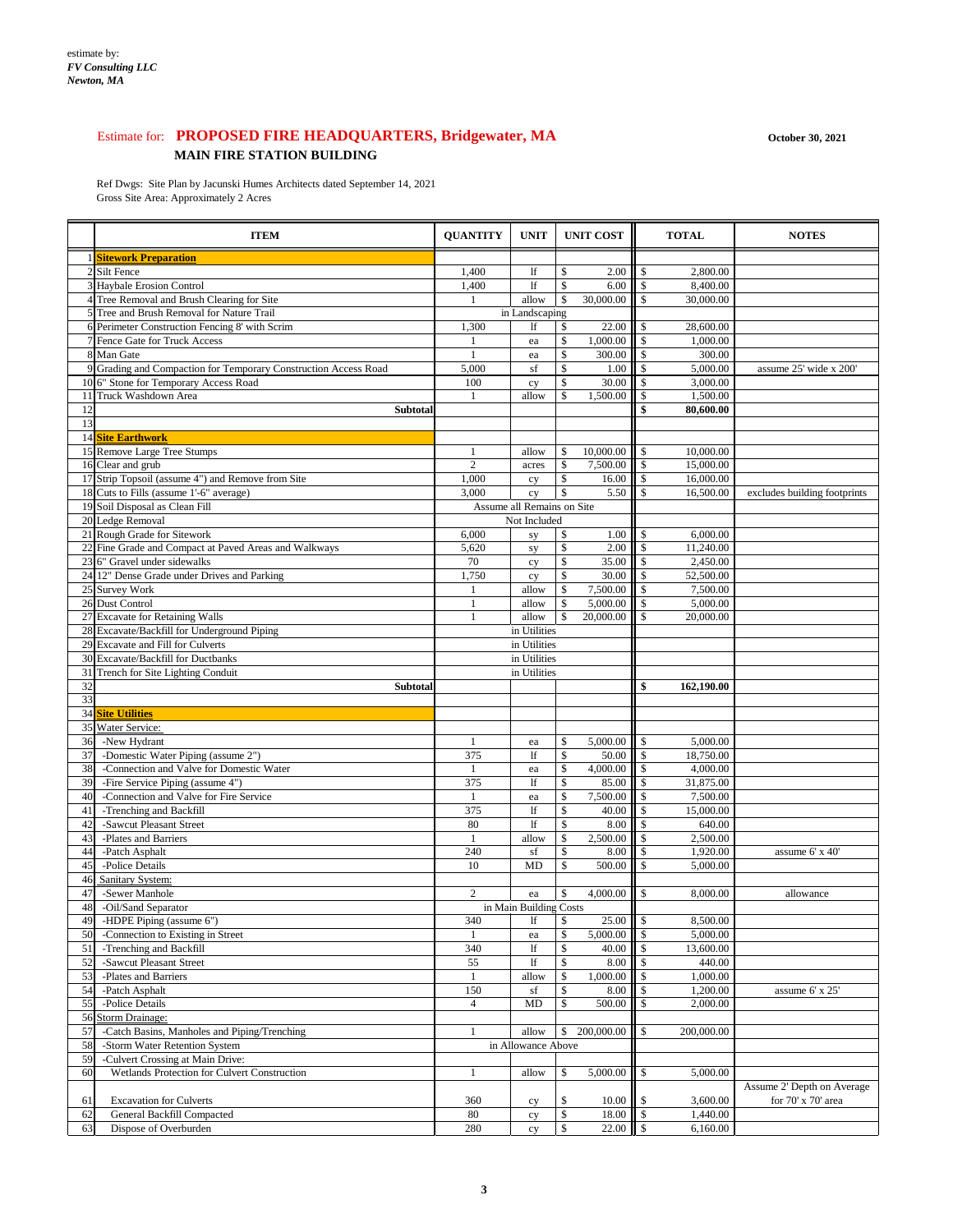### Estimate for: PROPOSED FIRE HEADQUARTERS, Bridgewater, MA MAIN FIRE STATION BUILDING

October 30, 2021

Ref Dwgs: Site Plan by Jacunski Humes Architects dated September 14, 2021 Gross Site Area: Approximately 2 Acres

|     | <b>ITEM</b>                                                             | <b>QUANTITY</b>                | <b>UNIT</b>                 |               | <b>UNIT COST</b>  |                                 | <b>TOTAL</b>          | <b>NOTES</b>       |
|-----|-------------------------------------------------------------------------|--------------------------------|-----------------------------|---------------|-------------------|---------------------------------|-----------------------|--------------------|
| 64  | Crushed Stone (assume 18" depth)                                        | 150                            | cy                          | \$            | 30.00             | \$                              | 4,500.00              |                    |
| 65  | 36" Diameter Reinforced Concrete Pipe                                   | 200                            | 1f                          | \$            | 150.00            | $\mathsf{\$}$                   | 30,000.00             | 4 rows x 50'       |
| 66  | Flared End Pipe                                                         | $\,8\,$                        | ea                          | \$            | 1,600.00          | $\mathcal{S}$                   | 12,800.00             |                    |
| 67  | Misc. Concrete to Stabilize Culvert Piping                              | 10                             | cy                          | \$            | 200.00            | \$                              | 2,000.00              |                    |
| 68  | <b>Import Structural Fill</b>                                           | 600                            | cy                          | \$            | 35.00             | $\mathbb{S}$                    | 21,000.00             | assume 4'-6" Depth |
| 69  | <b>Rough Grading</b>                                                    | 550                            | sy                          | \$            | 1.50              | $\mathcal{S}$                   | 825.00                |                    |
| 70  | Geotextile Fabric                                                       | 6,000                          | sf                          | $\mathcal{S}$ | 0.60              | $\mathsf{\$}$                   | 3,600.00              |                    |
| 71  | <b>Trap Rock on Sloped Surfaces</b>                                     | 60                             | cy                          | \$            | 50.00             | \$                              | 3,000.00              |                    |
| 73  | 72 Gas Service:<br>-Piping and Trenching                                | Assume Provided by Gas Company |                             |               |                   |                                 |                       |                    |
|     | 74 Primary and Secondary Electrical Service:                            |                                |                             |               |                   |                                 |                       |                    |
| 75  | -Primary Conduit and Ductbank Encasement - 2-4"                         | 375                            | 1f                          | \$            | 160.00            | \$                              | 60,000.00             |                    |
| 76  | -Secondary Conduit and Ductbank Encasement 4-4"                         | 80                             | 1f                          | \$            | 240.00            | $\mathcal{S}$                   | 19,200.00             |                    |
| 77  | -Conduit Riser on Utility Pole                                          | $\mathbf{1}$                   | loc                         | $\mathcal{S}$ | 1,000.00          | $\mathbb{S}$                    | 1,000.00              |                    |
| 78  | -Tie Primary Service to Utility Pole                                    |                                | by Utility Company          |               |                   |                                 |                       |                    |
| 79  | -Transformer Pad                                                        |                                | in Site Concrete            |               |                   |                                 |                       |                    |
| 80  | -Emergency Generator Ductbank                                           |                                | in Main Building Electrical |               |                   |                                 |                       |                    |
| 81  | -Excavate/Backfill for Ductbanks                                        | 455                            | lf                          | $\mathbb{S}$  | 40.00             | \$                              | 18,200.00             |                    |
| 82  | Communications:                                                         |                                |                             |               |                   |                                 |                       |                    |
| 83  | -Conduit and Concrete Encasement - 4-4"                                 | 375                            | 1f                          | \$            | 240.00            | \$                              | 90,000.00             |                    |
| 84  | -Conduit Riser on Utility Pole                                          | $\overline{1}$                 | loc                         | \$            | 1,500.00          | \$                              | 1,500.00              |                    |
| 85  | -Excavate/Backfill for Ductbank                                         | 375                            | <sup>1f</sup>               | \$            | 40.00             | \$                              | 15,000.00             |                    |
| 86  | <b>Subtotal</b>                                                         |                                |                             |               |                   | \$                              | 630,750.00            |                    |
| 87  |                                                                         |                                |                             |               |                   |                                 |                       |                    |
|     | 88 Site Lighting:                                                       |                                |                             |               |                   |                                 |                       |                    |
|     | 89 Light Poles and Bases                                                | 14                             | ea                          | \$            | 4,500.00          | $\boldsymbol{\mathsf{S}}$       | 63,000.00             | allowance          |
|     | 90 Flagpole Lights and Lights to Street Sign                            | $\overline{4}$                 | ea                          | $\$$          | 1,000.00          | $\$$                            | 4,000.00              |                    |
|     | 91 Misc. Site Lighting/Light Bollards                                   |                                | allow                       | \$            | 7,500.00          | $\mathsf{\$}$                   | 7,500.00              |                    |
|     | 92 Street Lights                                                        |                                | Not Included                |               |                   |                                 |                       |                    |
|     | 93 Conduit and Wire for Site Lights                                     | 1,300                          | <sup>1f</sup>               | \$            | 20.00<br>1,000.00 | \$                              | 26,000.00             |                    |
|     | 94 Timer/Control for Site Lights<br>95 Trench for Site Lighting Conduit | 1,300                          | allow<br>1f                 | \$<br>\$      | 10.00             | $\boldsymbol{\mathsf{S}}$<br>\$ | 1,000.00<br>13,000.00 |                    |
| 96  | <b>Subtotal</b>                                                         |                                |                             |               |                   | \$                              | 114,500.00            |                    |
| 97  |                                                                         |                                |                             |               |                   |                                 |                       |                    |
|     | 98 Site Paving, Concrete and Curbing                                    |                                |                             |               |                   |                                 |                       |                    |
|     | 99 Granite Curbs at Street Curb Cut                                     | $\mathbf{1}$                   | allow                       | \$            | 1,000.00          | $\frac{1}{2}$                   | 1,000.00              |                    |
|     | 100 Precast Curbing in Drives and Parking Areas                         | 2,300                          | 1f                          | \$            | 38.00             | $\mathcal{S}$                   | 87,400.00             |                    |
|     | 101 Plating/Patching Street for Sewer and Water tie-in                  |                                | in Site Utility Costs       |               |                   |                                 |                       |                    |
|     | 102 Asphalt Paving at Parking Areas (3-1/2")                            | 840                            | sy                          | \$            | 30.00             | $\boldsymbol{\mathsf{S}}$       | 25,200.00             |                    |
|     | 103 Asphalt Paving at Drives and Apparatus Areas (4")                   | 4,350                          | sy                          | $\$$          | 32.00             | $\mathsf{\$}$                   | 139,200.00            |                    |
|     | 104 Parking Lot Striping                                                | 49                             | spcs                        | $\$$          | 25.00             | $\boldsymbol{\mathsf{S}}$       | 1,225.00              |                    |
|     | 105 Handicap Space Symbols and Crosshatching                            | $\overline{2}$                 | loc                         | \$            | 100.00            | $\mathsf{\$}$                   | 200.00                |                    |
|     | 106 Crosswalks                                                          |                                | None                        |               |                   |                                 |                       |                    |
|     | 107 Misc. Lane Striping and Crosshatched Areas                          |                                | allow                       | \$            | 1,500.00          | \$                              | 1,500.00              |                    |
|     | 108 Retaining Walls                                                     |                                | allow                       | \$            | 60,000.00         | $\mathbb S$                     | 60,000.00             |                    |
|     | 109 Concrete Transformer Pad                                            |                                | allow                       | \$            | 3,500.00          | $\$$                            | 3,500.00              |                    |
|     | 110 Dumpster Pad                                                        | 260                            | $\sqrt{\text{sf}}$          | \$            | 15.00             | \$                              | 3,900.00              |                    |
|     | 111 Concrete Sidewalks<br>112 Aprons at Apparatus                       | 3,670                          | sf<br>in Building Costs     | \$            | 8.00              | \$                              | 29,360.00             |                    |
|     | 113 Tactile Warning Strips and Haunch at Wheelchair Ramps               | $\mathbf{1}$                   | loc                         | \$            | 500.00            | \$                              | 500.00                |                    |
|     | 114 Concrete Footings for Flagpoles                                     | $\overline{2}$                 | ea                          | $\mathcal{S}$ | 1,000.00          | $\mathsf{\$}$                   | 2,000.00              |                    |
| 115 | <b>Subtotal</b>                                                         |                                |                             |               |                   | \$                              | 354,985.00            |                    |
| 116 |                                                                         |                                |                             |               |                   |                                 |                       |                    |
|     | 117 Site Amenities                                                      |                                |                             |               |                   |                                 |                       |                    |
|     | 118 Wood Gaurdrail at Retaining Walls and Wetlands                      | 500                            | 1f                          | \$            | 75.00             | $\mathbb{S}$                    | 37,500.00             |                    |
|     | 119 Wood Gaurdrail at Culvert Crossing                                  | 140                            | 1f                          | \$            | 75.00             | $\boldsymbol{\mathsf{S}}$       | 10,500.00             |                    |
|     | 120 Dumpster Stockade Fence                                             | 52                             | 1f                          | $\mathcal{S}$ | 75.00             | $\boldsymbol{\mathsf{S}}$       | 3,900.00              |                    |
|     | 121 Gate Hardware for Dumpster Enclosure                                | $\mathbf{1}$                   | allow                       | \$            | 1,000.00          | $\mathbb{S}$                    | 1,000.00              |                    |
|     | 122 Bike Rack including Concrete Footing (allow)                        |                                | None                        |               |                   |                                 |                       |                    |
|     | 123 Metal Benches including Concrete Footing (allow)                    |                                | None                        |               |                   |                                 |                       |                    |
|     | 124 Bollards at Transformer                                             | $\overline{4}$                 | ea                          | \$            | 700.00            | $\$$                            | 2,800.00              |                    |
|     | 125 Flagpoles                                                           | $\sqrt{2}$                     | ea                          | $\$$          | 4,000.00          | $\mathbb{S}$                    | 8,000.00              |                    |
|     | 126 HC Parking Signage                                                  | $\sqrt{2}$                     | ea                          | $\$$          | 125.00            | $\sqrt[6]{\frac{1}{2}}$         | 250.00                |                    |
|     | 127 Traffic Signage                                                     | $\overline{1}$                 | allow                       | $\mathbb{S}$  | 1,000.00          | $\parallel$ s                   | 1,000.00              |                    |

 $\overline{\mathbf{4}}$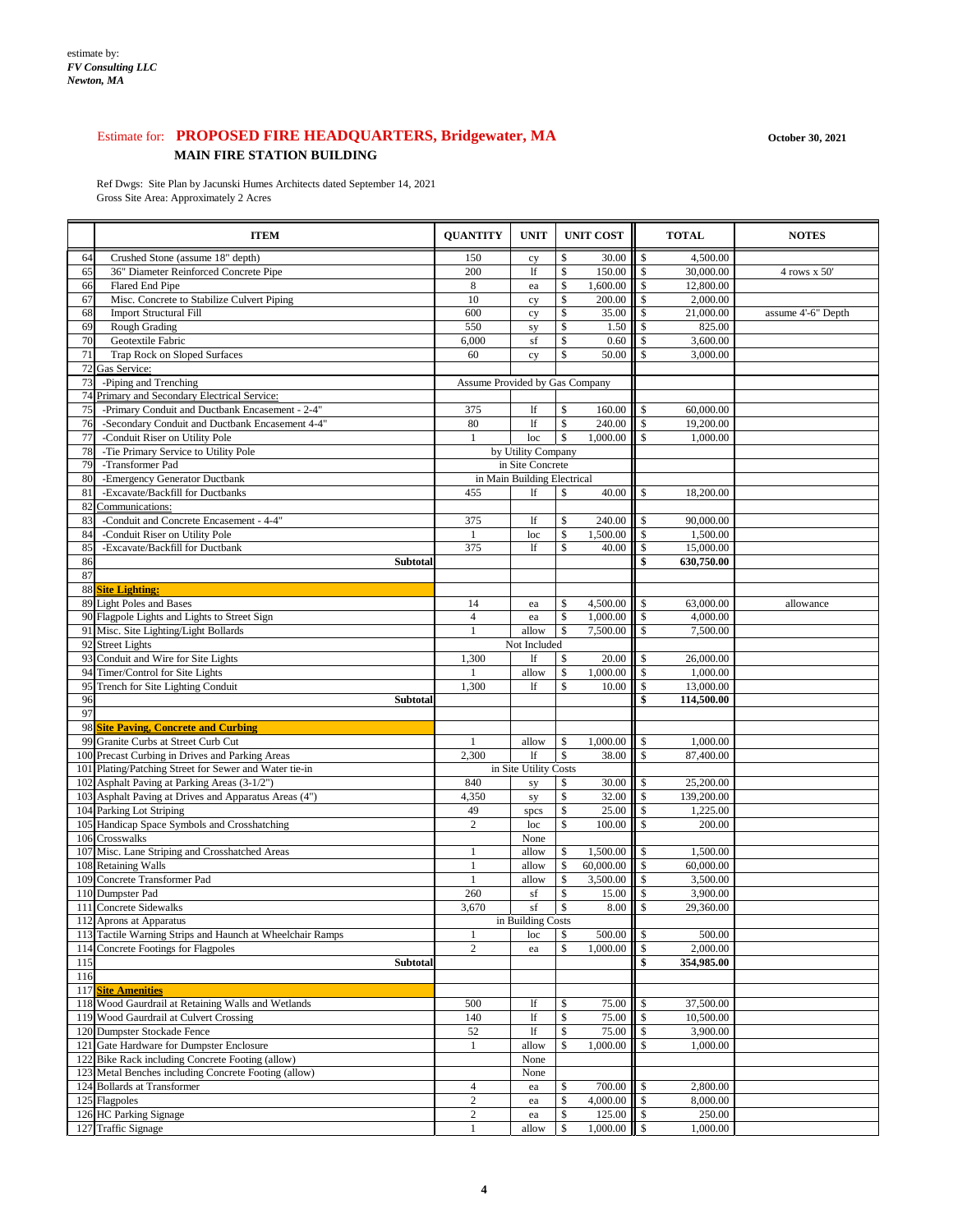### Estimate for: **PROPOSED FIRE HEADQUARTERS, Bridgewater, MA October 30, 2021 MAIN FIRE STATION BUILDING**

Ref Dwgs: Site Plan by Jacunski Humes Architects dated September 14, 2021 Gross Site Area: Approximately 2 Acres

|                 | <b>ITEM</b>                                           | <b>QUANTITY</b> | <b>UNIT</b>        |    | <b>UNIT COST</b> |               | <b>TOTAL</b> | <b>NOTES</b>             |
|-----------------|-------------------------------------------------------|-----------------|--------------------|----|------------------|---------------|--------------|--------------------------|
|                 | 128 Building Identification Sign at Street            |                 | allow              | \$ | 7,500.00         | \$            | 7,500.00     |                          |
| 129             | <b>Subtotal</b>                                       |                 |                    |    |                  |               | 72,450.00    |                          |
| 130             |                                                       |                 |                    |    |                  |               |              |                          |
|                 | 131 <b>Landscaping</b>                                |                 |                    |    |                  |               |              |                          |
|                 | 132 12" Loam for Lawns and Planting Areas by Building | 125             | cy                 | \$ | 60.00            | \$            | 7,500.00     |                          |
|                 | 1336" Loam to Dress up edge of Site                   | 160             | cy                 | S  | 60.00            | \$            | 9,600.00     | 1450' x 6' width         |
|                 | 134 New Trees and Shrubs                              |                 | allow              | S  | 15,000.00        | $\mathcal{S}$ | 15,000.00    |                          |
|                 | 135 Prune Existing Trees along Edge of Drives         |                 | allow              | \$ | 5,000.00         | $\mathcal{S}$ | 5,000.00     |                          |
|                 | 136 Mulch                                             |                 | allow              | \$ | 2,500.00         | $\mathcal{S}$ | 2,500.00     |                          |
|                 | 137 Hydroseed                                         | 12,000          | sf                 | S  | 0.20             | $\mathcal{S}$ | 2,400.00     |                          |
|                 | 138 Irrigation                                        |                 | Not Included       |    |                  |               |              |                          |
|                 | 139 Passive Recreation Trail:                         |                 |                    |    |                  |               |              |                          |
| 140             | -Selective Tree and Brush Removal                     |                 | allow              |    | 10,000.00        | $\mathcal{S}$ | 10,000.00    |                          |
| 141             | -Clear and Grub (small machine)                       | 6,400           | sf                 | \$ | 1.00             | $\mathbb{S}$  | 6,400.00     | approx. 800 lf x 8' wide |
| 142             | -Pruning of Existing Trees and Overgrowth             |                 | allow              |    | 2,500.00         | $\mathbb{S}$  | 2,500.00     |                          |
| 143             | -Rough Grading                                        | 710             | sy                 | \$ | 2.00             | \$            | 1,420.00     |                          |
| 144             | -6" Compacted Gravel                                  | 120             | cy                 | \$ | 40.00            |               | 4,800.00     |                          |
| 145             | -Stone and Stone Dust Surface                         | 4,800           | $\sqrt{\text{sf}}$ | \$ | 3.00             | <sup>\$</sup> | 14,400.00    | 6' path                  |
| 146             | -6" Loam Along Edge                                   | 30              | cy                 | \$ | 60.00            | <sup>\$</sup> | 1,800.00     |                          |
| 14 <sup>7</sup> | -Seeding along Path Edge                              | 1,600           | sf                 | \$ | 0.30             | \$            | 480.00       |                          |
| 148             | -Signage                                              |                 | allow              | \$ | 1,000.00         | \$            | 1,000.00     |                          |
| 149             | <b>Subtotal</b>                                       |                 |                    |    |                  |               | 84,800.00    |                          |
| 150             |                                                       |                 |                    |    |                  |               |              |                          |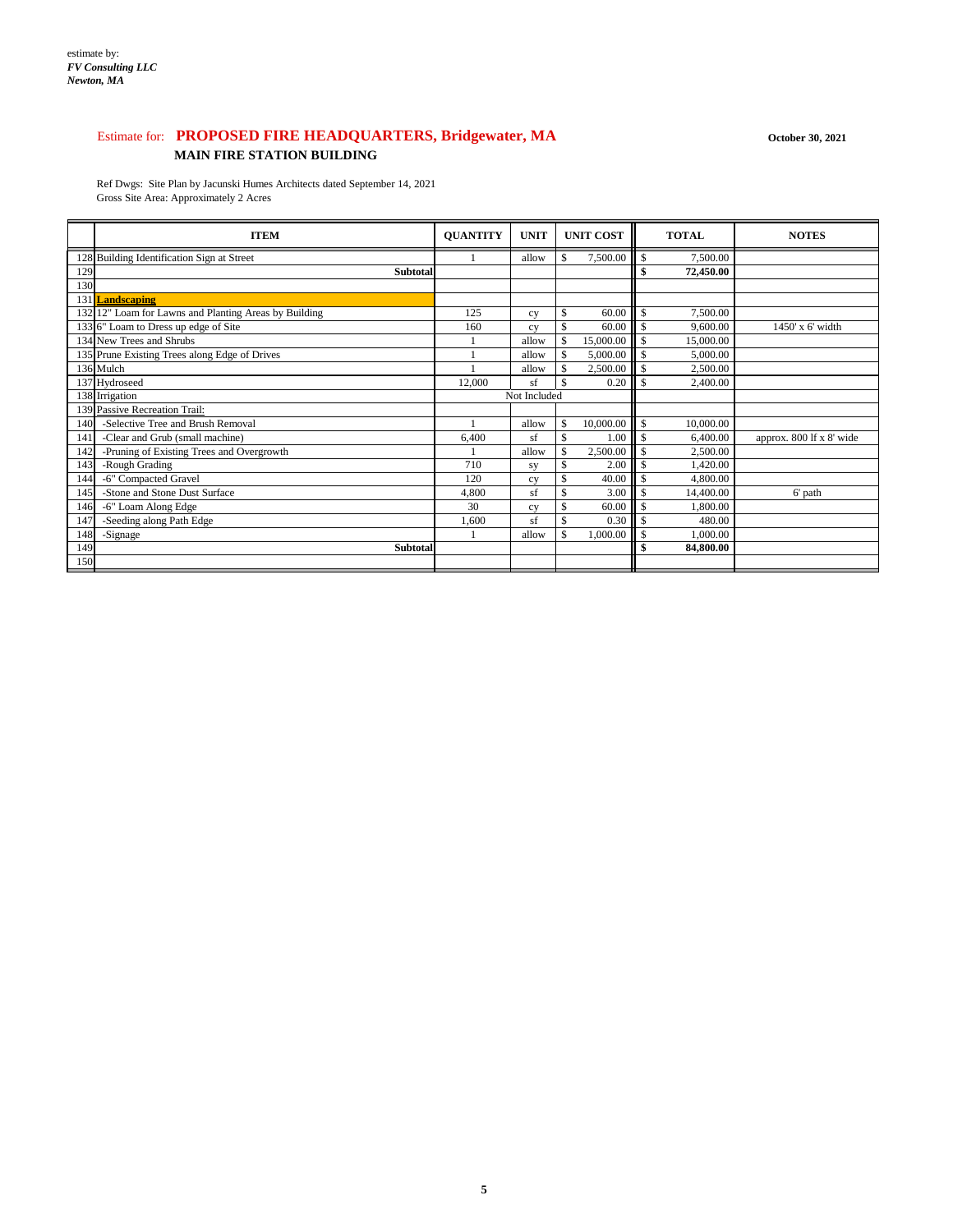#### Estimate for: **PROPOSED FIRE HEADQUARTERS, Bridgewater, MA October 30, 2021 MAIN FIRE STATION BUILDING**

|    | <b>ITEM</b>                                               | <b>QUANTITY</b> | <b>UNIT</b>        |                           | <b>UNIT COST</b> |                           | <b>TOTAL</b> | <b>NOTES</b>          |
|----|-----------------------------------------------------------|-----------------|--------------------|---------------------------|------------------|---------------------------|--------------|-----------------------|
|    | 1 Foundation Excavation                                   |                 |                    |                           |                  |                           |              |                       |
|    | 2 Excavate for Building Assume 2' Average Cut             | 1,500           | cy                 | $\$$                      | 7.00             | \$                        | 10,500.00    |                       |
|    | 3 Excavate for Footings and Frost Walls                   | 700             | cy                 | $\boldsymbol{\mathsf{S}}$ | 9.00             | \$                        | 6,300.00     |                       |
|    | 4 Excavate for Interior CMU Thickenned Slab               | 30              | cy                 | $\boldsymbol{\mathsf{S}}$ | 15.00            | \$                        | 450.00       |                       |
|    | 5 General Backfill of Foundation                          | 1,265           | cy                 | $\$\,$                    | 12.00            | \$                        | 15,180.00    |                       |
|    | 6 Perimeter Drain                                         | 700             | If                 | $\boldsymbol{\mathsf{S}}$ | 25.00            | \$                        | 17,500.00    |                       |
|    | 7 Proof Roll Subgrade                                     | 20,000          | sf                 | \$                        | 0.15             | \$                        | 3,000.00     |                       |
|    | 8 <sup>4</sup> Crushed Stone under Slabs                  | 230             | cy                 | $\boldsymbol{\mathsf{S}}$ | 30.00            | \$                        | 6,900.00     |                       |
|    | 9 Gravel for Slabs (12")                                  | 700             | cy                 | $\$\,$                    | 35.00            | \$                        | 24,500.00    |                       |
|    | 10 Gravel for Patio $(12")$                               | 21              | cy                 | $\boldsymbol{\mathsf{S}}$ | 35.00            | \$                        | 735.00       |                       |
|    | 11 Trenching for Interior Piping and Trenches             | 600             | lf                 | $\boldsymbol{\mathsf{S}}$ | 12.00            | \$                        | 7,200.00     | allowance             |
|    | 12 Excavate /Backfill for Generator Ductbank              | 90              | If                 | $\boldsymbol{\mathsf{S}}$ | 40.00            | \$                        | 3,600.00     |                       |
|    | 13 Localized Dewatering                                   | $\mathbf{1}$    | allow              | \$                        | 5,000.00         | \$                        | 5,000.00     |                       |
|    | 14 Truck Out Overburden to Landfill                       | 965             | cy                 | $\mathcal{S}$             | 22.00            | \$                        | 21,230.00    |                       |
|    | 15 Contaminated Soil Removal                              |                 | Not Included       |                           |                  |                           |              |                       |
|    | 16 Ledge Removal                                          |                 | Not Included       |                           |                  |                           |              |                       |
| 17 | <b>Subtotal</b>                                           |                 |                    |                           |                  | \$                        | 122,095.00   |                       |
| 18 |                                                           |                 |                    |                           |                  |                           |              |                       |
|    | 19 Concrete                                               |                 |                    |                           |                  |                           |              |                       |
|    | 20 Interior Spread Footings (17)                          |                 |                    |                           |                  |                           |              |                       |
| 21 | -Formwork                                                 | 510             | sfca               | \$                        | 9.00             | \$                        | 4,590.00     | assume $5x5x1-6$      |
| 22 | -Rebar                                                    | 1,360           | lbs                | $\mathbb{S}$              | 1.30             | \$                        | 1,768.00     | assume 80 lbs/footing |
| 23 | -Concrete                                                 | 24              | cy                 | \$                        | 195.00           | \$                        | 4,680.00     |                       |
|    | 24 Perimeter Column Footings (28)                         |                 |                    |                           |                  |                           |              |                       |
| 25 | -Formwork                                                 | 224             | sfca               | \$                        | 9.00             | \$                        | 2,016.00     | assume 4x4x1          |
| 26 | -Rebar                                                    | 1,400           | 1 <sub>bs</sub>    | $\$\,$                    | 1.30             | \$                        | 1,820.00     | assume 50 lbs/footing |
| 27 | -Concrete                                                 | 17              | cy                 | \$                        | 195.00           | \$                        | 3,315.00     |                       |
|    | 28 Entry Canopy Footings (1)                              |                 |                    |                           |                  |                           |              |                       |
| 29 | -Formwork                                                 | 16              | sfca               | \$                        | 9.00             | $\boldsymbol{\mathsf{S}}$ | 144.00       | assume 4x4x1          |
| 30 | -Rebar                                                    | 60              | lbs                | $\boldsymbol{\mathsf{S}}$ | 1.30             | \$                        | 78.00        | assume 60 lbs/footing |
| 31 | -Concrete                                                 |                 | cy                 | $\$\,$                    | 195.00           | \$                        | 195.00       |                       |
|    | 32 Column Piers                                           | 31              | ea                 | $\$\,$                    | 500.00           | \$                        | 15,500.00    |                       |
|    | 33 Perimeter Strip Footings (661 lf)                      |                 |                    |                           |                  |                           |              |                       |
| 34 | -Formwork                                                 | 1,350           | sfca               | $\$\,$                    | 9.00             | $\sqrt$                   | 12,150.00    | assume 1x3            |
| 35 | -Rebar                                                    | 3,305           | lbs                | $\$\,$                    | 1.30             | \$                        | 4,296.50     | assume 5 lbs/lf       |
| 36 | -Concrete                                                 | 74              |                    | $\$\,$                    | 195.00           | \$                        | 14,430.00    |                       |
|    | 37 Interior Strip Footings (110 lf)                       |                 | cy                 |                           |                  |                           |              |                       |
| 38 | -Formwork                                                 | 220             | sfca               | $\$\,$                    | 9.00             | \$                        | 1,980.00     | assume 1x2            |
| 39 | -Rebar                                                    | 440             | lbs                | $\$$                      | 1.30             | $\boldsymbol{\mathsf{S}}$ | 572.00       | assume 4 lbs/lf       |
| 40 | -Concrete                                                 | 8               | cy                 | $\$\,$                    | 195.00           | \$                        | 1,560.00     |                       |
|    | 41 Perimeter Frost Walls                                  |                 |                    |                           |                  |                           |              |                       |
| 42 | -Formwork                                                 | 4,650           | sfca               | $\$\,$                    | 10.00            | $\sqrt$                   | 46,500.00    | assume 1-2 thickness  |
| 43 | -Rebar                                                    | 3,966           | lbs                | $\$$                      | 1.30             | $\boldsymbol{\mathsf{S}}$ | 5,155.80     | assume 6 lbs/lf       |
| 44 | -Concrete                                                 | 101             |                    | $\$\,$                    | 195.00           | \$                        | 19,695.00    |                       |
|    | 45 Set Column Base Plates                                 | 48              | cy<br>ea           | $\mathbb{S}$              | 150.00           | \$                        | 7,200.00     |                       |
|    | 46 SOG (5")                                               | 9,800           | $\sqrt{\text{sf}}$ | $\$\,$                    | 10.00            | $\boldsymbol{\mathsf{S}}$ | 98,000.00    |                       |
|    | 47 SOG (8")                                               | 8,500           | $\sqrt{\text{sf}}$ | $\boldsymbol{\mathsf{S}}$ | 12.50            | \$                        | 106,250.00   |                       |
|    | 48 Thickened slab/rebar for Interior CMU walls            | 18              |                    | $\$\,$                    | 225.00           | \$                        | 4,050.00     |                       |
|    | 49 Moisture Mitigation Additive (excludes Apparatus Wing) | 20,160          | cy<br>sf           | $\$\,$                    | 1.50             | $\boldsymbol{\mathsf{S}}$ | 30,240.00    |                       |
|    | 50 Concrete Apron at Apparatus (8")                       | 1,160           | $\sqrt{\text{sf}}$ | $\mathcal{S}$             | 12.00            | $\boldsymbol{\mathsf{S}}$ | 13,920.00    | assume 8' width       |
|    | 51 Concrete Stoops at Entries (12")                       | 366             | sf                 | $\boldsymbol{\mathsf{S}}$ | 15.00            | \$                        | 5,490.00     |                       |
|    | 52 Patio Concrete (6")                                    | 570             | $\sqrt{\text{sf}}$ | \$                        | 10.50            | $\frac{1}{2}$             | 5,985.00     |                       |
|    | 53 Formwork for Trench Drains                             | 560             | $\sqrt{\text{sf}}$ | $\mathcal{S}$             | 15.00            | $\sqrt{3}$                | 8,400.00     |                       |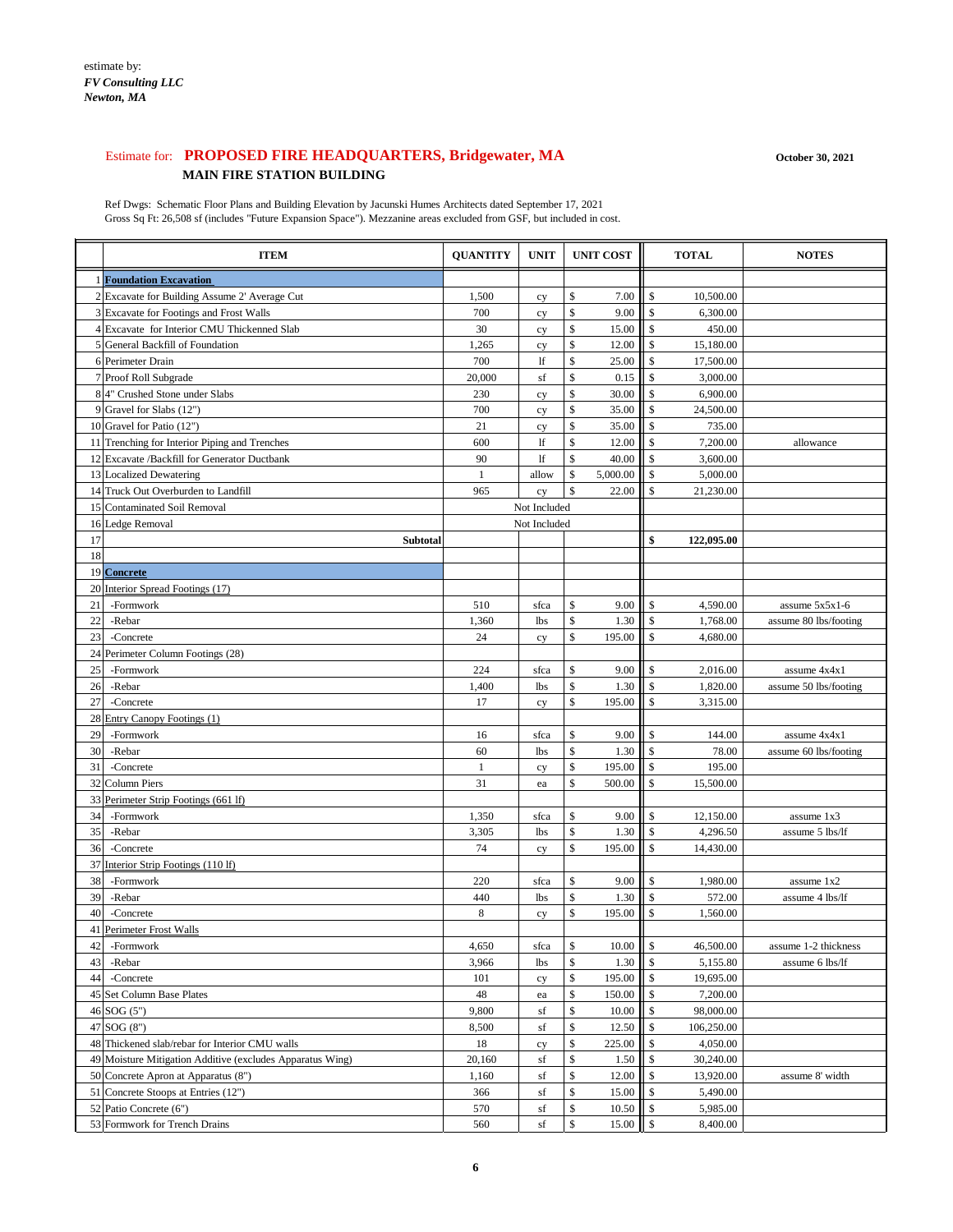#### Estimate for: **PROPOSED FIRE HEADQUARTERS, Bridgewater, MA October 30, 2021 MAIN FIRE STATION BUILDING**

|          | <b>ITEM</b>                                                              | <b>QUANTITY</b> | <b>UNIT</b>                 |                           | <b>UNIT COST</b> |                           | <b>TOTAL</b> | <b>NOTES</b>                            |
|----------|--------------------------------------------------------------------------|-----------------|-----------------------------|---------------------------|------------------|---------------------------|--------------|-----------------------------------------|
|          | 54 Formwork for Misc. Slab Depressions                                   |                 | allow                       | \$                        | 2,500.00         | $\sqrt{\ }$               | 2,500.00     |                                         |
|          | 55 Formwork for Misc Openings/Doors in Foundation Walls                  |                 | allow                       | <sup>\$</sup>             | 2,500.00         | $\mathbb{S}$              | 2,500.00     |                                         |
|          | 56 Concrete on Metal Deck                                                | 10,360          | sf                          | $\mathcal{S}$             | 8.00             | $\mathsf{\$}$             | 82,880.00    |                                         |
|          | 57 Concrete Fill in Metal Pan Stairs                                     | 2               | flghts                      | $\mathcal{S}$             | 2,500.00         | $\mathcal{S}$             | 5,000.00     |                                         |
|          | 58 Concrete base for Lockers                                             | 116             | lf                          | $\mathcal{S}$             | 25.00            | $\mathcal{S}$             | 2,900.00     |                                         |
|          | 59 Mechanical Equipment Pads                                             |                 | allow                       | $\mathcal{S}$             | 5,000.00         | $\sqrt{\ }$               | 5,000.00     |                                         |
| 60       | <b>Subtotal</b>                                                          |                 |                             |                           |                  | $\mathbf{\$}$             | 520,760.30   |                                         |
| 61       |                                                                          |                 |                             |                           |                  |                           |              |                                         |
|          | 62 Masonry                                                               |                 |                             |                           |                  |                           |              |                                         |
|          | 63 8" CMU at Exterior Walls (Apparatus and Northeast Stair)              | 4,580           | sf                          | \$                        | 32.00            | $\sqrt{\ }$               | 146,560.00   |                                         |
|          | 64 8" CMU at Fire Tower                                                  | 3,650           | sf                          | \$                        | 34.00            | $\sqrt{\ }$               | 124,100.00   |                                         |
|          | 65 2" Glazed Block Veneer for Interior of Fire Tower                     | 3,150           | sf                          | \$                        | 30.00            | \$                        | 94,500.00    |                                         |
|          | 66 8" Standard CMU                                                       | 4,720           | sf                          | \$                        | 28.00            | $\sqrt{\ }$               | 132,160.00   |                                         |
|          | 67 Set Loose Lintels in CMU                                              | 20              | ea                          | \$                        | 150.00           | $\mathcal{S}$             | 3,000.00     |                                         |
|          | 68 Precast Watertable Panels 3-6" High                                   | 1,782           | sf                          | \$                        | 60.00            | $\mathbb{S}$              | 106,920.00   |                                         |
|          | 69 Precast Profiled Cap on Watertable                                    | 500             | lf                          | \$                        | 75.00            | \$                        | 37,500.00    |                                         |
|          | 70 Precast Precast Sign Panel                                            | 122             | sf                          | \$                        | 70.00            | $\mathbb{S}$              | 8,540.00     |                                         |
|          | 71 Precast Apparatus Bay Number Panels                                   | 90              | sf                          | \$                        | 60.00            | $\mathbb{S}$              | 5,400.00     |                                         |
|          | 72 Carved Letters and Numbers                                            | 35              | chrtrs                      | \$                        | 75.00            | $\mathbb{S}$              | 2,625.00     |                                         |
|          | 73 Precast Medallions at Fire Tower                                      | 18              | ea                          | \$                        | 400.00           | $\mathcal{S}$             | 7,200.00     |                                         |
|          | 74 Precast Coping at Parapet                                             | 24              | 1f                          | \$                        | 120.00           | $\mathbb{S}$              | 2,880.00     |                                         |
|          | 75 Precast Cornice Band                                                  | 71              | lf                          | \$                        | 120.00           | $\mathcal{S}$             | 8,520.00     |                                         |
|          | 76 Precast Eave and Rake Trim Main Roof                                  |                 | PVC Trim in Rough Carpentry |                           |                  |                           |              |                                         |
|          | 77 Precast Rake and Eave Trim at Dormers                                 |                 | PVC Trim in Rough Carpentry |                           |                  |                           |              |                                         |
|          | 78 Precast Trim At Balcony Door                                          | 20              | lf                          | \$                        | 60.00            | $\sqrt$                   | 1,200.00     |                                         |
|          | 79 Precast Concrete Sills                                                | 118             | lf                          | \$                        | 60.00            | $\mathcal{S}$             | 7,080.00     |                                         |
|          | 80 Precast Concrete Headers                                              | 300             | lf                          | \$                        | 60.00            | $\mathbb{S}$              | 18,000.00    |                                         |
|          | 81 Precast Profiled Cap at Fire Tower                                    | 230             | sf                          | $\mathcal{S}$             | 90.00            | $\sqrt{3}$                | 20,700.00    |                                         |
|          | 82 Precast Trim Around Fire Tower Louvers                                | 220             | $\sqrt{\text{sf}}$          | \$                        | 70.00            | $\$\,$                    | 15,400.00    |                                         |
|          | 83 Brick Veneer at Headquarters Wing                                     | 7,265           | sf                          | \$                        | 40.00            | $\mathsf{\$}$             | 290,600.00   |                                         |
|          | 84 Brick Veneer at Apparatus Wing and Fire Tower                         | 6,960           | $\sqrt{\text{sf}}$          | \$                        | 40.00            | $\sqrt{\ }$               | 278,400.00   |                                         |
|          | 85 Misc. Brick Detailing                                                 |                 | allow                       | \$                        | 10,000.00        | $\mathbb{S}$              | 10,000.00    |                                         |
|          | 86 Grout Hollow Metal Door Frames                                        | 24              | ea                          | \$                        | 100.00           | $\mathbb{S}$              | 2,400.00     |                                         |
|          | 87 Thruwall Flashings                                                    | 955             | lf                          | $\mathcal{S}$             | 10.00            | \$                        | 9,550.00     |                                         |
|          | 88 Scaffolding and Washdown                                              |                 | in units                    |                           |                  |                           |              |                                         |
| 89<br>90 | <b>Subtotal</b>                                                          |                 |                             |                           |                  | \$                        | 1,333,235.00 |                                         |
|          | 91 Structural Steel                                                      |                 |                             |                           |                  |                           |              |                                         |
|          | 92 2nd Floor Supported Floor Deck Framing                                | 56.5            | tons                        | \$                        | 4,000.00         | $\sqrt[6]{\frac{1}{2}}$   | 226,000.00   | assume $14\frac{#}{s}$ x 8,070 sf       |
|          | 93 Framing for Mezzanines                                                | 13.7            | tons                        | \$                        | 4,000.00         | $\mathsf{\$}$             | 54,800.00    | assume $12\frac{t}{s}$ sf x 2,283 sf    |
|          |                                                                          |                 |                             |                           |                  |                           |              |                                         |
|          | 94 Attic Framing at Headquarters Building to Support Light Guage Trusses | 37.0            | tons                        | \$                        | 4,000.00         | $\boldsymbol{\mathsf{S}}$ | 148,000.00   | assume $8\frac{#}{s}$ x 9,250 sf        |
|          | 95 Sloped Roof Framing at Apparatus                                      | 57.8            | tons                        | \$                        | 4,000.00         | $\mathcal{S}$             | 231,200.00   | assume $14\frac{#}{sf} \times 8,250$ sf |
|          | 96 Galvanized Steel Roof Framing for Fire Tower                          | 3.0             | tons                        | \$                        | 5,000.00         | $\mathcal{S}$             | 15,000.00    | assume $12\frac{#}{s}$ x 500 sf         |
|          | 97 Rear Canopy Framing                                                   | 0.9             | tons                        | \$                        | 4,000.00         | $\mathcal{S}$             | 3,600.00     | assume 12#/sf x 152 sf                  |
|          | 98 Exterior Side Canopy Framing                                          | 2               | loc                         | \$                        | 2,500.00         | $\mathcal{S}$             | 5,000.00     |                                         |
|          | 99 Framing and Deck for Exterior Balcony ay Fire Tower                   |                 | allow                       | \$                        | 2,500.00         | $\$\,$                    | 2,500.00     |                                         |
|          | 100 Dunnage and Reinforcing for Mechanical Equipment                     |                 | allow                       | \$                        | 25,000.00        | $\sqrt{\ }$               | 25,000.00    |                                         |
|          | 101 Brace Framing                                                        |                 | allow                       | \$                        | 20,000.00        | $\sqrt$                   | 20,000.00    |                                         |
|          | 102 Misc. Detailing for Beam Penetrations and Connections                |                 | allow                       | \$                        | 10,000.00        | $\sqrt$                   | 10,000.00    |                                         |
|          | 103 Misc. Imbedded Items and Ledgers at CMU                              |                 | allow                       | $\boldsymbol{\mathsf{S}}$ | 10,000.00        | $\boldsymbol{\mathsf{S}}$ | 10,000.00    |                                         |
|          | 104 Column Base Plates and Anchor Bolts (furnish only)                   | 42              | ea                          | \$                        | 200.00           | $\sqrt$                   | 8,400.00     |                                         |
|          | 105 Metal Floor Deck (including Mezzanine)                               | 10,050          | sf                          | \$                        | 4.00             | $\boldsymbol{\mathsf{S}}$ | 40,200.00    |                                         |
|          | 106 Shear Studs                                                          | 10,050          | sf                          | \$                        | 1.25             | $\mathcal{S}$             | 12,562.50    |                                         |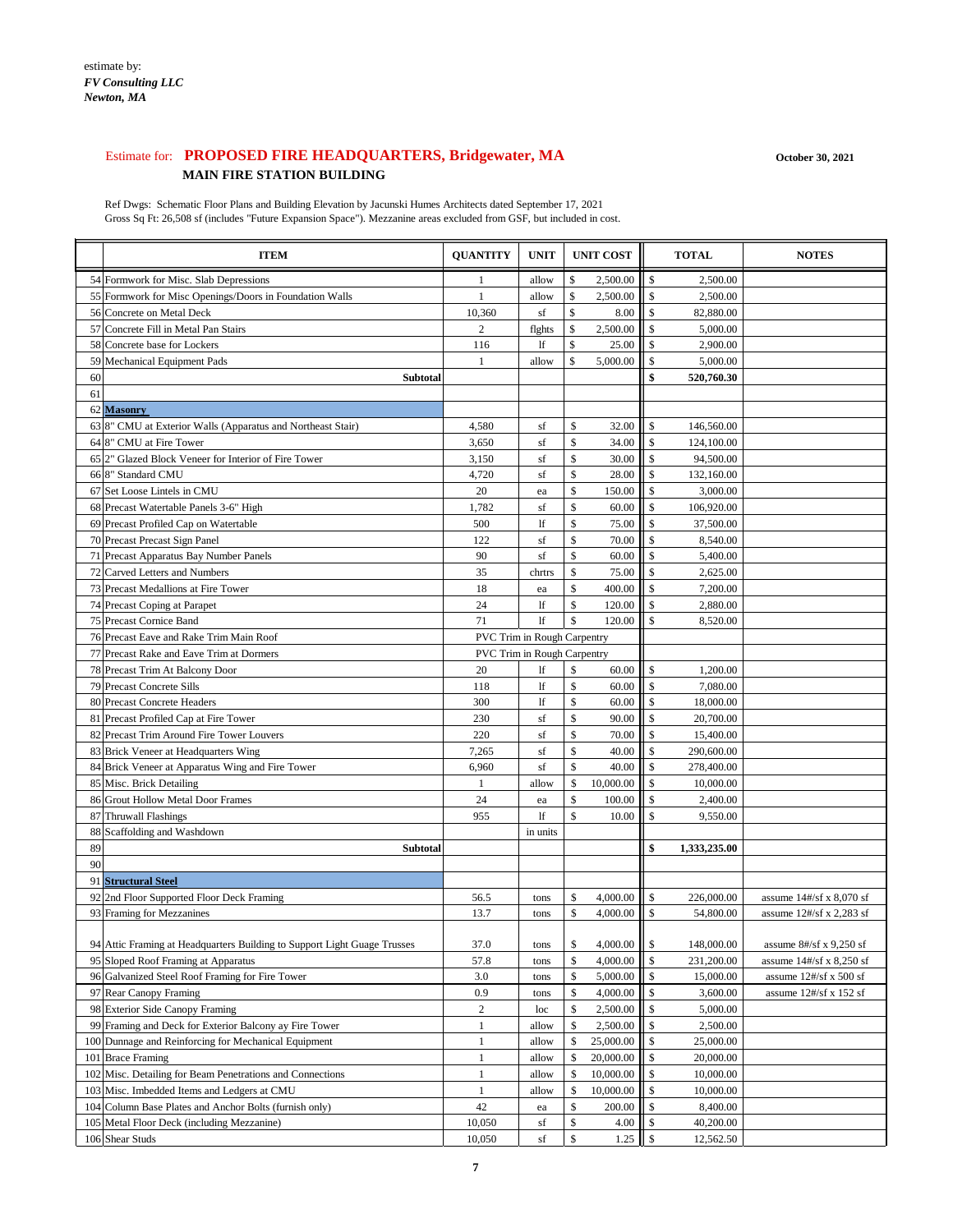#### Estimate for: **PROPOSED FIRE HEADQUARTERS, Bridgewater, MA October 30, 2021 MAIN FIRE STATION BUILDING**

|     | <b>ITEM</b>                                                     | <b>QUANTITY</b> | <b>UNIT</b>    |                           | <b>UNIT COST</b> |               | <b>TOTAL</b> | <b>NOTES</b> |
|-----|-----------------------------------------------------------------|-----------------|----------------|---------------------------|------------------|---------------|--------------|--------------|
|     | 107 Metal Roof Decking                                          | 22,000          | sf             | $\mathbb{S}$              | 3.75             | <sup>\$</sup> | 82,500.00    |              |
| 108 | <b>Subtotal</b>                                                 |                 |                |                           |                  |               | 894,762.50   |              |
| 109 |                                                                 |                 |                |                           |                  |               |              |              |
|     | 110 Miscellaneous Metal                                         |                 |                |                           |                  |               |              |              |
|     | 111 Winder Stairs with Grated Treads and Railings at Fire Tower | 3               | flghts         | $\boldsymbol{\mathsf{S}}$ | 22,000.00        | $\mathcal{S}$ | 66,000.00    | Galvanized   |
|     | 112 Color Galvaized Railings at Fire Tower Exterior Balcony     | 14              | <sup>1</sup> f | \$                        | 300.00           | \$            | 4,200.00     |              |
|     | 113 Railings at Mezzanine                                       | 178             | <sup>1f</sup>  |                           | 150.00           | \$            | 26,700.00    |              |
|     | 114 Hose Drying Structure, Grating and Railings                 |                 | allow          |                           | 10,000.00        |               | 10,000.00    |              |
|     | 115 Hose Drying Rack                                            |                 | ea             | \$                        | 3,000.00         | \$            | 3,000.00     |              |
|     | 116 Hanging Poles for Gear                                      | 2               | ea             | S.                        | 750.00           | \$.           | 1,500.00     |              |
|     | 117 Fire Pole and Safety Rails                                  |                 | ea             |                           | 7,500.00         | \$            | 7,500.00     |              |
|     | 118 Metal Pan Egress Stairs                                     | 2               | flghts         |                           | 16,000.00        |               | 32,000.00    |              |
|     | 119 Wire Mesh Cage Partition and Sliding Mesh Door              | 11              | lf             |                           | 200.00           | \$            | 2,200.00     |              |
|     | 120 Boom Lift at Mezzanine                                      |                 | ea             |                           | 2,500.00         | \$            | 2,500.00     |              |
|     | 121 Ladder to Roof Hatch at Low Roof                            |                 | ea             |                           | 2,000.00         | \$            | 2,000.00     | not shown    |
|     | 122 Bollards at Apparatus Doors                                 | 16              | ea             |                           | 800.00           |               | 12,800.00    |              |
|     | 123 Misc. Pipe Guards and Bollards                              |                 | allow          |                           | 2,500.00         |               | 2,500.00     |              |
|     | 124 Cast Iron Trench Drain Frames and Grates (assume 8" wide)   | 280             | lf             | \$                        | 140.00           | S             | 39,200.00    |              |
|     |                                                                 |                 |                |                           |                  |               |              |              |

| $\boldsymbol{\mathsf{S}}$<br>113 Railings at Mezzanine<br>1f<br>\$<br>150.00<br>26,700.00<br>178<br>\$<br>10,000.00<br>114 Hose Drying Structure, Grating and Railings<br>allow<br>\$<br>10,000.00<br>115 Hose Drying Rack<br>\$<br>\$<br>3,000.00<br>3,000.00<br>ea<br>$\mathcal{S}$<br>116 Hanging Poles for Gear<br>$\boldsymbol{2}$<br>\$<br>750.00<br>1,500.00<br>ea<br>117 Fire Pole and Safety Rails<br>\$<br>7,500.00<br>\$<br>7,500.00<br>ea<br>\$<br>118 Metal Pan Egress Stairs<br>$\boldsymbol{2}$<br>\$<br>16,000.00<br>32,000.00<br>flghts<br>$\mathbb{S}$<br>\$<br>119 Wire Mesh Cage Partition and Sliding Mesh Door<br>lf<br>200.00<br>11<br>2,200.00<br>\$<br>120 Boom Lift at Mezzanine<br>\$<br>2,500.00<br>2,500.00<br>ea<br>\$<br>121 Ladder to Roof Hatch at Low Roof<br>\$<br>2,000.00<br>2,000.00<br>not shown<br>ea<br>\$<br>\$<br>122 Bollards at Apparatus Doors<br>16<br>800.00<br>12,800.00<br>ea<br>123 Misc. Pipe Guards and Bollards<br>\$<br>2,500.00<br>\$<br>2,500.00<br>allow<br>\$<br>124 Cast Iron Trench Drain Frames and Grates (assume 8" wide)<br>lf<br>\$<br>280<br>140.00<br>39,200.00<br>\$<br>125 Frames at Appartus Bay OH Doors<br>8<br>\$<br>4,000.00<br>32,000.00<br>ea<br>$\$\,$<br>\$<br>126 Relieving Angles for Brick at Fire Tower<br>92<br>lf<br>80.00<br>7,360.00<br>$\$\,$<br>127 Relieving Angles to Support Brick above Flat Roof<br>lf<br>80.00<br>\$<br>61<br>4,880.00<br>east elevation of Apparatus |
|----------------------------------------------------------------------------------------------------------------------------------------------------------------------------------------------------------------------------------------------------------------------------------------------------------------------------------------------------------------------------------------------------------------------------------------------------------------------------------------------------------------------------------------------------------------------------------------------------------------------------------------------------------------------------------------------------------------------------------------------------------------------------------------------------------------------------------------------------------------------------------------------------------------------------------------------------------------------------------------------------------------------------------------------------------------------------------------------------------------------------------------------------------------------------------------------------------------------------------------------------------------------------------------------------------------------------------------------------------------------------------------------------------------------------------------------------------------------|
|                                                                                                                                                                                                                                                                                                                                                                                                                                                                                                                                                                                                                                                                                                                                                                                                                                                                                                                                                                                                                                                                                                                                                                                                                                                                                                                                                                                                                                                                      |
|                                                                                                                                                                                                                                                                                                                                                                                                                                                                                                                                                                                                                                                                                                                                                                                                                                                                                                                                                                                                                                                                                                                                                                                                                                                                                                                                                                                                                                                                      |
|                                                                                                                                                                                                                                                                                                                                                                                                                                                                                                                                                                                                                                                                                                                                                                                                                                                                                                                                                                                                                                                                                                                                                                                                                                                                                                                                                                                                                                                                      |
|                                                                                                                                                                                                                                                                                                                                                                                                                                                                                                                                                                                                                                                                                                                                                                                                                                                                                                                                                                                                                                                                                                                                                                                                                                                                                                                                                                                                                                                                      |
|                                                                                                                                                                                                                                                                                                                                                                                                                                                                                                                                                                                                                                                                                                                                                                                                                                                                                                                                                                                                                                                                                                                                                                                                                                                                                                                                                                                                                                                                      |
|                                                                                                                                                                                                                                                                                                                                                                                                                                                                                                                                                                                                                                                                                                                                                                                                                                                                                                                                                                                                                                                                                                                                                                                                                                                                                                                                                                                                                                                                      |
|                                                                                                                                                                                                                                                                                                                                                                                                                                                                                                                                                                                                                                                                                                                                                                                                                                                                                                                                                                                                                                                                                                                                                                                                                                                                                                                                                                                                                                                                      |
|                                                                                                                                                                                                                                                                                                                                                                                                                                                                                                                                                                                                                                                                                                                                                                                                                                                                                                                                                                                                                                                                                                                                                                                                                                                                                                                                                                                                                                                                      |
|                                                                                                                                                                                                                                                                                                                                                                                                                                                                                                                                                                                                                                                                                                                                                                                                                                                                                                                                                                                                                                                                                                                                                                                                                                                                                                                                                                                                                                                                      |
|                                                                                                                                                                                                                                                                                                                                                                                                                                                                                                                                                                                                                                                                                                                                                                                                                                                                                                                                                                                                                                                                                                                                                                                                                                                                                                                                                                                                                                                                      |
|                                                                                                                                                                                                                                                                                                                                                                                                                                                                                                                                                                                                                                                                                                                                                                                                                                                                                                                                                                                                                                                                                                                                                                                                                                                                                                                                                                                                                                                                      |
|                                                                                                                                                                                                                                                                                                                                                                                                                                                                                                                                                                                                                                                                                                                                                                                                                                                                                                                                                                                                                                                                                                                                                                                                                                                                                                                                                                                                                                                                      |
|                                                                                                                                                                                                                                                                                                                                                                                                                                                                                                                                                                                                                                                                                                                                                                                                                                                                                                                                                                                                                                                                                                                                                                                                                                                                                                                                                                                                                                                                      |
|                                                                                                                                                                                                                                                                                                                                                                                                                                                                                                                                                                                                                                                                                                                                                                                                                                                                                                                                                                                                                                                                                                                                                                                                                                                                                                                                                                                                                                                                      |
| \$<br>128 Loose Lintels for Masonry Single Door Openings<br>\$<br>200.00<br>3,200.00<br>16<br>ea                                                                                                                                                                                                                                                                                                                                                                                                                                                                                                                                                                                                                                                                                                                                                                                                                                                                                                                                                                                                                                                                                                                                                                                                                                                                                                                                                                     |
| $\$\,$<br>129 Loose Lintels for Masonry Pair Door Openings<br>8<br>\$<br>375.00<br>3,000.00<br>ea                                                                                                                                                                                                                                                                                                                                                                                                                                                                                                                                                                                                                                                                                                                                                                                                                                                                                                                                                                                                                                                                                                                                                                                                                                                                                                                                                                    |
| $\$\,$<br>130 Hung Lintel at Entry Overhang<br>18<br>lf<br>\$<br>150.00<br>2,700.00                                                                                                                                                                                                                                                                                                                                                                                                                                                                                                                                                                                                                                                                                                                                                                                                                                                                                                                                                                                                                                                                                                                                                                                                                                                                                                                                                                                  |
| $\mathbb{S}$<br>131 Steel Framing for Folding Partition Track<br>lf<br>\$<br>32<br>200.00<br>6,400.00                                                                                                                                                                                                                                                                                                                                                                                                                                                                                                                                                                                                                                                                                                                                                                                                                                                                                                                                                                                                                                                                                                                                                                                                                                                                                                                                                                |
| 132 Misc. Steel Reinforcement/Back-up for Precast Elements<br>\$<br>\$<br>25,000.00<br>allow<br>25,000.00                                                                                                                                                                                                                                                                                                                                                                                                                                                                                                                                                                                                                                                                                                                                                                                                                                                                                                                                                                                                                                                                                                                                                                                                                                                                                                                                                            |
| 133 Misc. Steel for Mech. Equipment Support<br>in Structural Steel                                                                                                                                                                                                                                                                                                                                                                                                                                                                                                                                                                                                                                                                                                                                                                                                                                                                                                                                                                                                                                                                                                                                                                                                                                                                                                                                                                                                   |
| $\boldsymbol{\mathsf{S}}$<br>134 Clip Angles for CMU<br>10,000.00<br>10,000.00<br>allow<br>\$                                                                                                                                                                                                                                                                                                                                                                                                                                                                                                                                                                                                                                                                                                                                                                                                                                                                                                                                                                                                                                                                                                                                                                                                                                                                                                                                                                        |
| 135 Misc. Metal not Itemized Above<br>\$<br>sf<br>1.00<br>\$<br>26,350<br>26,350.00                                                                                                                                                                                                                                                                                                                                                                                                                                                                                                                                                                                                                                                                                                                                                                                                                                                                                                                                                                                                                                                                                                                                                                                                                                                                                                                                                                                  |
| \$<br>136<br>332,990.00<br><b>Subtotal</b>                                                                                                                                                                                                                                                                                                                                                                                                                                                                                                                                                                                                                                                                                                                                                                                                                                                                                                                                                                                                                                                                                                                                                                                                                                                                                                                                                                                                                           |
| 137                                                                                                                                                                                                                                                                                                                                                                                                                                                                                                                                                                                                                                                                                                                                                                                                                                                                                                                                                                                                                                                                                                                                                                                                                                                                                                                                                                                                                                                                  |
| 138 Rough Carpentry                                                                                                                                                                                                                                                                                                                                                                                                                                                                                                                                                                                                                                                                                                                                                                                                                                                                                                                                                                                                                                                                                                                                                                                                                                                                                                                                                                                                                                                  |
| 139 Exterior:                                                                                                                                                                                                                                                                                                                                                                                                                                                                                                                                                                                                                                                                                                                                                                                                                                                                                                                                                                                                                                                                                                                                                                                                                                                                                                                                                                                                                                                        |
| -LGMF and Sheathing at Exterior Walls and Soffits<br>in Drywall<br>140                                                                                                                                                                                                                                                                                                                                                                                                                                                                                                                                                                                                                                                                                                                                                                                                                                                                                                                                                                                                                                                                                                                                                                                                                                                                                                                                                                                               |
| -LGMF and Sheathing at Clerestory Sidewalls<br>in Drywall<br>14.                                                                                                                                                                                                                                                                                                                                                                                                                                                                                                                                                                                                                                                                                                                                                                                                                                                                                                                                                                                                                                                                                                                                                                                                                                                                                                                                                                                                     |
| -Plywood Sheathing on Backside of Parapets<br>In Drywall<br>142                                                                                                                                                                                                                                                                                                                                                                                                                                                                                                                                                                                                                                                                                                                                                                                                                                                                                                                                                                                                                                                                                                                                                                                                                                                                                                                                                                                                      |
| 4.00<br>$\boldsymbol{\mathsf{S}}$<br>21,500<br>\$<br>-Plywood Sheathing over Metal Roof Decking at Sloped Roofs<br>sf<br>86,000.00<br>143                                                                                                                                                                                                                                                                                                                                                                                                                                                                                                                                                                                                                                                                                                                                                                                                                                                                                                                                                                                                                                                                                                                                                                                                                                                                                                                            |
|                                                                                                                                                                                                                                                                                                                                                                                                                                                                                                                                                                                                                                                                                                                                                                                                                                                                                                                                                                                                                                                                                                                                                                                                                                                                                                                                                                                                                                                                      |
|                                                                                                                                                                                                                                                                                                                                                                                                                                                                                                                                                                                                                                                                                                                                                                                                                                                                                                                                                                                                                                                                                                                                                                                                                                                                                                                                                                                                                                                                      |
| $\$$<br>-Built-up Blocking at Upper Flat Roof Parapets<br>If<br>24.00<br>5,376.00<br>224<br>\$<br>144                                                                                                                                                                                                                                                                                                                                                                                                                                                                                                                                                                                                                                                                                                                                                                                                                                                                                                                                                                                                                                                                                                                                                                                                                                                                                                                                                                |
| -Built-up Blocking at Upper Flat Roof Parapet Copings<br>lf<br>16.00<br>\$<br>24<br>384.00<br>\$<br>145                                                                                                                                                                                                                                                                                                                                                                                                                                                                                                                                                                                                                                                                                                                                                                                                                                                                                                                                                                                                                                                                                                                                                                                                                                                                                                                                                              |
| -Built-up Perimeter Blocking at Canopy Roofs<br>lf<br>16.00<br>\$<br>1,920.00<br>120<br>\$<br>146                                                                                                                                                                                                                                                                                                                                                                                                                                                                                                                                                                                                                                                                                                                                                                                                                                                                                                                                                                                                                                                                                                                                                                                                                                                                                                                                                                    |
| -Framing and Blocking at Roof Rakes and Eaves<br>\$<br>lf<br>20.00<br>14,480.00<br>724<br>147<br>\$                                                                                                                                                                                                                                                                                                                                                                                                                                                                                                                                                                                                                                                                                                                                                                                                                                                                                                                                                                                                                                                                                                                                                                                                                                                                                                                                                                  |
| -1x6 PVC Trim for Rakes and Eaves at Dormers<br>\$<br>372<br>lf<br>12.00<br>4,464.00<br>\$<br>148                                                                                                                                                                                                                                                                                                                                                                                                                                                                                                                                                                                                                                                                                                                                                                                                                                                                                                                                                                                                                                                                                                                                                                                                                                                                                                                                                                    |
| -2 Piece PVC Trim at Main Roof Rakes and Eaves<br>lf<br>\$<br>352<br>20.00<br>7,040.00<br>149<br>\$                                                                                                                                                                                                                                                                                                                                                                                                                                                                                                                                                                                                                                                                                                                                                                                                                                                                                                                                                                                                                                                                                                                                                                                                                                                                                                                                                                  |
| -PVC T&G Cladding at Entry and Canopy Soffits<br>\$<br>417<br>sf<br>16.00<br>6,672.00<br>\$<br>150                                                                                                                                                                                                                                                                                                                                                                                                                                                                                                                                                                                                                                                                                                                                                                                                                                                                                                                                                                                                                                                                                                                                                                                                                                                                                                                                                                   |
| \$<br>-Blocking at Roof Hatch<br>200.00<br>200.00<br>\$<br>15 <sup>2</sup><br>loc                                                                                                                                                                                                                                                                                                                                                                                                                                                                                                                                                                                                                                                                                                                                                                                                                                                                                                                                                                                                                                                                                                                                                                                                                                                                                                                                                                                    |
| $\$$<br>-Blocking at Misc. MEP Roof Penetrations<br>2,500.00<br>2,500.00<br>\$<br>152<br>allow                                                                                                                                                                                                                                                                                                                                                                                                                                                                                                                                                                                                                                                                                                                                                                                                                                                                                                                                                                                                                                                                                                                                                                                                                                                                                                                                                                       |
| -Blocking at Window, Storefront and Door Openings<br>lf<br>\$<br>935<br>\$<br>6.00<br>5,610.00<br>153                                                                                                                                                                                                                                                                                                                                                                                                                                                                                                                                                                                                                                                                                                                                                                                                                                                                                                                                                                                                                                                                                                                                                                                                                                                                                                                                                                |
| \$<br>-Misc. Exterior Blocking<br>5,000.00<br>\$<br>5,000.00<br>154<br>1<br>allow                                                                                                                                                                                                                                                                                                                                                                                                                                                                                                                                                                                                                                                                                                                                                                                                                                                                                                                                                                                                                                                                                                                                                                                                                                                                                                                                                                                    |
| 155 Interior:                                                                                                                                                                                                                                                                                                                                                                                                                                                                                                                                                                                                                                                                                                                                                                                                                                                                                                                                                                                                                                                                                                                                                                                                                                                                                                                                                                                                                                                        |
| $\mathbb{S}$<br>-Toilet Accessory Blocking<br>8<br>\$<br>250.00<br>2,000.00<br>156<br>baths                                                                                                                                                                                                                                                                                                                                                                                                                                                                                                                                                                                                                                                                                                                                                                                                                                                                                                                                                                                                                                                                                                                                                                                                                                                                                                                                                                          |
| $\$$<br>-Electric Backboards with 2x4 Blocking<br>allow<br>\$<br>2,500.00<br>157<br>2,500.00<br>-Blocking for Millwork/Lockers/Counters<br>in Drywall<br>158                                                                                                                                                                                                                                                                                                                                                                                                                                                                                                                                                                                                                                                                                                                                                                                                                                                                                                                                                                                                                                                                                                                                                                                                                                                                                                         |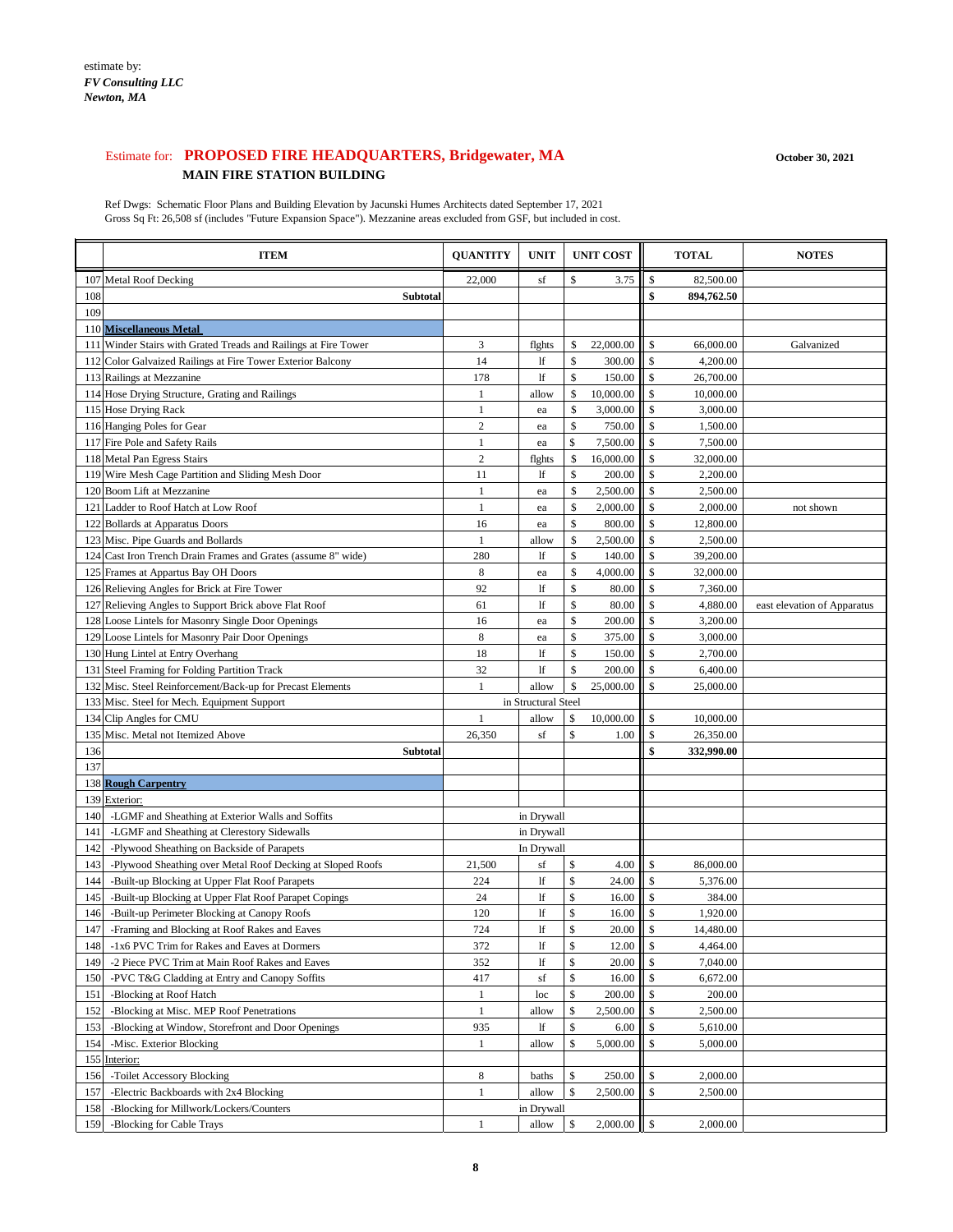#### Estimate for: **PROPOSED FIRE HEADQUARTERS, Bridgewater, MA October 30, 2021 MAIN FIRE STATION BUILDING**

Ref Dwgs: Schematic Floor Plans and Building Elevation by Jacunski Humes Architects dated September 17, 2021

|     | <b>ITEM</b>                                                      | <b>QUANTITY</b>               | <b>UNIT</b>         |                           | <b>UNIT COST</b> |                           | <b>TOTAL</b> | <b>NOTES</b>   |
|-----|------------------------------------------------------------------|-------------------------------|---------------------|---------------------------|------------------|---------------------------|--------------|----------------|
| 160 | -Block for Interior HM Frames and Transaction Windows in Drywall | 81                            | opngs               | \$                        | 75.00            | ll \$                     | 6,075.00     |                |
| 161 | -Misc. Rough Framing, Firestopping and Blocking                  |                               | allow               | <sup>\$</sup>             | 5,000.00         | ll s                      | 5,000.00     |                |
| 162 | <b>Subtotal</b>                                                  |                               |                     |                           |                  |                           | 157,221.00   |                |
| 163 |                                                                  |                               |                     |                           |                  |                           |              |                |
|     | <b>164 Finish Carpentry/Millwork</b>                             |                               |                     |                           |                  |                           |              |                |
|     | 165 First Floor:                                                 |                               |                     |                           |                  |                           |              |                |
| 166 | -Recessed Lockable Display Cases in Vestibule                    | $\overline{c}$                | ea                  | \$                        | 2,000.00         | ll \$                     | 4,000.00     |                |
| 167 | -Watch Room Solid Surface Counter and Supports                   | 24                            | lf                  | $\mathbb{S}$              | 225.00           | ll s                      | 5,400.00     |                |
| 168 | -Watch Room Transaction Counter - Solid Surface                  | 8                             | 1f                  | $\mathcal{S}$             | 100.00           | -\$                       | 800.00       |                |
| 169 | -Exam Room Base Cabinets                                         | 7                             | lf                  | <sup>\$</sup>             | 400.00           | -\$                       | 2,800.00     |                |
| 170 | -Exam Room Upper Cabinets                                        | $\overline{7}$                | 1f                  | $\mathcal{S}$             | 275.00           | $\boldsymbol{\mathsf{S}}$ | 1,925.00     |                |
| 171 | -Exam Room Countertop - PLAM                                     | 16                            | sf                  | \$                        | 30.00            |                           | 480.00       |                |
| 172 | -Fire Prevention Transaction Counter - Solid Surface             | 7                             | $\mathbf{If}$       | $\mathcal{S}$             | 100.00           |                           | 700.00       |                |
| 173 | -Work Room Base Cabinets                                         | 9                             | lf                  | <sup>\$</sup>             | 400.00           | -\$                       | 3,600.00     |                |
| 174 | -Work Room Upper Cabinets                                        | 9                             | $\mathbf{If}$       | \$                        | 275.00           | $\boldsymbol{\mathsf{S}}$ | 2,475.00     |                |
| 175 | -Work Room Countertop - PLAM                                     | 21                            | sf                  | <sup>\$</sup>             | 30.00            | -\$                       | 630.00       |                |
| 176 | -Recharge Station Solid Surface Counter and Supports             | 11                            | $\mathbf{If}$       | \$                        | 225.00           | -\$                       | 2,475.00     |                |
| 177 | -Rear Vestibule Monitor Solid Surface Counter and Supports       | -11                           | lf                  | \$                        | 225.00           | -\$                       | 2,475.00     |                |
| 178 | -Kitchen Base Cabinets                                           | 37                            | $\mathbf{If}$       | \$                        | 450.00           | -\$                       | 16,650.00    |                |
| 179 | -Kitchen Island Cabinets                                         | $\overline{4}$                | lf                  | <sup>\$</sup>             | 550.00           | -\$                       | 2,200.00     |                |
| 180 | -Kitchen Upper Cabinets                                          | 29                            | $\mathbf{If}$       | $\mathbb{S}$              | 300.00           | <sup>\$</sup>             | 8,700.00     |                |
| 181 | -Kitchen Countertops - Solid Surface                             | 94                            | $\mathbf{If}$       | \$                        | 85.00            | -\$                       | 7,990.00     |                |
| 182 | -Kitchen Cabinet Pull-outs/Accessories                           |                               | allow               | \$                        | 1,000.00         | -S                        | 1,000.00     |                |
| 183 | -Cubbies and Counter at Firepole                                 | 15                            | lf                  | \$                        | 400.00           | -\$                       | 6,000.00     |                |
| 184 | -Mechanic Work Bench                                             | 26                            | lf                  | \$                        | 300.00           | -\$                       | 7,800.00     |                |
| 185 | -Decon Base Cabinet and Counter - Stainless Steel                | 15                            | lf                  | \$                        | 750.00           | ll \$                     | 11,250.00    |                |
| 186 | -Impact Resistant Wainscot (3'-6") Panels in Hallways            | 1,140                         | sf                  | $\boldsymbol{\mathsf{S}}$ |                  |                           | 34,200.00    | 1st Floor Only |
| 187 | -Corner Guards for First Floor Hallways                          | 5                             | ea                  | \$                        | 150.00           | $\parallel$ s             | 750.00       |                |
| 188 | -Running Trim and Millwork in Conference Room                    |                               | allow               | \$                        | 2,500.00         | ll \$                     | 2,500.00     |                |
| 189 | -Running Trim and Millwork in EOC                                |                               | allow               | \$                        | 10,000.00        | ll \$                     | 10,000.00    |                |
| 190 | 2nd Floor:                                                       |                               |                     |                           |                  |                           |              |                |
| 191 | -Laundry Base Cabinets                                           | 15                            | 1f                  | \$                        | 400.00           | ll \$                     | 6,000.00     |                |
| 192 | -Laundry Countertops and 4" Backsplash - Solid Surface           | 35                            | $\operatorname{sf}$ | \$                        | 85.00            | l \$                      | 2,975.00     |                |
| 193 | -Lav Countertops, Splash and Skirt - Solid Surface               | 19                            | $\operatorname{sf}$ | \$                        | 125.00           | ∥\$                       | 2,375.00     |                |
| 194 | -Janitor Closet Shelving                                         | 12                            | lf                  | \$                        | 80.00            | ll S                      | 960.00       |                |
| 195 | -Coat Hooks in Bunk Room                                         | $\,8\,$                       | loc                 | \$                        | 200.00           | -S                        | 1,600.00     |                |
|     | 196 General:                                                     |                               |                     |                           |                  |                           |              |                |
| 197 | -Misc. Shelving                                                  |                               | allow               | \$                        | 5,000.00         | $\parallel$ \$            | 5,000.00     |                |
| 198 | -Misc Running Trim                                               |                               | allow               | \$                        | 2,500.00         | $\parallel$ \$            | 2,500.00     |                |
| 199 | -Window Sills - Solid Surface                                    | 137                           | lf                  | \$                        | 70.00            | ll \$                     | 9,590.00     |                |
| 200 | -Install Doors and Hardware                                      | in Doors, Frames and Hardware |                     |                           |                  |                           |              |                |

202

| 203 Moisture Protection                               |       |             |                 |           |                  |
|-------------------------------------------------------|-------|-------------|-----------------|-----------|------------------|
| 204 Foundation Dampproofing                           | 2,650 | sf          | $3.00$   \$     | 7,950.00  |                  |
| 205 Concrete Floor Sealer                             |       | in Flooring |                 |           |                  |
| 206 Mastic Waterproofing at Exterior CMU              | 7.915 | sf          | $6.00$   \$     | 47,490.00 |                  |
| 207 Peel and Stick AVB at Exterior Sheathing          | 7,917 | sf          | 7.00            | 55,419.00 |                  |
| 208 Wrap Peel and Stick into Window and Door Openings | 42    | loc         | $150.00$   \$   | 6,300.00  |                  |
| 209 Flashing to Brick above Precast Base              | 500   | 11.         | 12.00           | 6,000.00  | furnish to Mason |
| 210 Flashings at Brick Relieving Angles               | 155   | 1£          | 15.00           | 2,325.00  | furnish to Mason |
| 211 Flashing at Window and Door Headers               | 300   | 1£          | 15.00           | 4,500.00  | furnish to Mason |
| 212 Flashing and Waterproof at Baclony                |       | allow       | $1,000.00$   \$ | 1,000.00  |                  |

201 **Subtotal Subtotal 18 167,800.00**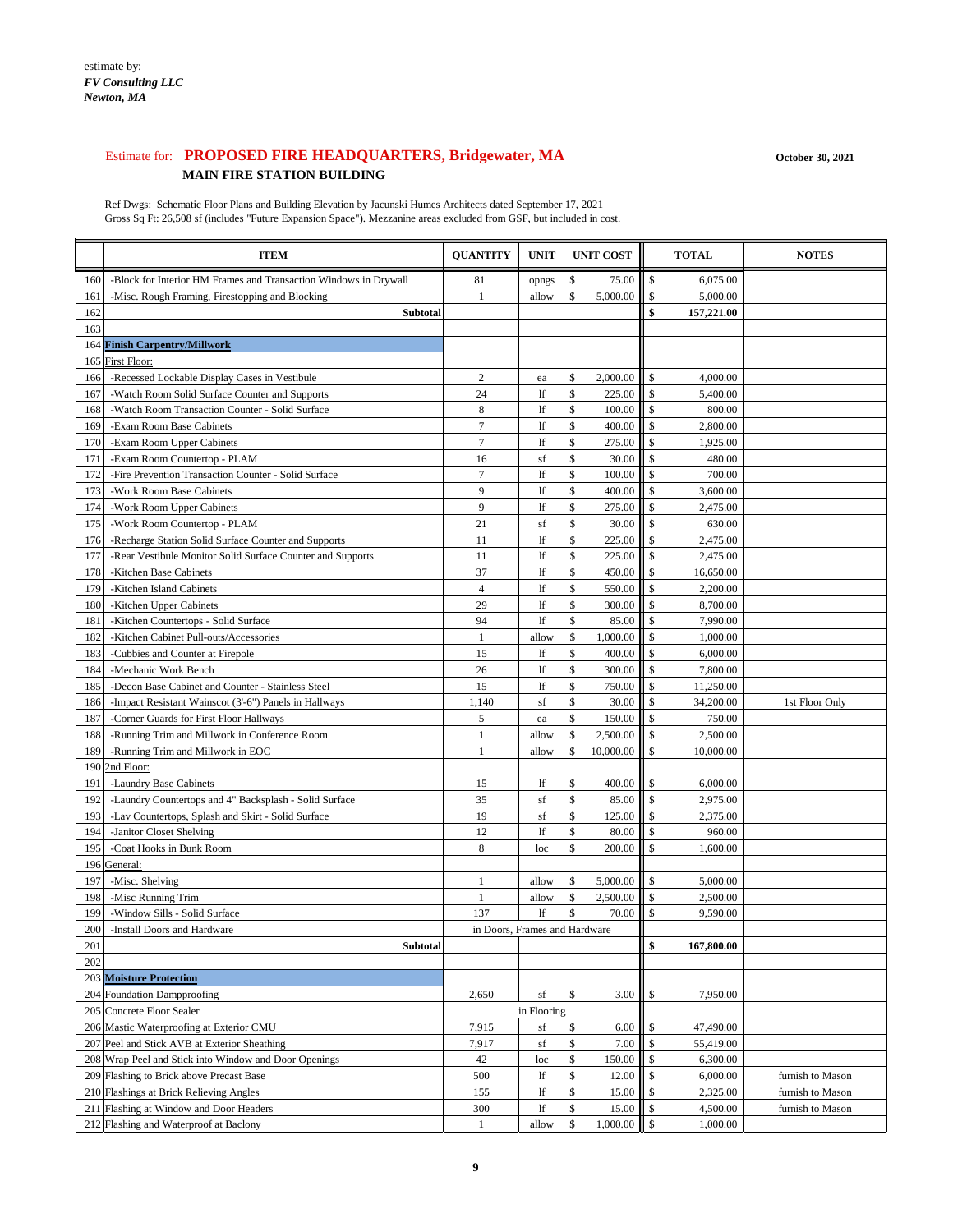#### Estimate for: **PROPOSED FIRE HEADQUARTERS, Bridgewater, MA October 30, 2021 MAIN FIRE STATION BUILDING**

Ref Dwgs: Schematic Floor Plans and Building Elevation by Jacunski Humes Architects dated September 17, 2021 Gross Sq Ft: 26,508 sf (includes "Future Expansion Space"). Mezzanine areas excluded from GSF, but included in cost.

|     | <b>ITEM</b>                                                   | <b>QUANTITY</b> | <b>UNIT</b>   |                           | <b>UNIT COST</b> |                           | <b>TOTAL</b> | <b>NOTES</b> |
|-----|---------------------------------------------------------------|-----------------|---------------|---------------------------|------------------|---------------------------|--------------|--------------|
|     | 213 Flashing at Rakes and Eaves                               | 724             | lf            | $\mathcal{S}$             | 10.00            | $\mathcal{S}$             | 7,240.00     |              |
|     | 214 Caulking of Slab Control Joints                           |                 | allow         | $\mathcal{S}$             | 10,000.00        | $\mathcal{S}$             | 10,000.00    |              |
|     | 215 Exterior Caulking at Window, Door and Storefront Openings | 1,450           | lf            | $\boldsymbol{\mathsf{S}}$ | 8.00             | $\boldsymbol{\mathsf{S}}$ | 11,600.00    |              |
|     | 216 Exterior Caulking at Louvers                              | 176             | lf            | $\mathcal{S}$             | 8.00             |                           | 1,408.00     |              |
|     | 217 Exterior Caulking at Exterior Masonry Control Joints      |                 | allow         | $\boldsymbol{\mathsf{S}}$ | 5,000.00         | $\boldsymbol{\mathsf{S}}$ | 5,000.00     |              |
|     | 218 Caulking of Interior CMU Control Joints                   |                 | allow         | $\mathcal{S}$             | 2,500.00         | $\boldsymbol{\mathsf{S}}$ | 2,500.00     |              |
|     | 219 Caulking of Door Frames in CMU                            | 24              | ea            | $\boldsymbol{\mathsf{S}}$ | 250.00           | $\boldsymbol{\mathsf{S}}$ | 6,000.00     |              |
|     | 220 Misc. Exterior Caulking                                   |                 | allow         | $\mathcal{S}$             | 2,500.00         | $\boldsymbol{\mathsf{S}}$ | 2,500.00     |              |
|     | 221 Misc. Interior Caulking                                   |                 | allow         | $\mathcal{S}$             | 5,000.00         | $\boldsymbol{\mathsf{S}}$ | 5,000.00     |              |
| 222 | <b>Subtotal</b>                                               |                 |               |                           |                  | \$                        | 182,232.00   |              |
| 223 |                                                               |                 |               |                           |                  |                           |              |              |
|     | 224 Roofing                                                   |                 |               |                           |                  |                           |              |              |
|     | 225 Flat Roofs:                                               |                 |               |                           |                  |                           |              |              |
| 226 | -Membrane Flat Roof with Insulation at Level 2                | 1,200           | sf            | $\mathcal{S}$             | 20.00            | $\boldsymbol{\mathsf{S}}$ | 24,000.00    |              |
| 227 | -Membrane Roofs at Canopies                                   | 260             | sf            | \$                        | 14.00            | $\boldsymbol{\mathsf{S}}$ | 3,640.00     |              |
| 228 | -Counterflashing at Membrane Roofs                            | 262             | sf            | <sup>\$</sup>             | 40.00            | $\boldsymbol{\mathsf{S}}$ | 10,480.00    |              |
| 229 | -Metal Copings at Canopies                                    | 72              | sf            | \$                        | 30.00            | $\mathcal{S}$             | 2,160.00     |              |
| 230 | -Scuppers at Canopy Roofs                                     | 3               | ea            | $\mathbb{S}$              | 400.00           | $\mathcal{S}$             | 1,200.00     |              |
| 231 | -Metal Flashings at Parapets                                  | 51              | lf            | $\boldsymbol{\mathsf{S}}$ | 20.00            | $\boldsymbol{\mathsf{S}}$ | 1,020.00     |              |
| 232 | -Misc Flashing of Mechanical and Roof Drain Penetrations      | 1               | allow         | $\mathcal{S}$             | 5,000.00         | $\mathcal{S}$             | 5,000.00     |              |
| 233 | -Misc. Roof Accessories (Walkway Pads and Safety Railings)    |                 | allow         | $\mathbb{S}$              | 5,000.00         | $\boldsymbol{\mathsf{S}}$ | 5,000.00     |              |
| 234 | -Roof Access Hatch                                            |                 | ea            | \$                        | 3,000.00         | $\boldsymbol{\mathsf{S}}$ | 3,000.00     |              |
|     | 235 Sloped Roofs:                                             |                 |               |                           |                  |                           |              |              |
| 236 | -Standing Seam Metal Roofs                                    | 21,500          | sfra          | $\boldsymbol{\mathsf{S}}$ | 16.00            | $\sqrt[6]{\frac{1}{2}}$   | 344,000.00   |              |
| 237 | -Ridge Caps                                                   | 552             | lf            | \$                        | 30.00            | $\boldsymbol{\mathsf{S}}$ | 16,560.00    |              |
| 238 | -Valleys                                                      | 506             | lf            |                           | 40.00            |                           | 20,240.00    |              |
| 239 | -EdgeTrim                                                     | 692             | lf            | $\boldsymbol{\mathsf{S}}$ | 20.00            | $\mathcal{S}$             | 13,840.00    |              |
| 240 | -Metal Soffit at Fire Tower Roof                              | 200             | sf            | $\$\,$                    | 20.00            | $\sqrt[6]{3}$             | 4,000.00     |              |
| 241 | -Counterflashing                                              | 120             | <sup>1f</sup> | \$                        | 40.00            | $\boldsymbol{\mathsf{S}}$ | 4,800.00     |              |
| 242 | -Gutters                                                      | 118             | lf            | \$                        | 20.00            | $\boldsymbol{\mathsf{S}}$ | 2,360.00     |              |
| 243 | -Downspouts                                                   | 438             | lf            | \$                        | 14.00            | $\boldsymbol{\mathsf{S}}$ | 6,132.00     |              |
| 244 | -Downspout Boots                                              | 23              | ea            | $\mathbb{S}$              | 300.00           | \$                        | 6,900.00     |              |
| 245 | -Misc Flashing of Mechanical Penetrations                     |                 | allow         | $\boldsymbol{\mathsf{S}}$ | 5,000.00         | \$                        | 5,000.00     |              |
| 246 | -Snow Guards and Roof Davits for Safety Lifelines             |                 | allow         | $\frac{1}{2}$             | 10,000.00        | $\boldsymbol{\mathsf{S}}$ | 10,000.00    |              |
| 247 | <b>Subtotal</b>                                               |                 |               |                           |                  | \$                        | 489,332.00   |              |
| 248 |                                                               |                 |               |                           |                  |                           |              |              |
|     | 249 Insulation                                                |                 |               |                           |                  |                           |              |              |
|     | 250 Rigid Insulation 2" at Foundation Perimeter               | 2,650           | sf            | \$                        | 2.50             | $\sqrt[6]{\frac{1}{2}}$   | 6,625.00     |              |
|     | 251 Rigid Insulation Under Slab on Grade                      | 18,300          | sf            | $\mathcal{S}$             | 2.50             | $\boldsymbol{\mathsf{S}}$ | 45,750.00    |              |
|     | 252 2" Rigid Insulation at Exterior CMU                       | 4,580           | sf            | $\$\,$                    | 3.50             | $\mathcal{S}$             | 16,030.00    |              |
|     | 253 Spray Foam Insulation at Exterior LGMF                    | 8,000           | sf            | $\mathcal{S}$             | 4.50             | $\mathcal{S}$             | 36,000.00    |              |

|     | 256 6" Insulation at Entry Soffit                         | 120           | sf     |  | $6.00 \parallel$ \$ | 720.00     |  |
|-----|-----------------------------------------------------------|---------------|--------|--|---------------------|------------|--|
|     | 257 Exterior Soffit Insulation                            | in Spray Foam |        |  |                     |            |  |
|     | 258 Fire Stopping                                         | in MEP Trades |        |  |                     |            |  |
|     | 259 Interior Vapor Barrier on Walls and 2nd Floor Ceiling | 17.000        | sf     |  | 0.60                | 10,200.00  |  |
|     | 260 Misc. insulation at Windows and Exterior Doors        | 42            | opngs. |  | $50.00$             | 2,100.00   |  |
| 261 | <b>Subtotal</b>                                           |               |        |  |                     | 200,925.00 |  |
| 262 |                                                           |               |        |  |                     |            |  |
|     | 263 Windows, Glass and Metal Panels                       |               |        |  |                     |            |  |
|     | 264 Exterior:                                             |               |        |  |                     |            |  |
| 265 | -Aluminum Windows                                         | 900           | sf     |  | $90.00$   \$        | 81,000.00  |  |
| 266 | -Storefront at Watch Room                                 | 158           | sf     |  | $80.00$    \$       | 12,640.00  |  |

254 12" Batt Insulation in Attic  $8,000$  sf  $\frac{1}{12}$  sf  $\frac{1}{2}$  sf  $\frac{1}{2}$  sf  $\frac{1}{2}$  s  $\frac{5.00 \text{ m/s}}{3}$  40,000.00 255 Vinyl Clad Insulation at Apparatus Wing Roof 8,700 sf \$ 5.00 \$ 43,500.00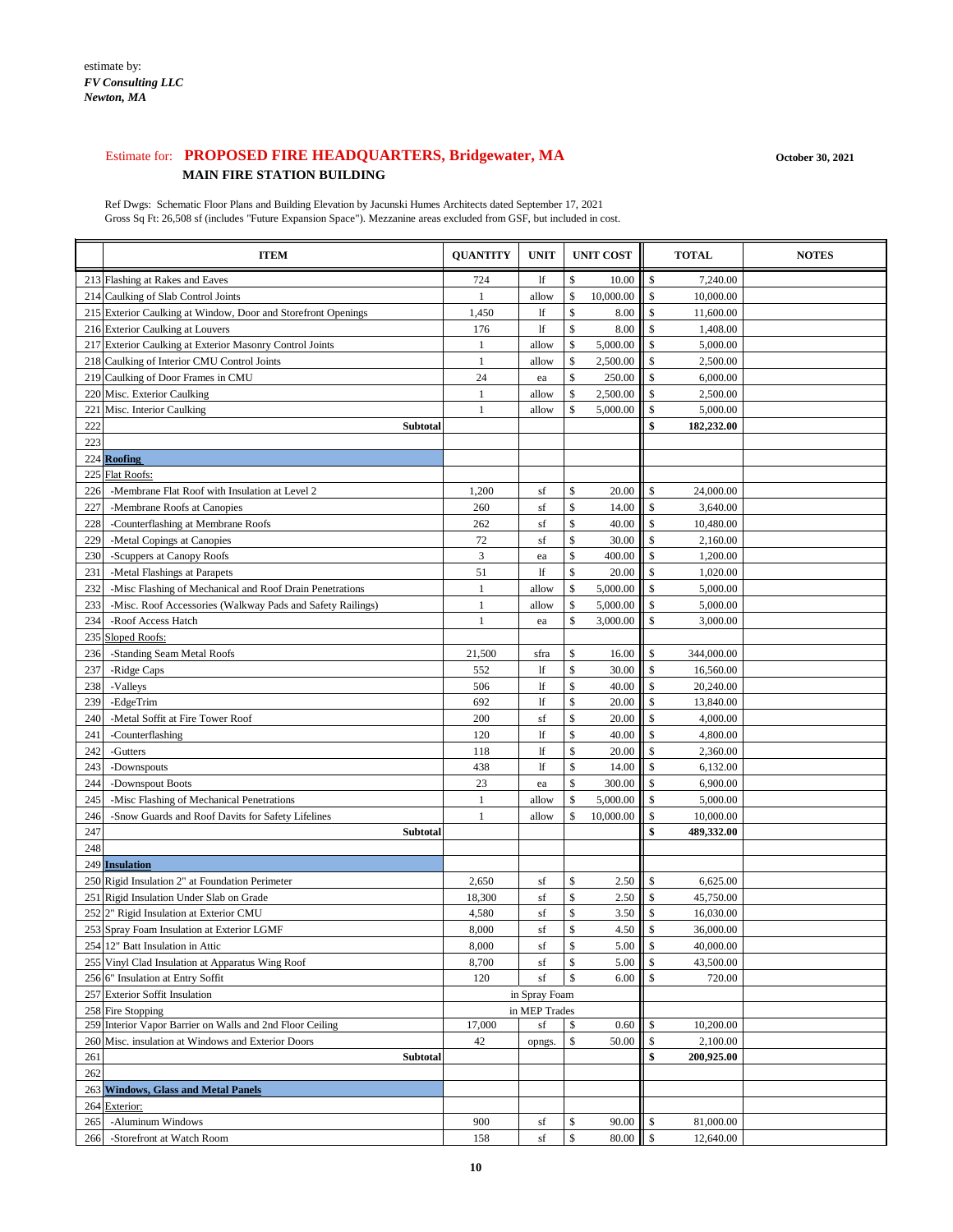### Estimate for: **PROPOSED FIRE HEADQUARTERS, Bridgewater, MA October 30, 2021 MAIN FIRE STATION BUILDING**

| Ref Dwgs: Schematic Floor Plans and Building Elevation by Jacunski Humes Architects dated September 17, 2021         |
|----------------------------------------------------------------------------------------------------------------------|
| Gross Sq Ft: 26,508 sf (includes "Future Expansion Space"). Mezzanine areas excluded from GSF, but included in cost. |
|                                                                                                                      |

|     | <b>ITEM</b>                                                       | <b>QUANTITY</b> | <b>UNIT</b>              |               | <b>UNIT COST</b> |                           | <b>TOTAL</b> | <b>NOTES</b> |
|-----|-------------------------------------------------------------------|-----------------|--------------------------|---------------|------------------|---------------------------|--------------|--------------|
| 267 | -Storefront at Dining/Dayroom                                     | 284             | sf                       | \$            | 80.00            | \$                        | 22,720.00    |              |
| 268 | -Exterior Aluminum Doors including Hardware                       | 5               | <i>lvs</i>               | \$            | 3,700.00         | \$                        | 18,500.00    |              |
| 269 | -Automatic Sliding Door Pairs and Frames at Vestibule (exterior)  |                 | pair                     | \$            | 13,000.00        | \$                        | 13,000.00    |              |
| 270 | -Sidelights and Transom at Vestibule Automatic Doors (exterior)   | 140             | sf                       | \$            | 85.00            | \$                        | 11,900.00    |              |
| 27  | -Transoms over Exterior Doors                                     | 27              | sf                       | \$            | 80.00            | \$                        | 2,160.00     |              |
| 272 | Interior:                                                         |                 |                          |               |                  |                           |              |              |
| 273 | -Automatic Sliding Door Pairs and Frames at Vestibule (interior)  | 1               | pair                     | \$            | 12,000.00        | \$                        | 12,000.00    |              |
| 274 | -Sidelights and Transom at Vestibule Automatic Doors (interior)   | 140             | sf                       | \$            | 75.00            | \$                        | 10,500.00    |              |
| 275 | -Interior Storefront at Conference Room                           | 120             | sf                       | \$            | 70.00            | \$                        | 8,400.00     |              |
| 276 | -Interior Aluminum Sliding Doors including Hardware at Conf. Room | $\sqrt{2}$      | <i>lvs</i>               | \$            | 1,000.00         | \$                        | 2,000.00     |              |
| 277 | -Interior Aluminum Doors including Hardware                       | $\overline{2}$  | lys.                     | \$            | 3,200.00         | \$                        | 6,400.00     |              |
| 278 | -Glazing for Display Cabinets at Vestibule                        |                 | in Finish Carpentry      |               |                  |                           |              |              |
| 279 | -Transaction Windows                                              | 2               | ea                       | \$            | 1,750.00         | \$                        | 3,500.00     |              |
| 280 | -Glazing in Borrowed Lites                                        | 276             | sf                       | \$            | 40.00            | \$                        | 11,040.00    |              |
| 28  | -Mirrors at Lav Vanities                                          | 80              | sf                       | \$            | 30.00            | \$                        | 2,400.00     |              |
| 282 | -Mirror at Fitness                                                | 160             | sf                       | \$            | 35.00            | \$                        | 5,600.00     | $20'$ x $8'$ |
| 283 | <b>Subtotal</b>                                                   |                 |                          |               |                  | \$                        | 223,760.00   |              |
| 284 |                                                                   |                 |                          |               |                  |                           |              |              |
|     | 285 Doors, Frames, Hardware                                       |                 |                          |               |                  |                           |              |              |
|     | 286 14'x14' Overhead Glass Sectional Doors-Motorized              | 8               | ea                       | <sup>\$</sup> | 14,000.00        | $\mathsf{\$}$             | 112,000.00   |              |
| 287 | <b>Glass Doors</b>                                                |                 | in Glass and Glazing     |               |                  |                           |              |              |
|     | 288 Folding Partition in EOC                                      |                 | in Specialties           |               |                  |                           |              |              |
|     | 289 Exterior Single HM Doors and Frames                           | 4               | ea                       | \$            | 850.00           | \$                        | 3,400.00     |              |
|     | 290 Exterior Pair HM Doors and Frames                             | $\overline{2}$  | ea                       | \$            | 1,350.00         | \$                        | 2,700.00     |              |
| 291 | Interior Single HM Doors and Frames                               | $8\,$           | ea                       | \$            | 800.00           | \$                        | 6,400.00     |              |
|     | 292 Interior Pair Metal Doors and Frames                          | 6               | ea                       | \$            | 1,300.00         | \$                        | 7,800.00     |              |
|     | 293 Interior Prefinished Wood Door and HM Frame                   | 58              | ea                       | \$            | 900.00           | \$                        | 52,200.00    |              |
|     | 294 Interior Prefinished Pair Wood Door and HM Frame              | $\overline{4}$  | ea                       | \$            | 1,450.00         | \$                        | 5,800.00     |              |
|     | 295 Exterior Door Hardware                                        | 8               | <i>lvs</i>               | \$            |                  |                           | 9,600.00     |              |
|     | 296 Interior Door Hardware                                        | 86              | lys.                     | \$            | 1,000.00         | \$                        | 86,000.00    |              |
|     | 297 Premium for Rated Doors and Hardware                          | 10              | ea                       | \$            | 600.00           | $\mathbb{S}$              | 6,000.00     |              |
|     | 298 Premium for Electrified Hardware                              |                 | allow                    | \$            | 7,500.00         | \$                        | 7,500.00     |              |
|     | 299 Misc Vision Panels in Doors                                   |                 | allow                    | \$            | 5,000.00         | \$                        | 5,000.00     |              |
|     | 300 ADA Door Operator                                             | $\overline{2}$  | <i>lvs</i>               | \$            | 4,000.00         | \$                        | 8,000.00     |              |
|     | 301 Transaction Windows                                           |                 | in Glass and Glazing     |               |                  |                           |              |              |
| 303 | 302 HM Borrowed Lite Frames:<br>$-6'$ x $8'$                      | $\overline{2}$  |                          | \$            | 600.00           | \$                        | 1,200.00     |              |
| 304 | $-3'$ x $8'$                                                      | $\overline{c}$  | ea                       | \$            | 450.00           | \$                        | 900.00       |              |
| 305 | -1' x 8' Sidelight                                                |                 | ea<br>ea                 | \$            | 300.00           | \$                        | 300.00       |              |
| 306 | -2' x 8' Sidelight                                                |                 | ea                       | \$            | 350.00           | \$                        | 350.00       |              |
| 307 | $-4-6"$ x 8'                                                      | 3               | ea                       | \$            | 550.00           | \$                        | 1,650.00     |              |
|     | 308 Hardware for Aluminum Doors                                   |                 | in Windows and Glass     |               |                  |                           |              |              |
|     | 309 Electrified Hardware                                          |                 | in Integrated Technology |               |                  |                           |              |              |
|     | 310 Install Doors and Hardware                                    | 94              | <i>lvs</i>               | \$            | 225.00           | \$                        | 21,150.00    |              |
|     | 311 Keying                                                        |                 | allow                    | \$            | 5,000.00         | \$                        | 5,000.00     |              |
| 312 | <b>Subtotal</b>                                                   |                 |                          |               |                  | \$                        | 342,950.00   |              |
| 313 |                                                                   |                 |                          |               |                  |                           |              |              |
|     | 314 Structural Light Gauge Metal Framing                          |                 |                          |               |                  |                           |              |              |
|     | 315 Exterior Wall and Soffit Framing and Sheathing:               |                 |                          |               |                  |                           |              |              |
| 316 | -LGMF at Perimeter Walls                                          | 7,500           | sf                       | \$            | 8.00             | $\boldsymbol{\mathsf{S}}$ | 60,000.00    |              |
| 317 | -LGMF Framing at Canopy Soffits and Fascias                       | 332             | sf                       | \$            | 12.00            | \$                        | 3,984.00     |              |
| 318 | -LGMF Framing at Entry Soffit                                     | 85              | sf                       | \$            | 6.00             | \$                        | 510.00       |              |
| 319 | -LGMF Knee Walls and Parapet at Low Roof                          | 330             | sf                       | \$            | 10.00            | \$                        | 3,300.00     |              |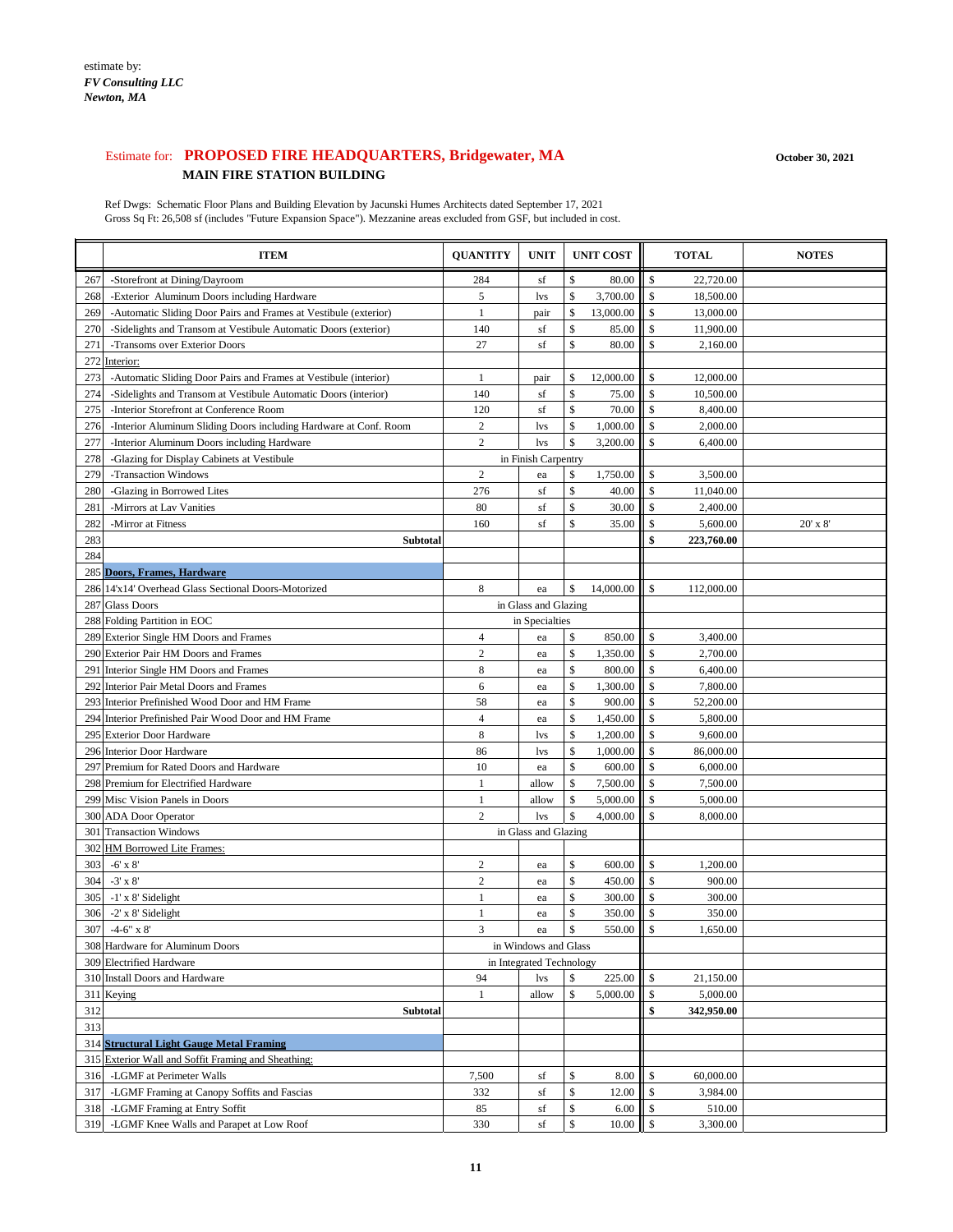#### Estimate for: **PROPOSED FIRE HEADQUARTERS, Bridgewater, MA October 30, 2021 MAIN FIRE STATION BUILDING**

Ref Dwgs: Schematic Floor Plans and Building Elevation by Jacunski Humes Architects dated September 17, 2021 Gross Sq Ft: 26,508 sf (includes "Future Expansion Space"). Mezzanine areas excluded from GSF, but included in cost.

|     | <b>ITEM</b>                                              | <b>QUANTITY</b> | <b>UNIT</b>         |                           | <b>UNIT COST</b> |                           | <b>TOTAL</b> | <b>NOTES</b>                |
|-----|----------------------------------------------------------|-----------------|---------------------|---------------------------|------------------|---------------------------|--------------|-----------------------------|
| 320 | -Exterior Wall Sheathing                                 | 7,500           | sf                  | \$                        | 4.00             | \$                        | 30,000.00    |                             |
| 321 | -Exterior Soffit and Fascia Sheathing                    | 417             | sf                  | \$                        | 4.50             | \$                        | 1,876.50     |                             |
| 322 | -Plywood Cladding on Parapet and Knee Wall               | 330             | sf                  | \$                        | 4.00             | \$                        | 1,320.00     |                             |
|     | 323 Roof Framing:                                        |                 |                     |                           |                  |                           |              |                             |
| 324 | -LGMF Trusses for Main Roofs at Headquarters Wing        | 8,500           | sf                  | \$                        | 14.00            | \$                        | 119,000.00   | incl. blocking and bridging |
| 325 | -LGMF Roof Structure at Dormers at Headquarters Wing     | 1,400           | sfsa                | $\$\,$                    | 10.00            | $\mathcal{S}$             | 14,000.00    |                             |
| 326 | -LGMF Roof Structure at Dormers in Apparatus Bays        | 1,670           | sfsa                | $\boldsymbol{\mathsf{S}}$ | 10.00            | $\sqrt{3}$                | 16,700.00    |                             |
| 327 | -Roof Structure at Fire Tower                            |                 | in Structural Steel |                           |                  |                           |              |                             |
| 328 | -Metal Roof Decking                                      |                 | in Structural Steel |                           |                  |                           |              |                             |
| 329 | -Plywood over Metal Decking                              |                 | in Rough Carpentry  |                           |                  |                           |              |                             |
|     | 330 Engineering for LGMF Structures                      | -1              | allow               | \$                        | 10,000.00        | $\mathcal{S}$             | 10,000.00    |                             |
| 331 | <b>Subtotal</b>                                          |                 |                     |                           |                  | \$                        | 260,690.50   |                             |
| 332 |                                                          |                 |                     |                           |                  |                           |              |                             |
|     | 333 Drywall                                              |                 |                     |                           |                  |                           |              |                             |
|     | 334 Partitions:                                          |                 |                     |                           |                  |                           |              |                             |
| 335 | -Regular 3-5/8" Stud Partitions                          | 17,000          | sf                  | \$                        | 9.50             | $\mathcal{S}$             | 161,500.00   |                             |
| 336 | -Chase Walls                                             | 2,400           | sf                  | \$                        | 8.00             | $\mathcal{S}$             | 19,200.00    |                             |
| 337 | -One-Sided Partitions                                    | 3,285           | sf                  | \$                        | 8.00             | $\sqrt[6]{\frac{1}{2}}$   | 26,280.00    |                             |
| 338 | -5/8" Drywall on Perimeter Framing                       | 7,600           | sf                  | \$                        | 2.75             | $\mathcal{S}$             | 20,900.00    |                             |
| 339 | -Rated Drywall Premium for Various Partitions            | -1              | allow               | $\mathbb{S}$              | 5,000.00         | \$                        | 5,000.00     |                             |
| 340 | -Premium for Bullet Resistant Partitions                 |                 | None                |                           |                  |                           |              |                             |
| 341 | -Insulation-Interior Partitions                          | 19,400          | sf                  | $\mathcal{S}$             | 1.00             | \$                        | 19,400.00    |                             |
| 342 | -Misc. Partitions and Chases Not Yet Shown               |                 | allow               | \$                        | 10,000.00        | $\sqrt{3}$                | 10,000.00    |                             |
| 343 | -Durock Premium at Tile Walls                            | 2,680           | sf                  | \$                        | 1.50             | -\$                       | 4,020.00     |                             |
| 344 | -Misc Acoustical Construction Premium                    |                 | allow               | $\boldsymbol{\mathsf{S}}$ | 5,000.00         | $\sqrt{3}$                | 5,000.00     |                             |
| 345 | -Concealed Blocking for Millwork, Fixtures and Equipment |                 | allow               | \$                        | 7,500.00         | $\sqrt[6]{\frac{1}{2}}$   | 7,500.00     |                             |
| 346 | -Framing for Misc. Recessed Equipment                    |                 | allow               | \$                        | 5,000.00         | $\sqrt{3}$                | 5,000.00     |                             |
|     | 347 Ceilings:                                            |                 |                     |                           |                  |                           |              |                             |
| 348 | -Rated Drywall Ceiling in Mechanical/Electrical Rooms    | 250             | $\sqrt{\text{sf}}$  | \$                        | 15.00            | $\boldsymbol{\mathsf{S}}$ | 3,750.00     |                             |
| 349 | -Drywall Ceilings                                        | 2,265           | sf                  | \$                        | 8.00             | -S                        | 18,120.00    |                             |
| 350 | -Drywall Ceiling Features in Lobby and EOC               |                 | allow               | \$                        | 10,000.00        | -\$                       | 10,000.00    |                             |
| 351 | -Drywall Interior Soffits/Fascia                         | 1               | allow               | \$                        | 10,000.00        | $\sqrt[6]{\frac{1}{2}}$   | 10,000.00    |                             |
| 352 | -Insulated Drywall Baffle above Folding Partition Track  | 32              | lf                  | \$                        | 80.00            | -S                        | 2,560.00     |                             |
| 353 | -Access Panels                                           | 1               | allow               | \$                        | 1,000.00         | $\sqrt[6]{\frac{1}{2}}$   | 1,000.00     |                             |
| 354 | <b>Subtotal</b>                                          |                 |                     |                           |                  | \$                        | 329,230.00   |                             |
| 355 |                                                          |                 |                     |                           |                  |                           |              |                             |
|     | 356 Acoustic Ceilings                                    |                 |                     |                           |                  |                           |              |                             |
|     | 357 2x2 Grid and Tile - First Floor                      | 8,400           | sf                  | \$                        | 5.50             | $\mathcal{S}$             | 46,200.00    |                             |
|     | 358 2x2 Grid and Tile - 2nd Floor                        | 3,900           | sf                  | \$                        | 5.50             | \$                        | 21,450.00    |                             |
|     | 359 Ceiling in Expansion Space                           |                 | None                |                           |                  |                           |              |                             |
|     |                                                          |                 |                     |                           |                  |                           |              |                             |

361 **Subtotal \$ 68,150.00**

362

|     | 363 Ceramic Tile                                     |       |    |                      |    |           |  |
|-----|------------------------------------------------------|-------|----|----------------------|----|-----------|--|
|     | 364 Porcelain Tile (at Public Lobby and Vestibule):  |       |    |                      |    |           |  |
| 365 | Floor                                                | 350   | sf | $30.00 \parallel$ \$ |    | 10,500.00 |  |
| 366 | Base                                                 | 60    | lf | 18.00                |    | 1,080.00  |  |
|     | 367 Ceramic Tile:                                    |       |    |                      |    |           |  |
| 368 | Floor                                                | 1,055 | sf | $20.00 \parallel$ \$ |    | 21,100.00 |  |
| 369 | Base                                                 | 400   | lf | 14.00                | -8 | 5,600.00  |  |
| 370 | Walls - 8' High at Toilet Rooms and Custodial Closet | 2,680 | sf | 20.00                |    | 53,600.00 |  |
| 371 | Thresholds                                           | 10    | ea | $75.00 \parallel$ \$ |    | 750.00    |  |
| 372 | <b>Subtotal</b>                                      |       |    |                      |    | 92,630.00 |  |

360 Attic Stock 2% of total 250 sf  $\begin{array}{ccc} 250 & 1 & 1 \end{array}$  sf  $\begin{array}{ccc} 1 \quad 2 \quad 50 & 1 \end{array}$  sf  $\begin{array}{ccc} 3 \quad 2 \quad 2 \quad 0 & 1 \end{array}$  3500.00  $\begin{array}{ccc} 2 \quad 2 \quad 3 \quad 2 \quad 5 \end{array}$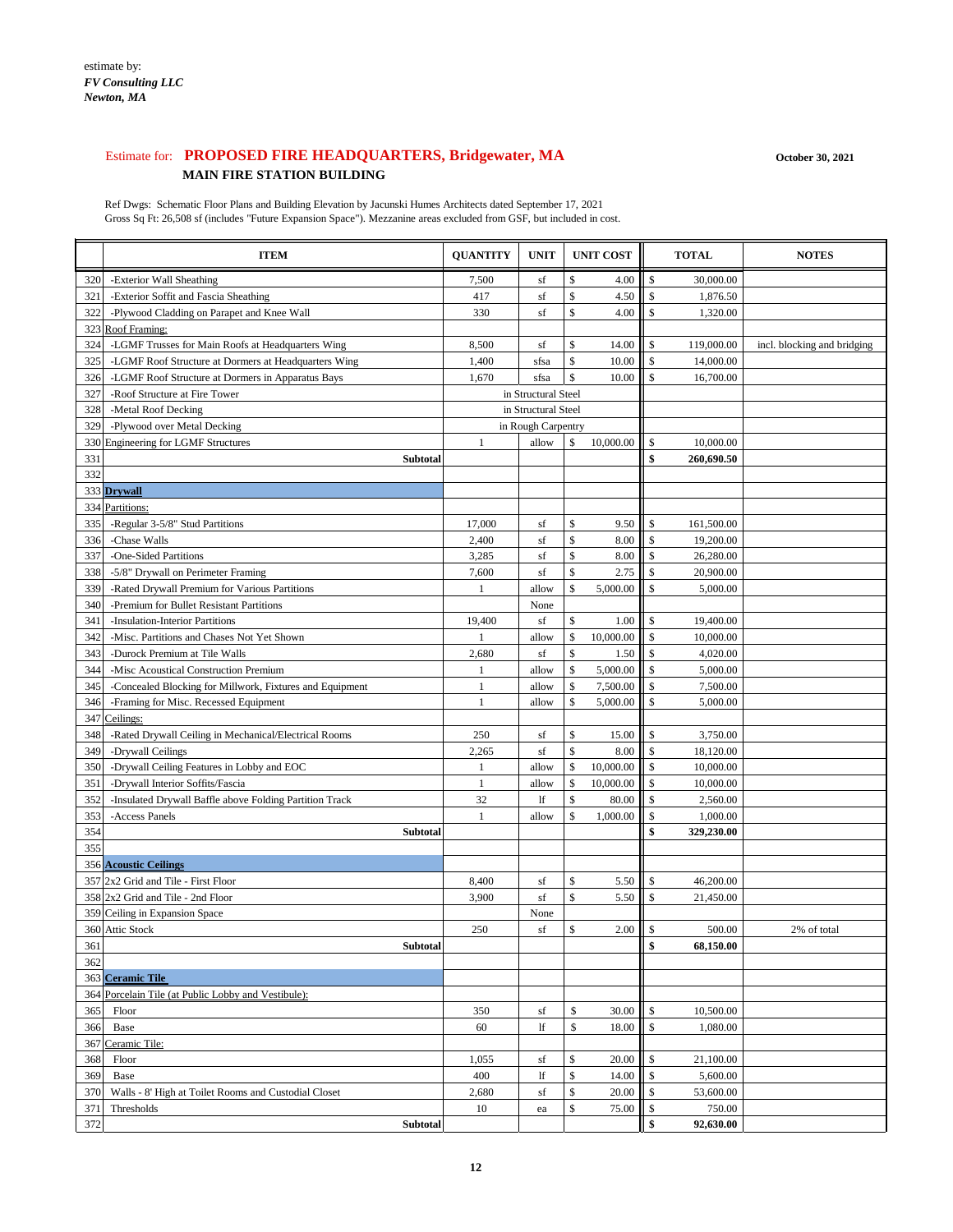#### Estimate for: **PROPOSED FIRE HEADQUARTERS, Bridgewater, MA October 30, 2021 MAIN FIRE STATION BUILDING**

|     | <b>ITEM</b>                                                  | <b>QUANTITY</b> | <b>UNIT</b>         |                           | <b>UNIT COST</b> |                           | <b>TOTAL</b> | <b>NOTES</b> |
|-----|--------------------------------------------------------------|-----------------|---------------------|---------------------------|------------------|---------------------------|--------------|--------------|
| 373 |                                                              |                 |                     |                           |                  |                           |              |              |
|     | 374 Flooring                                                 |                 |                     |                           |                  |                           |              |              |
|     | 375 Rubber Base                                              | 3,200           | lf                  | $\$\,$                    | 3.75             | \$                        | 12,000.00    |              |
|     | 376 SVT                                                      | 5,420           | sf                  | \$                        | 5.50             | \$                        | 29,810.00    |              |
|     | 377 Rubber Treads and Risers at Egress Stairs                | 40              | rsrs                | $\$\,$                    | 150.00           | \$                        | 6,000.00     |              |
|     | 378 Rubber Flooring at Fitness                               | 425             | sf                  | \$                        | 10.00            | \$                        | 4,250.00     |              |
|     | 379 Carpet Tile                                              | 3,200           | sf                  | \$                        | 5.25             | \$                        | 16,800.00    |              |
|     | 380 Walk-Off Mats/Frames                                     |                 | in Specialties      |                           |                  |                           |              |              |
|     | 381 Epoxy Concrete Sealer (includes Mezzanine)               | 3,463           | sf                  | \$                        | 1.25             | \$                        | 4,328.75     |              |
|     | 382 Epoxy Traffic Coat and Base                              | 9,500           | sf                  | \$                        | 9.50             | \$                        | 90,250.00    |              |
|     | 383 Misc. Floor Leveling                                     | 18,545          | $\sqrt{\text{sf}}$  | \$                        | 0.50             | \$                        | 9,272.50     |              |
|     | 384 Moisture Mitigation                                      |                 | in Concrete         |                           |                  |                           |              |              |
| 385 | <b>Subtotal</b>                                              |                 |                     |                           |                  | \$                        | 172,711.25   |              |
| 386 |                                                              |                 |                     |                           |                  |                           |              |              |
|     | 387 Painting                                                 |                 |                     |                           |                  |                           |              |              |
|     | 388 Exterior:                                                |                 |                     |                           |                  |                           |              |              |
| 389 | -Paint Bollards                                              | 16              | ea                  | \$                        | 75.00            | \$                        | 1,200.00     |              |
| 390 | -Paint OH Door Frames at Apparatus                           | 8               | loc                 | \$                        | 500.00           | \$                        | 4,000.00     |              |
| 391 | -Paint PVC Trim at Main Roofs                                | 352             | lf                  | \$                        | 5.00             | \$                        | 1,760.00     |              |
| 392 | -Paint PVC Trim at Dormers                                   | 372             | 1f                  | \$                        | 4.00             | \$                        | 1,488.00     |              |
| 393 | -Paint PVC T&G Soffits at Entry and Canopies                 | 417             | $\sqrt{\text{sf}}$  | \$                        | 2.00             | \$                        | 834.00       |              |
|     | 394 Interior:                                                |                 |                     |                           |                  |                           |              |              |
| 395 | -Paint Walls GWB                                             | 30,970          | sf                  | \$                        | 1.00             | \$                        | 30,970.00    |              |
| 396 | -Paint CMU Walls at Apparatus                                | 11,700          | sf                  | \$                        | 2.00             | \$                        | 23,400.00    |              |
| 397 | -Paint CMU Walls at Fire Tower                               | 3,280           | sf                  | \$                        | 2.00             | \$                        | 6,560.00     |              |
| 398 | -Paint CMU Walls at Egress Stairs                            | 3,100           | sf                  | \$                        | 2.00             | \$                        | 6,200.00     |              |
| 399 | -Door and Borrowed Lite Frames                               | 91              | ea                  | \$                        | 70.00            | \$                        | 6,370.00     |              |
| 400 | -Paint HM Doors                                              | 28              | <i>lvs</i>          | \$                        | 80.00            | \$                        | 2,240.00     |              |
| 401 | -Wood Doors                                                  |                 | Assume Pre-finished |                           |                  |                           |              |              |
| 402 | -Paint Egress Stair Parts and Railings                       | 2               | flghts              | \$                        | 2,000.00         | $\boldsymbol{\mathsf{S}}$ | 4,000.00     |              |
| 403 | -Paint Railings at Mezzanines                                | 178             | 1f                  | $\boldsymbol{\$}$         | 10.00            | $\boldsymbol{\mathsf{S}}$ | 1,780.00     |              |
| 404 | -Paint Plywood Backboards with Fire Retardent Paint          | 1               | allow               | $\boldsymbol{\mathsf{S}}$ | 1,000.00         | $\mathsf{\$}$             | 1,000.00     |              |
| 405 | -Epoxy Floors and Base                                       |                 | in Flooring         |                           |                  |                           |              |              |
| 406 | -Wall Covering                                               |                 | Not Included        |                           |                  |                           |              |              |
| 407 | -Protective Wallcovering                                     |                 | Not Included        |                           |                  |                           |              |              |
| 408 | -Drywall Ceilings                                            | 2,515           | $\sqrt{\text{sf}}$  | \$                        | 1.00             | \$                        | 2,515.00     |              |
| 409 | -Paint Exposed Ceiling Structure in Apparatus and Fire Tower | 9,400           | $\sqrt{\text{sf}}$  | \$                        | 2.00             | $\boldsymbol{\mathsf{S}}$ | 18,800.00    |              |
| 410 | -Misc. Painting/Feature Wall Colors                          |                 | allow               | \$                        | 5,000.00         | \$                        | 5,000.00     |              |
| 411 | <b>Subtotal</b>                                              |                 |                     |                           |                  | \$                        | 118,117.00   |              |
| 412 |                                                              |                 |                     |                           |                  |                           |              |              |
|     | 413 Specialties/Accessories                                  |                 |                     |                           |                  |                           |              |              |
|     | 414 TP Holder                                                | 9               | ea                  | $\$\,$                    | 50.00            | \$                        | 450.00       |              |
|     | 415 Lav Soap Dispenser                                       | 9               | ea                  | \$                        | 50.00            | \$                        | 450.00       |              |
|     | 416 Hand Sanitizer Dispensers                                |                 | allow               | \$                        | 250.00           | \$                        | 250.00       |              |
|     | 417 Shower Soap Dispenser                                    | 5               | ea                  | \$                        | 50.00            | \$                        | 250.00       |              |
|     | 418 Hand Dryers - 1st Floor Toilet Rooms                     | 4               | ea                  | \$                        | 450.00           | \$                        | 1,800.00     |              |
|     | 419 Paper Towel Dispensers - 2nd Floor Toilet Rooms          | 4               | ea                  | \$                        | 250.00           | \$                        | 1,000.00     |              |
|     | 420 Sanitary Napkin Disposal                                 | $\sqrt{2}$      | ea                  | \$                        | 726.00           | \$                        | 1,452.00     |              |
|     | 421 Grab Bars at WC                                          | 3               | ea                  | $\boldsymbol{\mathsf{S}}$ | 250.00           | \$                        | 750.00       |              |
|     | 422 Grab Bars at Showers                                     |                 | ea                  | \$                        | 300.00           | \$                        | 300.00       |              |
|     | 423 Shower Curtain/Rod                                       | 5               | ea                  | \$                        | 100.00           | \$                        | 500.00       |              |
|     | 424 Fold Down Shower seats                                   |                 | ea                  | \$                        | 400.00           | \$                        | 400.00       |              |
|     | 425 Robe Hooks                                               | 10              | ea                  | \$                        | 25.00            | \$                        | 250.00       |              |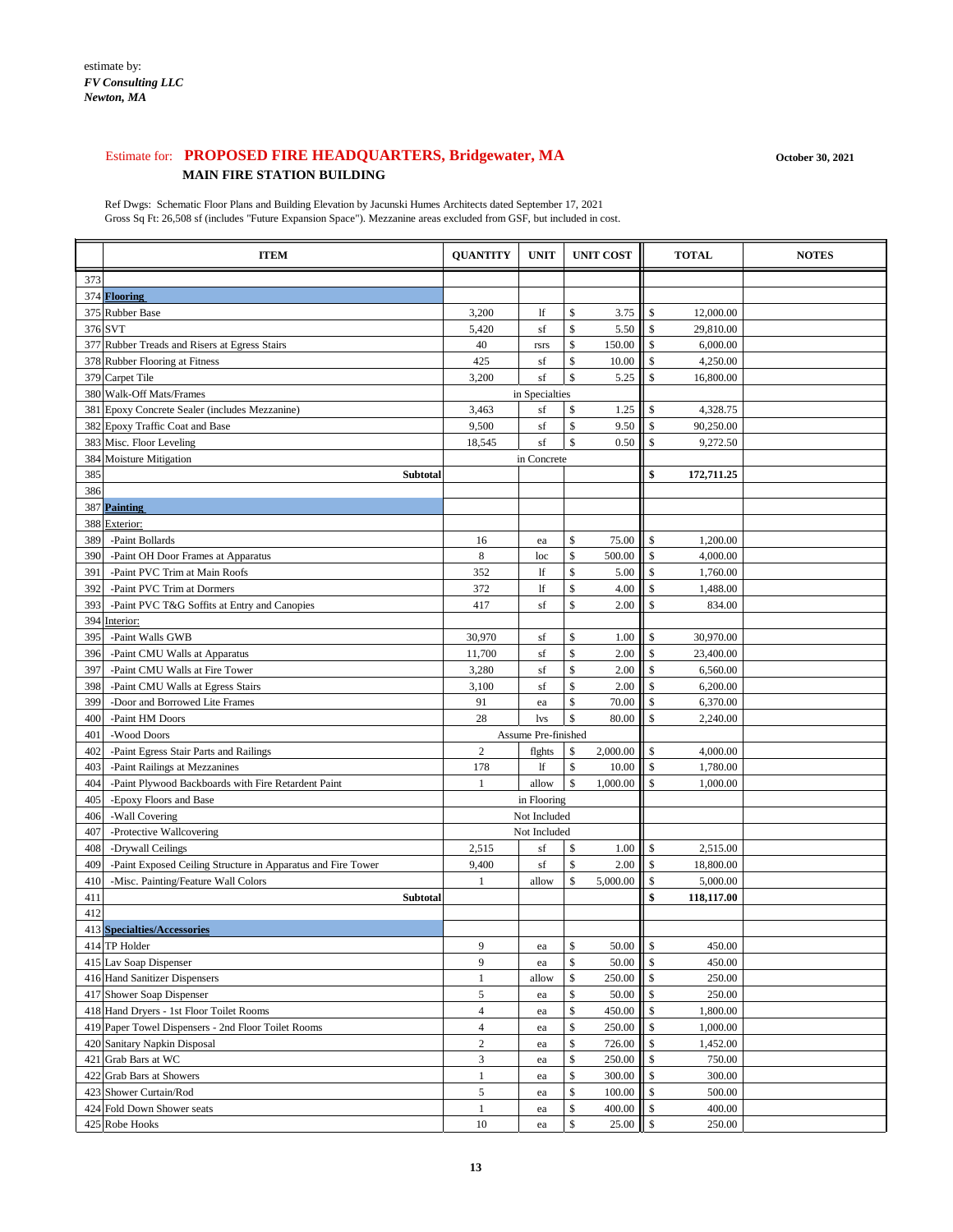468 Plumbing

#### Estimate for: PROPOSED FIRE HEADQUARTERS, Bridgewater, MA MAIN FIRE STATION BUILDING

October 30, 2021

|     | <b>ITEM</b>                                                   | <b>QUANTITY</b> | <b>UNIT</b>         | <b>UNIT COST</b>                       |                           | <b>TOTAL</b> | <b>NOTES</b> |
|-----|---------------------------------------------------------------|-----------------|---------------------|----------------------------------------|---------------------------|--------------|--------------|
|     | 426 Framed Mirrors                                            | 5               | ea                  | 200.00<br>\$                           | \$                        | 1,000.00     |              |
|     | 427 Standard Toilet Partitions                                |                 | ea                  | 1,400.00<br>$\mathcal{S}$              | \$                        | 1,400.00     |              |
|     | 428 HC Toilet Partitions                                      | $\overline{2}$  | ea                  | \$<br>1,700.00                         | <sup>\$</sup>             | 3,400.00     |              |
|     | 429 Urinal Screen                                             |                 | ea                  | $\mathcal{S}$<br>600.00                | $\mathcal{S}$             | 600.00       |              |
|     | 430 Mop and Broom Holder                                      |                 | ea                  | \$<br>100.00                           | <sup>\$</sup>             | 100.00       |              |
|     | 431 Fire Extinguishers/cabinets                               | 4               | ea                  | \$<br>350.00                           | $\mathcal{S}$             | 1,400.00     |              |
|     | 432 Fire Extinguishers on Brackets                            | $\overline{c}$  | ea                  | \$<br>150.00                           | $\boldsymbol{\mathsf{S}}$ | 300.00       |              |
|     | 433 Interior Code, Room ID and Wayfinding Signage             | 26,350          | sf                  | $\mathcal{S}$<br>0.50                  | $\boldsymbol{\mathsf{S}}$ | 13,175.00    |              |
|     | 434 Exterior Building ID Signage                              |                 | allow               | \$<br>5,000.00                         | <sup>\$</sup>             | 5,000.00     |              |
|     | 435 Dedication Plaque at Entry Vestibule                      |                 | allow               | $\boldsymbol{\mathsf{S}}$<br>1,000.00  | <sup>\$</sup>             | 1,000.00     |              |
|     | 436 Gear Lockers- Full Height Custom Large w/Power & Vent     | 58              | ea                  | \$<br>1,600.00                         | $\mathcal{S}$             | 92,800.00    |              |
|     | 437 Property Lockers- Full Height Metal                       | 60              | ea                  | \$<br>450.00                           | -\$                       | 27,000.00    |              |
|     | 438 Locker Benches                                            | 120             | If                  | $\boldsymbol{\mathsf{S}}$<br>100.00    | $\boldsymbol{\mathsf{S}}$ | 12,000.00    |              |
|     | 439 8' Wire Mesh Partition and Mesh Door                      |                 | in Misc Metal       |                                        |                           |              |              |
|     | 440 Tack Boards and White Boards                              |                 | allow               | 2,500.00<br>\$                         | $\mathcal{S}$             | 2,500.00     |              |
|     | 441 Folding Partition - Assume 10' High                       | 32              | lf                  | \$<br>600.00                           | $\mathcal{S}$             | 19,200.00    |              |
|     | 442 Manual Window Shades (at Windows and Day Room Storefront) | 1,184           | $\sqrt{\text{sf}}$  | $\boldsymbol{\mathsf{S}}$<br>8.50      | \$                        | 10,064.00    |              |
|     | 443 Motorized Projection Screen in EOC                        |                 | ea                  | $\boldsymbol{\mathsf{S}}$<br>3,000.00  | -S                        | 3,000.00     |              |
|     | 444 Mounting Bracket for Projector in EOC                     |                 | ea                  | \$<br>500.00                           | $\boldsymbol{\mathsf{S}}$ | 500.00       |              |
|     | 445 Mounting Bracket for TV in Day Room                       |                 | ea                  | $\mathcal{S}$<br>500.00                | <sup>\$</sup>             | 500.00       |              |
|     | 446 Coat Hooks                                                |                 | in Finish Carpentry |                                        |                           |              |              |
|     | 447 Corner Guards in Main Corridors                           |                 | in Finish Carpentry |                                        |                           |              |              |
|     | 448 Walk-Off Mats/Frames                                      | 220             | sf                  | 40.00<br>\$                            | \$                        | 8,800.00     |              |
| 449 | <b>Subtotal</b>                                               |                 |                     |                                        | \$                        | 211,591.00   |              |
| 450 |                                                               |                 |                     |                                        |                           |              |              |
| 451 | <b>Appliances</b>                                             |                 |                     |                                        |                           |              |              |
|     | 452 Main Kitchen:                                             |                 |                     |                                        |                           |              |              |
| 453 | -Refrigerator/Freezer                                         |                 | ea                  | 5,000.00<br>$\mathbb{S}$               | $\sqrt[6]{\frac{1}{2}}$   | 5,000.00     |              |
| 454 | -Range                                                        |                 | ea                  | 7,500.00<br>\$                         | \$                        | 7,500.00     |              |
| 455 | -Custom Range Hood with Ansul System                          |                 | ea                  | 12,000.00<br>$\boldsymbol{\mathsf{S}}$ | \$                        | 12,000.00    |              |
| 456 | -Microwaves                                                   |                 | ea                  | $\mathcal{S}$<br>450.00                | \$                        | 450.00       |              |
| 457 | -Dishwasher                                                   |                 | ea                  | 1,200.00<br>$\boldsymbol{\mathsf{S}}$  | \$                        | 1,200.00     |              |
| 458 | -Garbage Disposal                                             |                 | ea                  | $\boldsymbol{\mathsf{S}}$<br>250.00    | \$                        | 250.00       |              |
| 459 | Miscellaneous:                                                |                 |                     |                                        |                           |              |              |
| 460 | -Commercial Washer/Dryer                                      |                 | Not Included        |                                        |                           |              |              |
| 461 | -Residential Washer/Dryer                                     |                 | ea                  | $\sqrt$<br>3,000.00                    | \$                        | 3,000.00     |              |
| 462 | -Water Extractors                                             |                 | by Owner            |                                        |                           |              |              |
| 463 | <b>Subtotal</b>                                               |                 |                     |                                        | \$                        | 29,400.00    |              |
| 464 |                                                               |                 |                     |                                        |                           |              |              |
|     | 465 Elevator                                                  |                 | None                |                                        |                           |              |              |
| 466 | <b>Subtotal</b>                                               |                 |                     |                                        | $\boldsymbol{\$}$         |              |              |

Ref Dwgs: Schematic Floor Plans and Building Elevation by Jacunski Humes Architects dated September 17, 2021

| 469 New Water Service                                        |     | allow          | $7,500.00$   \$   | 7,500.00  |  |
|--------------------------------------------------------------|-----|----------------|-------------------|-----------|--|
| 470 Backflow Preventor for HVAC Make-up Water                |     | ea             | 600.00            | 600.00    |  |
| 471 Gas Fired HWH and Circulator                             |     | ea             | $10,000.00$    \$ | 10,000.00 |  |
| 472 Mixing Valve and Expansion Tank                          |     | ea             | 1,500.00          | 1,500.00  |  |
| 473 Piping for HWH Equipment                                 |     | allow          | 2,500.00          | 2,500.00  |  |
| 474 Underslab Waste, Storm Water and Vent Piping (allowance) | 600 |                | 60.00             | 36,000.00 |  |
| 475 Floor Drains                                             | 6   | ea             | 800.00            | 4,800.00  |  |
| 476 Floor Sinks in Trench Drains                             |     | ea             | 800.00            | 3,200.00  |  |
| 477 Trench Drain Frames and Grates                           |     | in Misc. Metal |                   |           |  |
| 478 Gas/Sand Separator                                       |     | ea             | $7,500.00$   \$   | 7,500.00  |  |

 $14$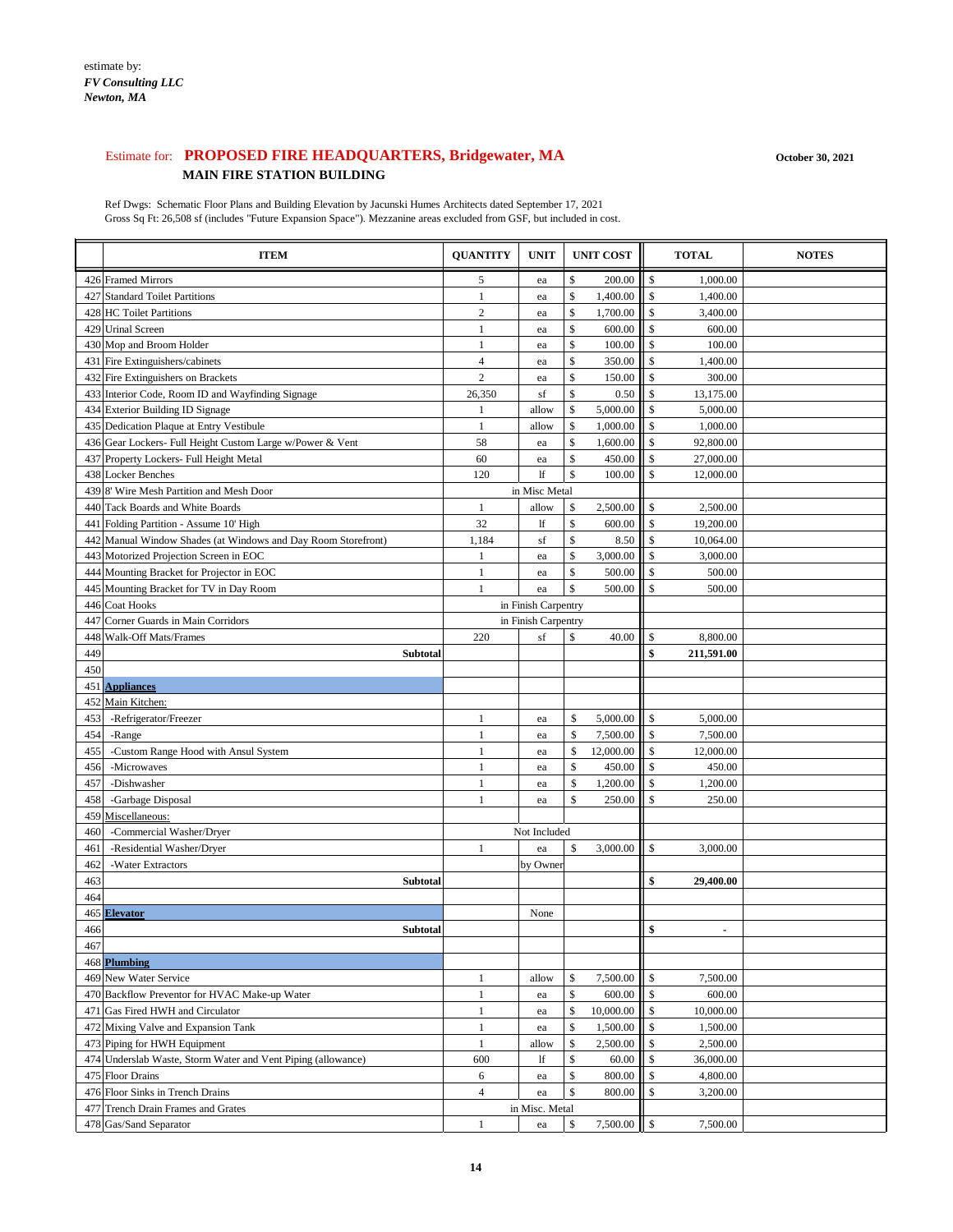520 Headquarters Wing (excluding Future Expansion Space)

#### Estimate for: PROPOSED FIRE HEADQUARTERS, Bridgewater, MA MAIN FIRE STATION BUILDING

October 30, 2021

|     | 479 Trap Primers<br>480 Gas Piping              |                  |                    |                           |             |                  |            |                                 |
|-----|-------------------------------------------------|------------------|--------------------|---------------------------|-------------|------------------|------------|---------------------------------|
|     |                                                 |                  | allow              | \$                        | 5,000.00    | ll \$            | 5,000.00   |                                 |
|     |                                                 | 26,350           | sf                 | $\mathcal{S}$             | 1.00        | $\mathcal{S}$    | 26,350.00  |                                 |
|     | 481 Above Grade Water, Waste and Pent Piping    |                  | in Fixture Units   |                           |             |                  |            |                                 |
|     | 482 Water Closets                               | 9                | ea                 | S                         | 4,500.00    | $\mathcal{S}$    | 40,500.00  |                                 |
|     | 483 Urinals                                     | 5                | ea                 | \$                        | 4,500.00    | ll s             | 22,500.00  |                                 |
|     | 484 Drop-in Lavs                                | 4                | ea                 | \$                        | 5,000.00    | $\mathcal{S}$    | 20,000.00  |                                 |
|     | 485 Wall Hung Lavs                              | 4                | ea                 | \$                        | 5,250.00    | $\mathcal{S}$    | 21,000.00  |                                 |
|     | 486 Showers                                     | 5                | ea                 | \$                        | 5,500.00    | $\mathcal{S}$    | 27,500.00  |                                 |
|     | 487 Drinking Fountain/Bottle Filler             | $\boldsymbol{2}$ | ea                 | \$                        | 4,500.00    | ll \$            | 9,000.00   | 1 at Fitness; 1 general         |
|     | 488 Mop Receptor                                |                  | ea                 | \$                        | 4,500.00    | $\mathcal{S}$    | 4,500.00   |                                 |
|     | 489 Kitchen Sinks                               |                  | ea                 | \$                        | 5,000.00    | ll s             | 5,000.00   |                                 |
|     | 490 Exam Sink                                   |                  | ea                 | \$                        | 5,000.00    | $\mathbb{S}$     | 5,000.00   |                                 |
|     | 491 Laundry Sink                                |                  | ea                 | \$                        | 5,000.00    | $\parallel$ s    | 5,000.00   |                                 |
|     | 492 Decon Double Sink with Sideboards           |                  | ea                 | \$                        | 7,500.00    | ll s             | 7,500.00   |                                 |
|     | 493 Decon Deluge Shower and Drain               |                  | ea                 | \$                        | 6,500.00    | ll \$            | 6,500.00   |                                 |
|     | 494 Fill Station Sink                           |                  | ea                 | \$                        | 6,500.00    | $\mathcal{S}$    | 6,500.00   |                                 |
|     | 495 Sinks in Apparatus Bays                     |                  | None               |                           |             |                  |            |                                 |
|     | 496 Washer/Dryer Hook-up and Piping             |                  | ea                 | \$                        | 3,500.00    | $\parallel$ \$   | 3,500.00   |                                 |
|     | 497 Water Extractor Drain Piping                |                  | ea                 | \$                        | 2,000.00    | $\parallel$ \$   | 2,000.00   |                                 |
|     | 498 Ice Maker Piping                            |                  | ea                 | \$                        | 350.00      | ll s             | 350.00     |                                 |
|     | 499 Appliance Hookups                           |                  | allow              | \$                        | 2,500.00    | $\parallel$ s    | 2,500.00   |                                 |
|     | 500 Piping and Hook-ups for Specialty Equipment |                  | allow              | \$                        | 10,000.00   | $\parallel$ s    | 10,000.00  |                                 |
|     | 501 Roof Drains and Piping at Flat Roof         | 1,440            | sf                 | $\boldsymbol{\mathsf{S}}$ | 7.50        | ∥\$              | 10,800.00  |                                 |
|     | 502 Exterior Sillcocks                          | 4                | ea                 | \$                        | 1,200.00    | ll \$            | 4,800.00   |                                 |
|     | 503 Hose Bibbs                                  |                  | allow              | $\mathcal{S}$             |             |                  | 5,000.00   |                                 |
|     | 504 Compressed Air System and Reels             |                  | allow              | $\mathcal{S}$             | 50,000.00   | $\blacksquare$ s | 50,000.00  |                                 |
|     | 505 Pipe Insulation                             | 26,350           | $\sqrt{\text{sf}}$ | $\boldsymbol{\mathsf{S}}$ | $2.00$   \$ |                  | 52,700.00  |                                 |
|     | 506 Firesafing                                  | 1                | allow              | $\mathcal{S}$             | 2,500.00    | $\parallel$ s    | 2,500.00   |                                 |
| 507 | <b>Subtotal</b>                                 |                  |                    |                           |             | \$               | 429,600.00 |                                 |
| 508 |                                                 |                  |                    |                           |             |                  |            |                                 |
|     | 509 Fire Protection                             |                  |                    |                           |             |                  |            |                                 |
|     | 510 Concealed Heads and Piping                  | 14,350           | sf                 | \$                        | 6.50        | -\$              | 93,275.00  |                                 |
|     | 511 Exposed Heads and Piping                    | 14,340           | sf                 | \$                        | 5.50        | ∥\$              | 78,870.00  | includes Mezzanine              |
|     | 512 Sprinkler Heads at Overhead Doors           | 16               | ea                 | \$                        | 350.00      | -\$              | 5,600.00   |                                 |
|     | 513 Dry System for Attic Coverage               | 1                | allow              | <sup>\$</sup>             | 7,500.00    | $\mathcal{S}$    | 7,500.00   |                                 |
|     | 514 Sprinklers in Attic                         | 9,250            | sf                 | \$                        | 5.00        | -\$              | 46,250.00  |                                 |
|     | 515 Fire Pump                                   |                  | Not Included       |                           |             |                  |            | <b>Assume Adequate Pressure</b> |
|     | 516 Engineering                                 |                  | allow              | \$                        | 10,000.00   | $\mathcal{S}$    | 10,000.00  |                                 |
| 517 | <b>Subtotal</b>                                 |                  |                    |                           |             | \$               | 241,495.00 |                                 |

Ref Dwgs: Schematic Floor Plans and Building Elevation by Jacunski Humes Architects dated September 17, 2021 Gross Sq Ft: 26,508 sf (includes "Future Expansion Space"). Mezzanine areas excluded from GSF, but included in cost.

|     | 521 Future Expansion Space (HVAC equipment sizing only) | 3.220 | sf       | $25.00$   \$          | 80,500.00    | distribution to space excluded |
|-----|---------------------------------------------------------|-------|----------|-----------------------|--------------|--------------------------------|
|     | 522 Temporary Unit Heaters for Expansion Area (allow)   |       | ea       | $2,000.00$   \$       | 8,000.00     |                                |
|     | 523 Dedicated Systems for Technology                    |       | allow    | $25,000.00$   \$      | 25,000.00    |                                |
|     | 524 Apparatus Wing (Heating and Ventilating)            | 8,545 | sf       | 32.00                 | 273,440.00   |                                |
|     | 525 Destratification Fans at Apparatus                  | 6     | ea       | 2,500.00              | 15,000.00    |                                |
|     | 526 Mezzanine Areas                                     |       | in above |                       |              |                                |
|     | 527 Apparatus Bays Hydronic Radiant Heating             | 8,545 | sf       | 10.00                 | 85,450.00    |                                |
|     | 528 Special Exhaust Systems at Apparatus                |       | bays     | 40,000.00 $\parallel$ | 160,000.00   |                                |
|     | 529 Fire Tower Exhaust Systems and Heat                 |       | allow    |                       | 20,000.00    |                                |
| 530 | <b>Subtotal</b>                                         |       |          |                       | 1,344,910.00 |                                |
| 531 |                                                         |       |          |                       |              |                                |

15

14,115

 $_{\rm sf}$ 

 $\mathbb S$ 

48.00

 $\mathbb{S}$ 

677,520.00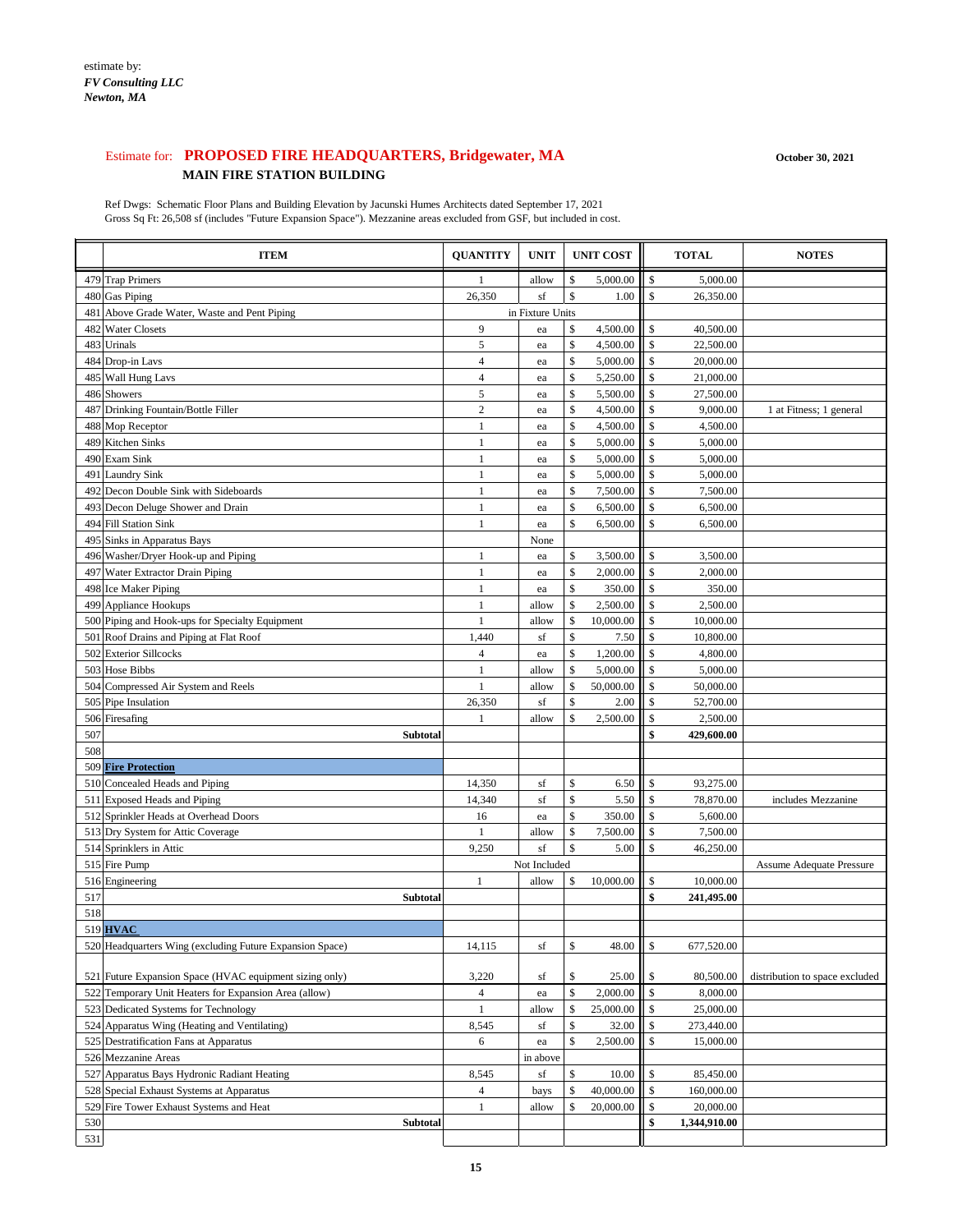#### Estimate for: **PROPOSED FIRE HEADQUARTERS, Bridgewater, MA October 30, 2021 MAIN FIRE STATION BUILDING**

|            | <b>ITEM</b>                                                                             | <b>QUANTITY</b> | <b>UNIT</b>              | <b>UNIT COST</b>                                         |          | <b>TOTAL</b>          | <b>NOTES</b>           |
|------------|-----------------------------------------------------------------------------------------|-----------------|--------------------------|----------------------------------------------------------|----------|-----------------------|------------------------|
|            | 532 Electric/Security                                                                   |                 |                          |                                                          |          |                       |                        |
|            | 533 Primary and Secondary Ductbanks                                                     |                 | in Site Utilities        |                                                          |          |                       |                        |
|            | 534 Transformer and Primary Cabling                                                     |                 | by Utility Company       |                                                          |          |                       |                        |
|            | 535 Secondary Cabling                                                                   | 240             | lf                       | \$<br>30.00                                              | \$       | 7,200.00              |                        |
|            | 536 Main Electric Service and Distribution                                              | 26,350          | sf                       | \$<br>7.00                                               | \$       | 184,450.00            |                        |
|            | 537 Emergency Power:                                                                    |                 |                          |                                                          |          |                       |                        |
| 538        | -Diesel Emergency Generator (located in Out Building)                                   | 300             | <b>KW</b>                | \$<br>425.00                                             | \$       | 127,500.00            |                        |
| 539        | -Acoustical Weatherproof Generator Enclosure                                            |                 | Not Needed               |                                                          |          |                       |                        |
| 540        | -Automatic Transfer Switch                                                              |                 | ea                       | \$<br>5,000.00                                           | \$       | 5,000.00              |                        |
| 541        | -Generator Docking Station                                                              |                 | ea                       | \$<br>2,500.00                                           | \$       | 2,500.00              |                        |
| 542        | -Generator Control Panel                                                                |                 | ea                       | \$<br>1,500.00                                           | \$       | 1,500.00              |                        |
| 543        | -Ductbank to Generator (2-4" conduit)                                                   | 90              | If                       | \$<br>160.00                                             | \$       | 14,400.00             |                        |
| 544        | -Feeders to Gen Set                                                                     | 120             | $\mathbf{If}$            | \$<br>60.00                                              | \$       | 7,200.00              |                        |
| 545 I      | -Power for Battery Charger and Water Heater                                             |                 | allow                    | \$<br>600.00                                             | \$       | 600.00                |                        |
|            | 546 Convenience Power Distribution                                                      | 26,350          | sf                       | \$<br>4.00                                               | \$       | 105,400.00            |                        |
|            | 547 LED Lighting and Switching:                                                         |                 |                          |                                                          |          |                       |                        |
|            | 548 - Egress Stairwells                                                                 | 4               | levels                   | $\boldsymbol{\mathsf{S}}$<br>1,500.00                    | \$       | 6,000.00              |                        |
|            | 549 -1st Floor Headquarters Areas                                                       | 13,625          | sf                       | $\mathcal{S}$<br>16.00                                   | \$       | 218,000.00            | excludes stairwells    |
| 550        | -Apparatus Bays and Support Areas                                                       | 7,960           | $\sqrt{\text{sf}}$       | \$<br>8.00                                               | \$       | 63,680.00             |                        |
| 551        | -Mezzanines                                                                             | 2,281           | sf                       | \$<br>8.00                                               | \$       | 18,248.00             |                        |
| 552        | -Mechanical/Electric Room                                                               | 250             | sf                       | \$<br>8.00                                               | \$       | 2,000.00              |                        |
|            |                                                                                         |                 |                          |                                                          |          |                       | excludes stairwell and |
| 553<br>554 | -2nd Floor Bunk Area<br>-Future Expansion Space                                         | 4,130<br>3,220  | sf<br>$\sqrt{\text{sf}}$ | \$<br>14.00<br>$\mathcal{S}$<br>2.00                     | \$<br>\$ | 57,820.00<br>6,440.00 | mechanical             |
|            | -Emergency Circuitry                                                                    | 26,350          | sf                       | \$<br>1.00                                               | \$       | 26,350.00             |                        |
| 555<br>556 | -Site Lighting                                                                          |                 | in Site Utilities        |                                                          |          |                       |                        |
|            |                                                                                         |                 |                          |                                                          |          | 8,000.00              |                        |
| 557<br>558 | -Decorative Lights Above Apparatus Bays<br>-General Façade and Exterior Soffit Lighting | 8               | ea<br>allow              | \$<br>1,000.00<br>$\boldsymbol{\mathsf{S}}$<br>15,000.00 | \$<br>\$ | 15,000.00             |                        |
|            | 559 Power for HVAC                                                                      | 26,350          |                          |                                                          |          | 65,875.00             |                        |
|            | 560 Fire Alarm System                                                                   | 26,350          | sf<br>sf                 | $\sqrt{2}$<br>2.50<br>$\boldsymbol{\mathsf{S}}$<br>4.00  | \$<br>\$ | 105,400.00            |                        |
|            | 561 Interconnect Fire Alarm System to Exhaust Hood Ansul in Kitchen                     |                 | allow                    | \$<br>1,000.00                                           | \$       | 1,000.00              |                        |
|            | 562 Fire Fighter Bi-directional Antenna System                                          |                 | assume Not Required      |                                                          |          |                       |                        |
|            | 563 Power for Misc. Equipment:                                                          |                 |                          |                                                          |          |                       |                        |
| 564        | -Overhead Doors and Controls                                                            | 8               | ea                       | \$<br>1,500.00                                           | \$       | 12,000.00             |                        |
| 565        | -Automatic Door Opener                                                                  | $\mathfrak{2}$  | ea                       | \$<br>350.00                                             | \$       | 700.00                |                        |
| 566        | -Power to FACP                                                                          |                 | ea                       | \$<br>500.00                                             | \$       | 500.00                |                        |
| 567        | -HWH                                                                                    |                 | ea                       | \$<br>1,000.00                                           | \$       | 1,000.00              |                        |
| 568        | -Power to Special Equipment                                                             |                 | allow                    | \$<br>5,000.00                                           | \$       | 5,000.00              |                        |
|            | 569 Technology Conduit                                                                  | 26,350          | $\sqrt{\text{sf}}$       | \$<br>2.50                                               | \$       | 65,875.00             |                        |
|            | 570 Lightning Protection                                                                |                 | allow                    | \$<br>35,000.00                                          | \$       | 35,000.00             |                        |
|            | 571 Fire Safing                                                                         |                 | allow                    | \$<br>2,000.00                                           | \$       | 2,000.00              |                        |
|            | 572 Temp Power and Light                                                                |                 | in General Conditions    |                                                          |          |                       |                        |
| 573        | <b>Subtotal</b>                                                                         |                 |                          |                                                          | \$       | 1,171,638.00          |                        |
| 574        |                                                                                         |                 |                          |                                                          |          |                       |                        |
|            | 575 Integrated Technology                                                               |                 |                          |                                                          |          |                       |                        |
|            | 576 Access Control and Surveillance                                                     | 26,350          | sf                       | \$<br>5.00                                               | \$       | 131,750.00            |                        |
|            | 577 Tel/Data Wiring and Terminations                                                    | 26,350          | sf                       | \$<br>2.00                                               | \$       | 52,700.00             |                        |
|            | 578 AV Wiring and Terminations                                                          | 26,350          | sf                       | \$<br>1.00                                               | \$       | 26,350.00             |                        |
|            | 579 Paging System                                                                       |                 | allow                    | \$<br>25,000.00                                          | \$       | 25,000.00             |                        |
|            | 580 Communications Tower                                                                |                 | None                     |                                                          |          |                       |                        |
|            | 581 Wiring and Terminations for Other Technology                                        |                 | allow                    | \$<br>50,000.00                                          | \$       | 50,000.00             |                        |
| 582        | <b>Subtotal</b>                                                                         |                 |                          |                                                          | \$       | 285,800.00            |                        |
| 583        |                                                                                         |                 |                          |                                                          |          |                       |                        |
|            | 584 General Conditions (18 Month Duration for Entire Project)                           |                 |                          |                                                          |          |                       |                        |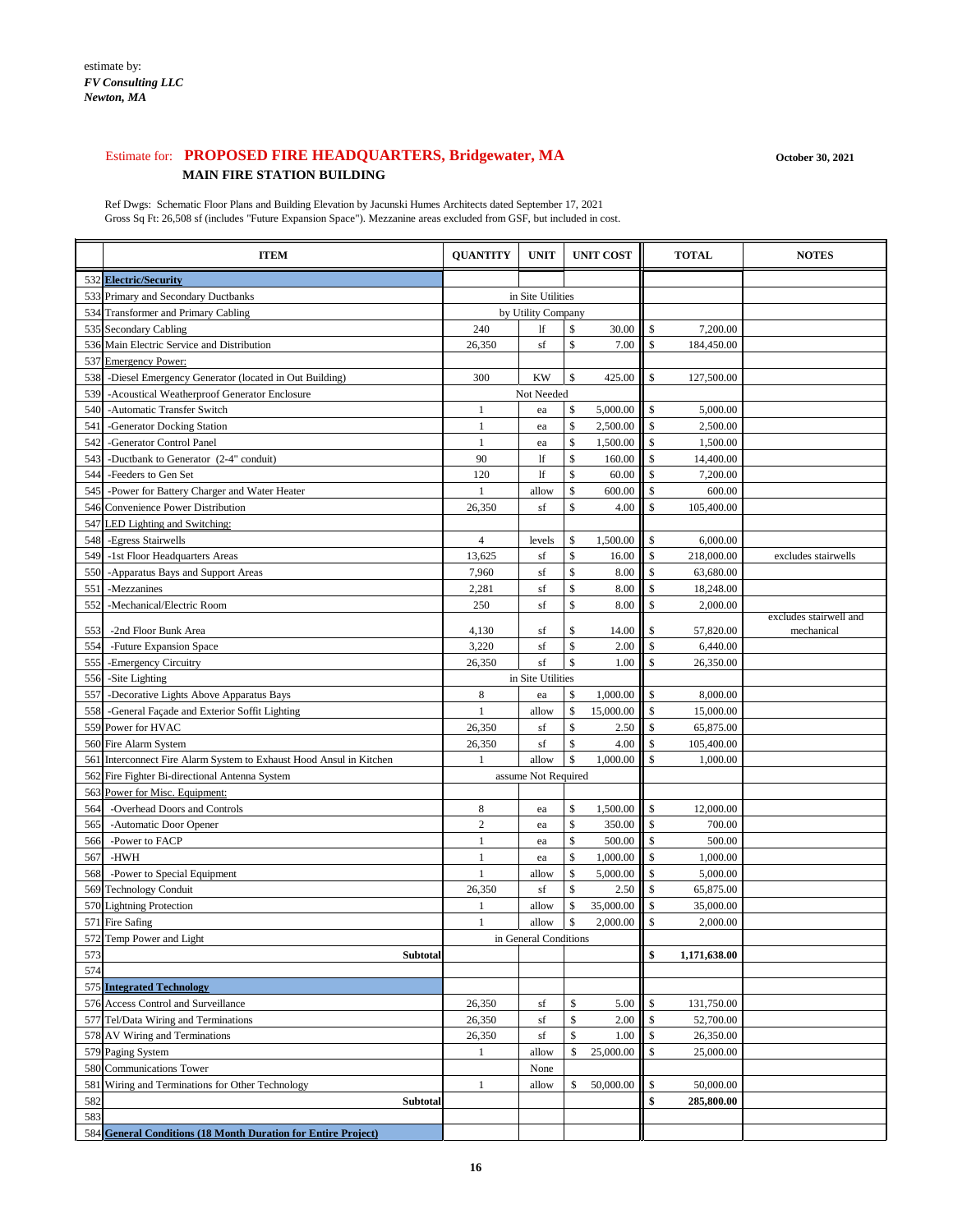#### Estimate for: PROPOSED FIRE HEADQUARTERS, Bridgewater, MA MAIN FIRE STATION BUILDING

October 30, 2021

| <b>ITEM</b>                                    | <b>QUANTITY</b> | <b>UNIT</b>    |               | <b>UNIT COST</b> |                           | <b>TOTAL</b> | <b>NOTES</b>          |
|------------------------------------------------|-----------------|----------------|---------------|------------------|---------------------------|--------------|-----------------------|
| 585 Project Manager                            | 18              | mos            | \$            | 24,000.00        | $\boldsymbol{\mathsf{S}}$ | 432,000.00   |                       |
| 586 Assistant Project Manager                  | 10              | mos            | \$            | 17,500.00        | $\frac{1}{2}$             | 175,000.00   |                       |
| 587 MEP Coordinator (50% Time for 4 Months)    | 4               | mos            | \$            | 12,000.00        | $\sqrt[6]{\frac{1}{2}}$   | 48,000.00    |                       |
| 588 Superintendent                             | 18              | mos            | \$            | 22,000.00        | $\sqrt[6]{\frac{1}{2}}$   | 396,000.00   |                       |
| 589 Assistant Superintendent                   | 10              | mos            | \$            | 17,500.00        | $\sqrt[6]{\frac{1}{2}}$   | 175,000.00   |                       |
| 590 Accounting                                 | 18              | mos            | $\mathbb{S}$  | 1,500.00         | $\mathcal{S}$             | 27,000.00    |                       |
| 591 Scheduling/Safety Officer                  |                 | allow          | \$            | 25,000.00        | $\sqrt[6]{\frac{1}{2}}$   | 25,000.00    |                       |
| 592 Miscellaneous Survey Work                  |                 | allow          | $\mathcal{S}$ | 7,500.00         | $\sqrt[6]{\frac{1}{2}}$   | 7,500.00     |                       |
| 593 Job Site Trailers                          | 18              | mos            | \$            | 1,500.00         | $\sqrt[6]{\frac{1}{2}}$   | 27,000.00    |                       |
| 594 Job Office Equipment                       |                 | allow          | \$            | 10,000.00        | $\mathcal{S}$             | 10,000.00    |                       |
| 595 Job Office Supplies                        | 18              | mos            | \$            | 400.00           | \$                        | 7,200.00     |                       |
| 596 Temp Utilities-Power and Light             | 32,110          | sf             | \$            | 0.60             | <sup>\$</sup>             | 19,266.00    | includes Out Building |
| 597 Temp Utilities-Water                       |                 | 1s             | \$            | 2,500.00         | $\sqrt[6]{\frac{1}{2}}$   | 2,500.00     |                       |
| 598 Temp Utilities-Telephone                   |                 | <sup>1</sup> s | \$            | 1,000.00         | <sup>\$</sup>             | 1,000.00     |                       |
| 599 Utility Consumption-Electric               | 18              | mos            | \$            | 500.00           | $\mathcal{S}$             | 9,000.00     |                       |
| 600 Utility Consumption-Water                  | 18              | mos            | $\frac{1}{2}$ | 100.00           | -S                        | 1,800.00     |                       |
| 601 Utility Consumption-Telephone              | 18              | mos            | \$            | 500.00           | \$                        | 9,000.00     |                       |
| 602 Temporary Toilets                          | 18              | mos            | \$            | 300.00           | -S                        | 5,400.00     |                       |
| 603 Temporary Heat                             | 5               | mos            | \$            | 10,000.00        | $\sqrt[6]{\frac{1}{2}}$   | 50,000.00    |                       |
| 604 Winter Weather Protection and Snow Removal |                 | allow          | \$            | 100,000.00       | $\sqrt[6]{\frac{1}{2}}$   | 100,000.00   |                       |
| 605 Temporary Protection-Interiors             |                 | allow          | \$            | 5,000.00         | $\sqrt[6]{\frac{1}{2}}$   | 5,000.00     |                       |
| 606 General Cleaning                           | 18              | mos            | \$            | 5,000.00         | \$                        | 90,000.00    |                       |
| 607 Final Cleaning - Headquarters Building     | 26,350          | sf             | \$            | 0.75             | \$                        | 19,762.50    |                       |
| 608 Final Cleaning - Out Building              | 5,760           | sf             | \$            | 0.30             | \$                        | 1,728.00     |                       |
| 609 Street Cleaning                            |                 | allow          | \$            | 2,500.00         | $\sqrt[6]{\frac{1}{2}}$   | 2,500.00     |                       |
| 610 Dumpsters                                  | $30\,$          | ea             | \$            | 700.00           | $\mathcal{S}$             | 21,000.00    |                       |
| 611 Job Safety Provisions                      | 1               | allow          | \$            | 10,000.00        | $\boldsymbol{\mathsf{S}}$ | 10,000.00    |                       |
| 612 Building Permit                            |                 | By Owner       |               |                  |                           |              |                       |
| 613 Blueprinting                               |                 | allow          | $\mathbb{S}$  | 5,000.00         | $\$\,$                    | 5,000.00     |                       |
| 614 Postage/FedEx                              | 18              | mos            | \$            | 300.00           | $\$\,$                    | 5,400.00     |                       |
| 615 Courier Service                            | 18              | mos            | \$            | 100.00           | \$                        | 1,800.00     |                       |
| 616 Small Tools and Supplies                   | 1               | allow          | \$            | 10,000.00        | $\sqrt$                   | 10,000.00    |                       |
| 617 Construction fence                         |                 | in Site Prep   |               |                  |                           |              |                       |
| 618 Temporary signage                          |                 | allow          | $\mathbb{S}$  | 2,500.00         | $\$\,$                    | 2,500.00     |                       |
| 619 Project Sign                               |                 | allow          | \$            | 2,500.00         | \$                        | 2,500.00     |                       |
| 620 General Liability Insurance                | 13,940          | \$             | \$            | 13.00            | \$                        | 181,220.00   |                       |
| 621 Builders Risk Insurance                    | 13,940          | \$             | \$            | 1.50             | \$                        | 20,910.00    |                       |
| 622 Expenses for Ceremonies                    |                 | by Owner       |               |                  |                           |              |                       |

Ref Dwgs: Schematic Floor Plans and Building Elevation by Jacunski Humes Architects dated September 17, 2021 Gross Sq Ft: 26,508 sf (includes "Future Expansion Space"). Mezzanine areas excluded from GSF, but included in cost.

17

Subtotal

1,906,986.50

\$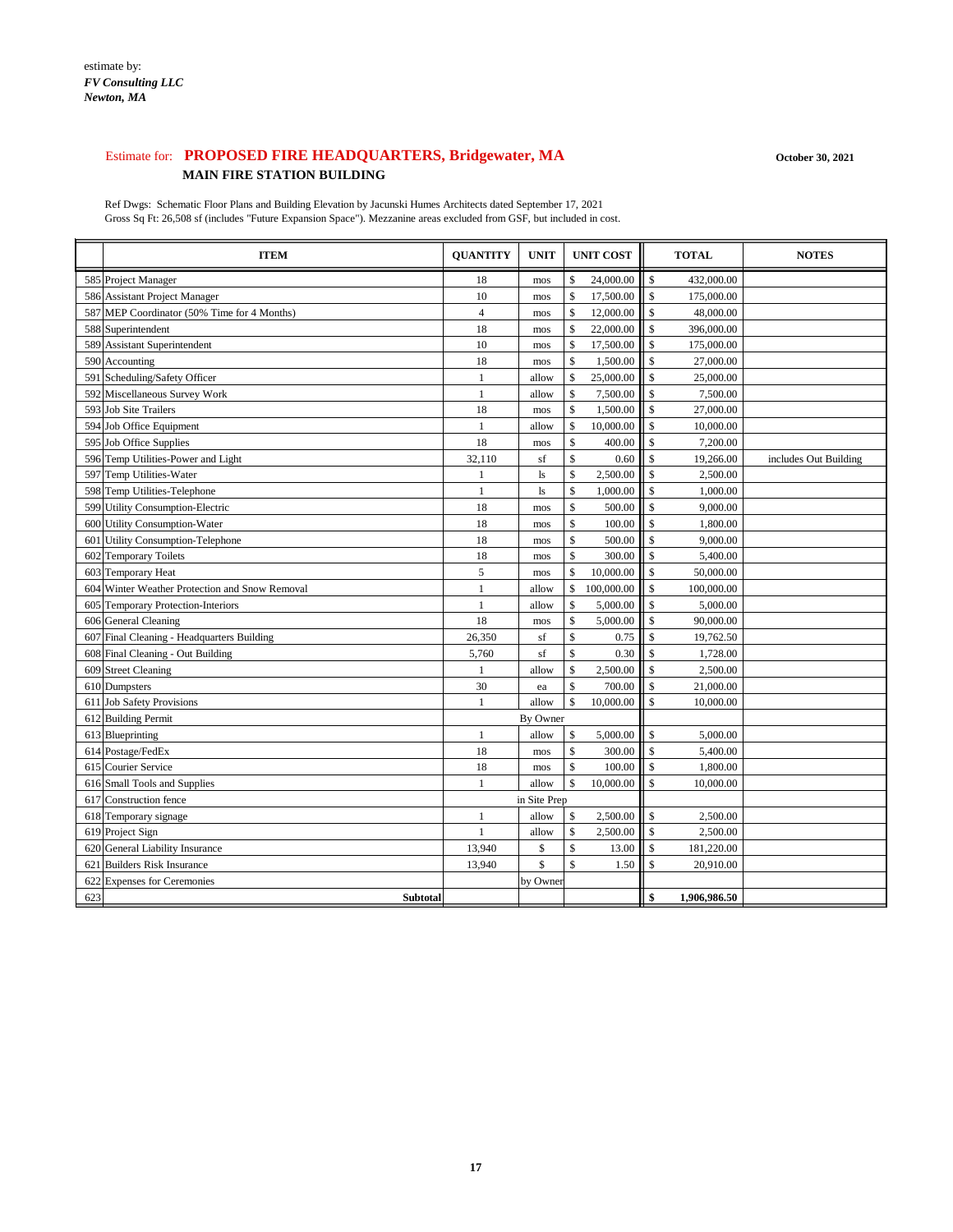|                 | <b>ITEM</b>                                                               | <b>QUANTITY</b> | <b>UNIT</b>                          |                                            | <b>UNIT COST</b> |                           | <b>TOTAL</b>         | <b>NOTES</b>          |
|-----------------|---------------------------------------------------------------------------|-----------------|--------------------------------------|--------------------------------------------|------------------|---------------------------|----------------------|-----------------------|
|                 | <b>Sitework Preparation</b>                                               |                 |                                      |                                            |                  |                           |                      |                       |
|                 | $2$ Silt Fence                                                            | 250             | 1f                                   | $\boldsymbol{\mathsf{S}}$                  | 2.00             | $\mathbb{S}$              | 500.00               |                       |
|                 | 3 Haybale Erosion Control                                                 | 250             | 1f                                   | $\mathcal{S}$                              | 6.00             | $\mathbb{S}$              | 1,500.00             |                       |
|                 | 4 Perimeter Construction Fencing 8' with Scrim                            |                 | in Sitework Cost                     |                                            |                  |                           |                      |                       |
|                 | 5 Fence Gate<br>6 Truck Washdown Area                                     |                 | in Sitework Cost<br>in Sitework Cost |                                            |                  |                           |                      |                       |
|                 | <b>Subtotal</b>                                                           |                 |                                      |                                            |                  | \$                        | 2,000.00             |                       |
| 8               |                                                                           |                 |                                      |                                            |                  |                           |                      |                       |
|                 | 9 Site Earthwork                                                          |                 |                                      |                                            |                  |                           |                      |                       |
|                 | 10 12" Dense Grade under Drives and Parking                               | 110             | cy                                   | $\boldsymbol{\mathsf{S}}$                  | 28.00            | \$                        | 3,080.00             |                       |
|                 | 11 Fine Grade and Compact at Paved Area                                   | 320             | sy                                   | $\mathcal{S}$                              | 1.50             | $\mathcal{S}$             | 480.00               |                       |
| 12              | <b>Subtotal</b>                                                           |                 |                                      |                                            |                  | \$                        | 3,560.00             |                       |
| 13              |                                                                           |                 |                                      |                                            |                  |                           |                      |                       |
|                 | 14 Site Utilities                                                         |                 | in Sitework Cost                     |                                            |                  |                           |                      |                       |
| 15              |                                                                           |                 |                                      |                                            |                  |                           |                      |                       |
|                 | 16 Site Lighting                                                          |                 | in Sitework Cost                     |                                            |                  |                           |                      |                       |
| 17              |                                                                           |                 |                                      |                                            |                  |                           |                      |                       |
|                 | <b>18 Site Paving, Concrete and Curbing</b>                               |                 |                                      |                                            |                  |                           |                      |                       |
|                 | 19 Precast Wheelstops                                                     | 3               | ea                                   | $\mathcal{S}$                              | 150.00           | $\mathcal{S}$             | 450.00               |                       |
|                 | 20 Asphalt Paving $(3-1/2")$                                              | 320             | sy                                   | $\boldsymbol{\mathsf{S}}$                  | 27.00            | $\mathcal{S}$             | 8,640.00             |                       |
|                 | 21 Parking Lot Striping and Numbers                                       | 9               | spcs                                 | $\mathcal{S}$                              | 50.00            | \$                        | 450.00               |                       |
| $22\,$          | <b>Subtotal</b>                                                           |                 |                                      |                                            |                  | \$                        | 9,540.00             |                       |
| $\overline{23}$ |                                                                           |                 |                                      |                                            |                  |                           |                      |                       |
| 24<br>25        | <b>Site Amenities</b>                                                     |                 | None                                 |                                            |                  |                           |                      |                       |
|                 | 26 Landscaping                                                            |                 | None                                 |                                            |                  |                           |                      |                       |
| $\overline{27}$ |                                                                           |                 |                                      |                                            |                  |                           |                      |                       |
|                 | <b>28 Building Excavation</b>                                             |                 |                                      |                                            |                  |                           |                      |                       |
|                 | 29 Excavate for Building Assume 2' Average Cut                            | 450             | cy                                   | $\boldsymbol{\mathsf{S}}$                  | 8.00             | $\boldsymbol{\mathsf{S}}$ | 3,600.00             |                       |
|                 | 30 Excavate for Footings                                                  | 150             | cy                                   | $\boldsymbol{\mathsf{S}}$                  | 12.00            | $\mathcal{S}$             | 1,800.00             |                       |
|                 | 31 General Backfill of Foundation                                         | 100             | cy                                   | $\mathbb{S}$                               | 14.00            | $\mathcal{S}$             | 1,400.00             |                       |
|                 | 32 Excavate /Backfill for Electrical Ductbank to Out Building             | 90              | lf                                   | $\mathcal{S}$                              | 40.00            | $\mathbf{\hat{S}}$        | 3,600.00             |                       |
|                 | 33 Excavate /Backfill for Emergency Generator Ductbank                    |                 | in Main Building Costs               |                                            |                  |                           |                      |                       |
|                 | 34 Excavate / Backfill for Water Pipe to Out Building                     | 100             | lf                                   | -S                                         | 30.00            | -\$                       | 3,000.00             |                       |
|                 | 35 Excavate /Backfill for Gas Pipe to Out Building                        | 30              | 1f                                   | $\mathcal{S}$                              | 20.00            | $\mathbb{S}$              | 600.00               |                       |
|                 | 36 Perimeter Drain                                                        | 360             | 1f                                   | $\mathcal{S}$                              | 25.00            | $\mathbf{s}$              | 9,000.00             |                       |
|                 | 37 <sup>4</sup> Crushed Stone under Slabs and Footings                    | 30              | cy                                   | $\mathcal{S}$                              | 30.00            | $\mathbb{S}$              | 900.00               |                       |
|                 | 38 Gravel for Slabs (12")                                                 | 110             | cy                                   | $\mathcal{S}$                              | 35.00            | \$                        | 3,850.00             |                       |
|                 | 39 Ledge Removal                                                          |                 | Not Included                         |                                            |                  |                           |                      |                       |
|                 | 40 Truck Out Overburden as Clean Fill<br><b>Contaminated Soil Removal</b> | 500             | cy<br>Not Included                   | $\mathcal{S}$                              | 15.00            | \$                        | 7,500.00             |                       |
| 42              | <b>Subtotal</b>                                                           |                 |                                      |                                            |                  | \$                        | 35,250.00            |                       |
| 43              |                                                                           |                 |                                      |                                            |                  |                           |                      |                       |
|                 | 44 Concrete                                                               |                 |                                      |                                            |                  |                           |                      |                       |
|                 | 45 Spread Footings (12):                                                  |                 |                                      |                                            |                  |                           |                      |                       |
|                 | 46 - Formwork                                                             | 192             | sf                                   | \$                                         | 9.00             | \$                        | 1,728.00             | Assume 4 x 4 x 1      |
| 47              | -Rebar                                                                    | 600             | lbs                                  | $\mathcal{S}$                              | 1.30             | $\mathcal{S}$             | 780.00               | assume 50 lbs/footing |
| 48              | -Concrete Furnished and Installed                                         | $7.5$           | cy                                   | $\boldsymbol{\mathsf{S}}$                  | 195.00           | $\boldsymbol{\mathsf{S}}$ | 1,462.50             |                       |
|                 | 49 Piers                                                                  | 12              | ea                                   | $\mathcal{S}$                              | 500.00           | \$                        | 6,000.00             |                       |
|                 | 50 Strip Footings (348 lf):                                               |                 |                                      |                                            |                  |                           |                      |                       |
| 51              | -Formwork                                                                 | 700             | sfca                                 | $\boldsymbol{\mathsf{S}}$                  | 9.00             | $\mathcal{S}$             | 6,300.00             | assume 1x2            |
| 52              | -Rebar                                                                    | 1,400           | lbs                                  | $\mathcal{S}$                              | 1.30             | $\mathbb{S}$              | 1,820.00             | assume 4 lbs/lf       |
| 53              | -Concrete Furnished and Installed                                         | 26              | cy                                   | $\mathcal{S}$                              | 195.00           | $\mathbb{S}$              | 5,070.00             |                       |
|                 | 54 Frost Walls:                                                           |                 |                                      |                                            |                  |                           |                      |                       |
|                 | 55 - Formwork                                                             | 2,440           | sfca                                 | \$                                         | 10.00            | \$                        | 24,400.00            | assume 1' thick       |
| 57              | 56 -Rebar<br>-Concrete Furnished and Installed                            | 2,100<br>45     | lbs                                  | $\mathcal{S}$<br>$\boldsymbol{\mathsf{S}}$ | 1.30<br>195.00   | \$<br>$\mathcal{S}$       | 2,730.00<br>8,775.00 | assume 6 lbs/lf       |
|                 | 58 Furnish and Set Sill Plate Anchor Bolts                                |                 | cy<br>allow                          | \$                                         | 1,000.00         | $\mathcal{S}$             | 1,000.00             |                       |
|                 | 59 SOG (4")                                                               | 2,800           | $\sqrt{\text{sf}}$                   | \$                                         | 10.00            | $\mathbb{S}$              | 28,000.00            |                       |
|                 | 60 Concrete Pab for Generator                                             |                 | allow                                | <sup>\$</sup>                              | 4,000.00         | \$                        | 4,000.00             |                       |
| 61              | <b>Subtotal</b>                                                           |                 |                                      |                                            |                  | \$                        | 92,065.50            |                       |
| 62              |                                                                           |                 |                                      |                                            |                  |                           |                      |                       |
|                 | 63 Masonry                                                                |                 | None                                 |                                            |                  |                           |                      |                       |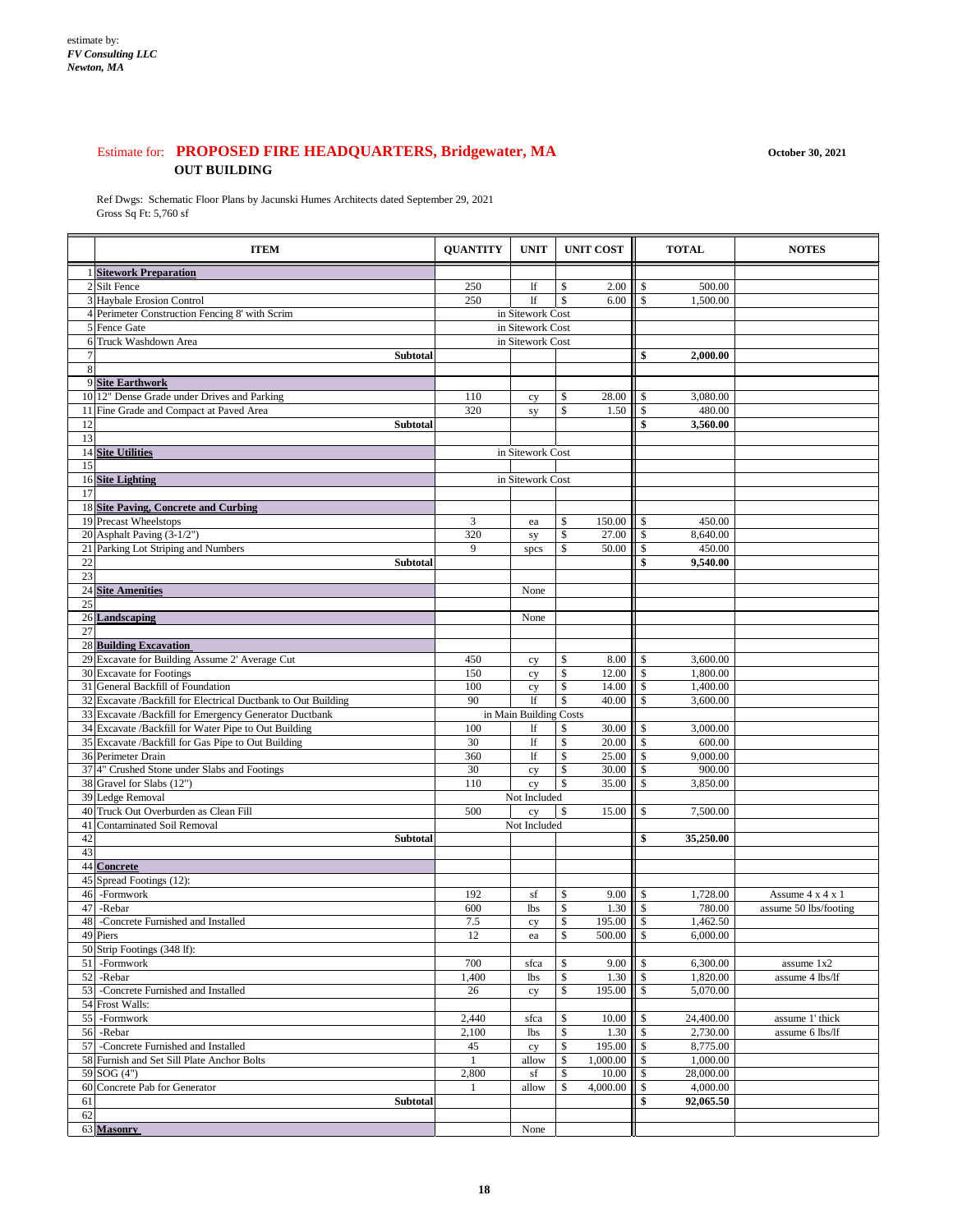|            | <b>ITEM</b>                                                                                                     | <b>QUANTITY</b> | <b>UNIT</b>              |                                            | <b>UNIT COST</b> |                                | <b>TOTAL</b>           | <b>NOTES</b> |
|------------|-----------------------------------------------------------------------------------------------------------------|-----------------|--------------------------|--------------------------------------------|------------------|--------------------------------|------------------------|--------------|
| 64         |                                                                                                                 |                 |                          |                                            |                  |                                |                        |              |
|            | 65 Structural Steel                                                                                             |                 | None                     |                                            |                  |                                |                        |              |
| 70<br>71   | Subtotal                                                                                                        |                 |                          |                                            |                  | \$                             |                        |              |
|            | 72 Miscellaneous Metal                                                                                          |                 |                          |                                            |                  |                                |                        |              |
|            | 73 Bollards at OH Doors                                                                                         | 6               | ea                       | $\boldsymbol{\mathsf{S}}$                  | 750.00           | \$                             | 4,500.00               |              |
|            | 74 Misc. Metal                                                                                                  |                 | allow                    | $\mathcal{S}$                              | 5,000.00         | \$                             | 5,000.00               |              |
| 75         | <b>Subtotal</b>                                                                                                 |                 |                          |                                            |                  | \$                             | 9,500.00               |              |
| 76         |                                                                                                                 |                 |                          |                                            |                  |                                |                        |              |
|            | <b>77 Rough Carpentry</b>                                                                                       | 230             |                          |                                            |                  |                                | 3,220.00               |              |
|            | 78 PT Double Sill Plate for Load Bearing Walls<br>$79$ 2x6 Framing for Load Bearing Walls and Column Enclosures | 5,220           | 1f<br>sf                 | \$<br>\$                                   | 14.00<br>7.50    | \$<br>$\mathcal{S}$            | 39,150.00              |              |
|            | 80 Column Posts                                                                                                 | 12              | ea                       | \$                                         | 300.00           | $\mathcal{S}$                  | 3,600.00               |              |
|            | 81 LVL Framing                                                                                                  | 216             | lf                       | \$                                         | 40.00            | $\mathcal{S}$                  | 8,640.00               |              |
|            | 82 Bridging, Blocking and Plywood for Shear                                                                     | -1              | allow                    | \$                                         | 5,000.00         | $\mathbb{S}$                   | 5,000.00               |              |
|            | 83 Framing for Gables                                                                                           | 580             | sf                       | \$                                         | 6.50             | $\mathbb{S}$                   | 3,770.00               |              |
|            | 84 Roof Trusses                                                                                                 | 5,760           | sf                       | $\mathcal{S}$                              | 4.50             | $\mathcal{S}$                  | 25,920.00              |              |
|            | 85 Bearing Plate for Roof Trusses                                                                               | 340             | $_{\rm lf}$              | $\mathcal{S}$                              | 12.00            | $\mathcal{S}$                  | 4,080.00               |              |
|            | 86 Sheathing for Exterior Walls and Gables<br>87 Sheathing for Sloped Roofs                                     | 5,800<br>6,670  | $\sqrt{\text{sf}}$<br>sf | \$<br>$\mathcal{S}$                        | 3.00<br>3.50     | $\mathcal{S}$<br>$\mathcal{S}$ | 17,400.00<br>23,345.00 |              |
|            | 88 Cupolas                                                                                                      |                 | ea                       | $\boldsymbol{\mathsf{S}}$                  | 20,000.00        | \$                             | 20,000.00              |              |
|            | 89 Watertable Trim Board                                                                                        | 350             | $_{\rm lf}$              | $\boldsymbol{\mathsf{S}}$                  | 10.00            | $\mathbb{S}$                   | $3,500.\overline{00}$  |              |
|            | 90 Cementboard Vertical Board and Batten Siding                                                                 | 5,800           | sf                       | $\mathcal{S}$                              | 6.00             | \$                             | 34,800.00              |              |
|            | 91 Plywood Cladding on Interior Side of Carport Wing Walls                                                      | 720             | sf                       | \$                                         | 3.75             | \$                             | 2,700.00               |              |
|            | 92 Exterior Soffit Framing and Plywood                                                                          | 2,800           | sf                       | $\mathcal{S}$                              | 10.00            | \$                             | 28,000.00              |              |
|            | 93 Exterior Soffit PVC Trim                                                                                     | 310             | If                       | $\mathcal{S}$                              | 8.00             | \$                             | 2,480.00               |              |
|            | 94 Corner Trim Boards                                                                                           | 100             | $_{\rm l f}$             | $\mathcal{S}$                              | 8.00             | \$                             | 800.00                 |              |
|            | 95 Eave Trim, Vent and Backup Framing                                                                           | 240<br>110      | $_{\rm l f}$<br>1f       | $\mathcal{S}$                              | 24.00<br>20.00   | $\mathbb{S}$<br>\$             | 5,760.00               |              |
|            | 96 Gable Trim and Back-up Framing<br>97 Gable Louvers                                                           | $\overline{2}$  | ea                       | $\boldsymbol{\mathsf{S}}$<br>$\mathcal{S}$ | 300.00           | $\mathbb{S}$                   | 2,200.00<br>600.00     |              |
|            | 98 Plywood on Interior Walls                                                                                    | 4,460           | sf                       | $\boldsymbol{\mathsf{S}}$                  | 3.75             | $\boldsymbol{\mathsf{S}}$      | 16,725.00              |              |
|            | 99 Hangers, Fasteners, Adhesives and Sealants                                                                   |                 | allow                    | $\mathcal{S}$                              | 10,000.00        | $\mathcal{S}$                  | 10,000.00              |              |
|            | 100 Misc. Rough Framing and Blocking                                                                            |                 | allow                    | \$                                         | 2,500.00         | $\mathcal{S}$                  | 2,500.00               |              |
|            | 101 Misc. Exterior Trim                                                                                         |                 | allow                    | -S                                         | 1,000.00         | -\$                            | 1,000.00               |              |
| 102        | <b>Subtotal</b>                                                                                                 |                 |                          |                                            |                  | \$                             | 265,190.00             |              |
| 103        | 104 Finish Carpentry/Millwork                                                                                   |                 | None                     |                                            |                  |                                |                        |              |
| 105        |                                                                                                                 |                 |                          |                                            |                  |                                |                        |              |
|            | 106 Moisture Protection                                                                                         |                 |                          |                                            |                  |                                |                        |              |
|            | 107 Foundation dampproofing                                                                                     | 1,160           | sf                       | $\mathcal{S}$                              | 2.00             | \$                             | 2,320.00               |              |
|            | 108 Concrete Floor Sealer                                                                                       |                 | in Flooring              |                                            |                  |                                |                        |              |
|            | 109 Air Barrier at Exterior Siding and Soffit                                                                   | 8,600           | sf                       | \$                                         | 0.60             | $\boldsymbol{\mathsf{S}}$      | 5,160.00               |              |
|            | 110 Flashing at Watertable Cap                                                                                  | 350             | $1\mathrm{f}$            | $\mathcal{S}$                              | 6.00             | $\mathcal{S}$                  | 2,100.00               |              |
| 111<br>112 | Subtotal                                                                                                        |                 |                          |                                            |                  | \$                             | 9,580.00               |              |
|            | 113 Roofing                                                                                                     |                 |                          |                                            |                  |                                |                        |              |
|            | 114 30 Yr Asphalt Shingle Roof and Felt Underlayment                                                            | 6,670           | sf                       | $\boldsymbol{\mathsf{S}}$                  | 5.00             | \$                             | 33,350.00              |              |
|            | 115 Ice and Watershield - 6' From Edge                                                                          | 1,440           | sf                       | $\mathcal{S}$                              | 3.50             | $\boldsymbol{\mathsf{S}}$      | 5,040.00               |              |
|            | 116 Metal Drip Edge                                                                                             | 350             | $_{\rm lf}$              | $\mathcal{S}$                              | 4.00             | $\mathsf{\$}$                  | 1,400.00               |              |
|            | 117 Ridge Vents                                                                                                 | 112             | lf                       | \$                                         | 15.00            | \$                             | 1,680.00               |              |
|            | 118 Flashing at Cupolas                                                                                         | $\mathbf{1}$    | ea                       | \$                                         | 500.00           | \$                             | 500.00                 |              |
|            | 119 Misc Flashing of Mechanical Roof Penetrations<br>120 Aluminum Gutters                                       | $\mathbf{1}$    | allow                    | $\mathcal{S}$<br>$\mathcal{S}$             | 500.00           | \$<br>\$                       | 500.00                 |              |
|            | 121 Aluminum Downspouts                                                                                         | 240<br>50       | 1f<br>1f                 | $\mathcal{S}$                              | 12.00<br>10.00   | $\mathbb{S}$                   | 2,880.00<br>500.00     |              |
|            | 122 Boot Connections to Perimeter Drain                                                                         | $\overline{4}$  | ea                       | $\mathcal{S}$                              | 250.00           | \$                             | 1,000.00               |              |
| 123        | Subtotal                                                                                                        |                 |                          |                                            |                  | \$                             | 46,850.00              |              |
| 124        |                                                                                                                 |                 |                          |                                            |                  |                                |                        |              |
|            | 125 Insulation                                                                                                  |                 |                          |                                            |                  |                                |                        |              |
|            | 126 Rigid Insulation 2" at Foundation Perimeter                                                                 | 1,160           | sf                       | \$                                         | 2.50             | \$                             | 2,900.00               |              |
|            | 127 Rigid Insulation Under Slab on Grade                                                                        | 2,800<br>216    | sf                       | $\mathcal{S}$<br>$\mathcal{S}$             | 2.50             | \$<br>$\mathcal{S}$            | 7,000.00<br>972.00     |              |
|            | 128 6" Spray Foam Insulation at Wood Framed Walls<br>129 Cellulose Retention Fabric                             | 3,000           | sf<br>sf                 | $\mathcal{S}$                              | 4.50<br>0.75     | $\mathcal{S}$                  | 2,250.00               |              |
|            | 130 12" Cellulose Blown In Insulation in Attic                                                                  | 2,800           | $\sqrt{\text{sf}}$       | $\mathcal{S}$                              | 2.50             | $\mathcal{S}$                  | 7,000.00               |              |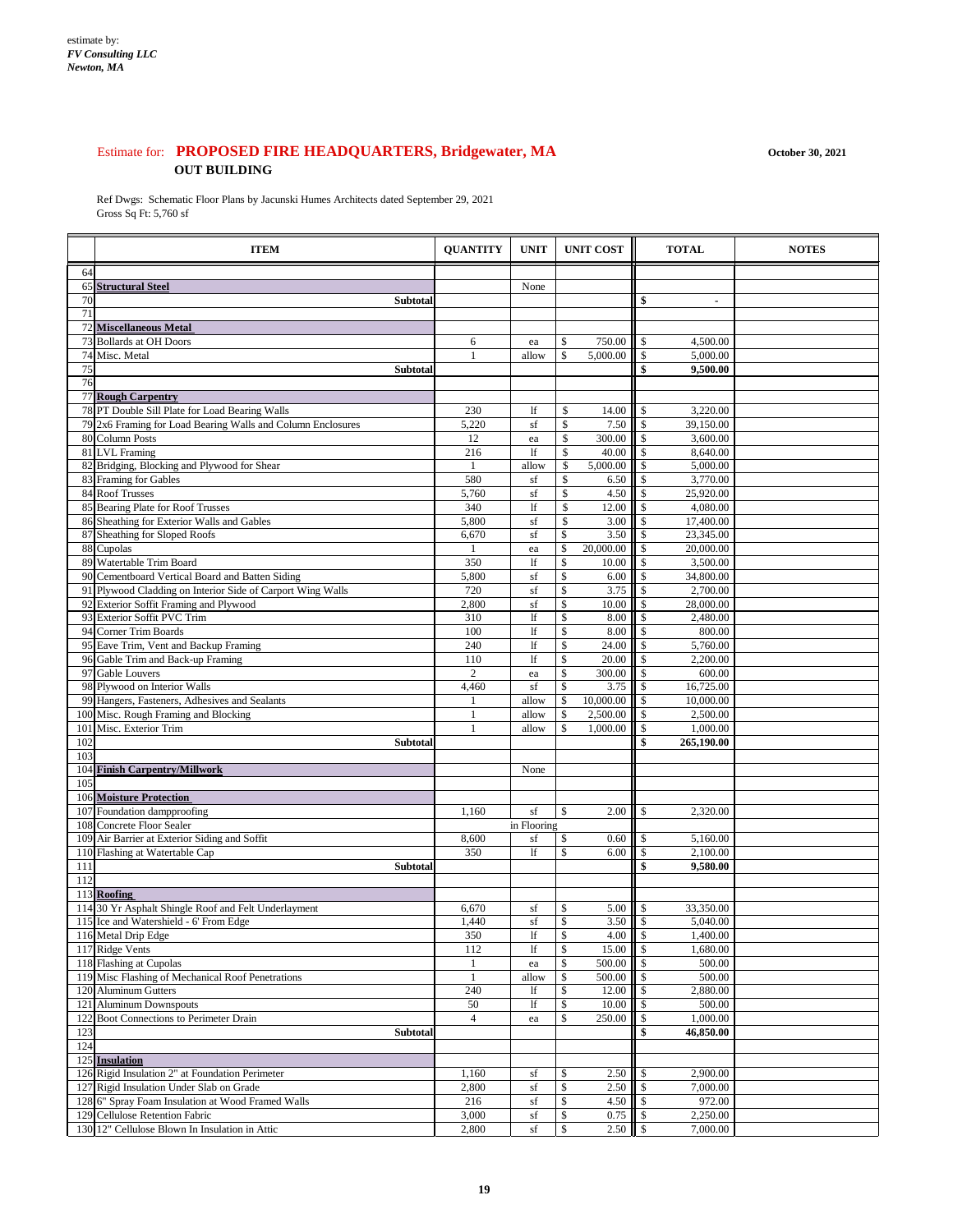|            | <b>ITEM</b>                                                               |                 | <b>QUANTITY</b> | <b>UNIT</b>              |                                 | <b>UNIT COST</b>   |                                          | <b>TOTAL</b>         | <b>NOTES</b> |
|------------|---------------------------------------------------------------------------|-----------------|-----------------|--------------------------|---------------------------------|--------------------|------------------------------------------|----------------------|--------------|
|            | 131 Interior Vapor Barrier                                                |                 | 11,000          | sf                       | \$                              | 0.50               | $\mathcal{S}$                            | 5,500.00             |              |
| 132        |                                                                           | <b>Subtotal</b> |                 |                          |                                 |                    | $\boldsymbol{\$}$                        | 25,622.00            |              |
| 133        |                                                                           |                 |                 |                          |                                 |                    |                                          |                      |              |
|            | 134 Windows and Glass                                                     |                 |                 | None                     |                                 |                    |                                          |                      |              |
| 135        |                                                                           |                 |                 |                          |                                 |                    |                                          |                      |              |
|            | 136 Doors, Frames, Hardware                                               |                 |                 |                          |                                 |                    |                                          |                      |              |
|            | 137 12' Overhead Sectional Doors<br>138 Welded Metal Door Frames - Single |                 | 5               | ea                       | \$<br>$\boldsymbol{\mathsf{S}}$ | 5,000.00<br>350.00 | $\sqrt[6]{\frac{1}{2}}$<br>$\mathcal{S}$ | 25,000.00<br>350.00  |              |
|            | 139 Welded Metal Door Frames - Double                                     |                 |                 | ea<br>ea                 | $\$\,$                          | 375.00             | $\mathcal{S}$                            | 375.00               |              |
|            | 140 Exterior Hollow Metal Doors                                           |                 | 3               | <i>lvs</i>               | $\$$                            | 375.00             | $\mathbb{S}$                             | 1,125.00             |              |
|            | 141 Door Hardware                                                         |                 | 3               | <i>lvs</i>               | $\$$                            | 800.00             | $\mathcal{S}$                            | 2,400.00             |              |
|            | 142 Install Doors, Frames, Hardware                                       |                 | 3               | <i>lvs</i>               | $\$\,$                          | 225.00             | $\mathcal{S}$                            | 675.00               |              |
| 143        |                                                                           | <b>Subtotal</b> |                 |                          |                                 |                    | \$                                       | 29,925.00            |              |
| 144        |                                                                           |                 |                 |                          |                                 |                    |                                          |                      |              |
|            | 145 Structural Light Guage Metal Framing                                  |                 |                 | None                     |                                 |                    |                                          |                      |              |
| 146        |                                                                           |                 |                 |                          |                                 |                    |                                          |                      |              |
|            | 147 Drywall                                                               |                 |                 |                          |                                 |                    |                                          |                      |              |
|            | 148 Exterior Drywall Ceiling on Hat Channel                               |                 | 2,850           | $\sqrt{\text{sf}}$       | \$                              | 6.00               | $\sqrt[6]{\frac{1}{2}}$                  | 17,100.00            |              |
|            | 149 Interior Drywall Ceiling on Hat Channel                               |                 | 2,850           | $\mathrm{sf}$            | $\boldsymbol{\mathsf{S}}$       | 5.50               | $\sqrt$                                  | 15,675.00            |              |
|            | 150 Additional Drywall Layers on Generator Room Walls for Rating          |                 | 912             | sf                       | $\boldsymbol{\mathsf{S}}$       | 12.00              | $\sqrt$                                  | 10,944.00            |              |
| 151        | Additional Drywall Layers on Generator Room Ceiling for Rating            |                 | 336             | sf                       | $\mathcal{S}$                   | 9.00               | $\mathcal{S}$<br>\$                      | 3,024.00             |              |
| 152<br>153 |                                                                           | <b>Subtotal</b> |                 |                          |                                 |                    |                                          | 46,743.00            |              |
|            | 154 Acoustic Ceilings                                                     |                 |                 | None                     |                                 |                    |                                          |                      |              |
| 155        |                                                                           |                 |                 |                          |                                 |                    |                                          |                      |              |
|            | 156 Flooring                                                              |                 |                 |                          |                                 |                    |                                          |                      |              |
| 157        | <b>Epoxy Concrete Sealer</b>                                              |                 | 2,850           | sf                       | $\boldsymbol{\mathsf{S}}$       | 1.25               | $\$\,$                                   | 3,562.50             |              |
| 158        |                                                                           | <b>Subtotal</b> |                 |                          |                                 |                    | $\boldsymbol{\mathsf{S}}$                | 3,562.50             |              |
| 159        |                                                                           |                 |                 |                          |                                 |                    |                                          |                      |              |
|            | 160 Painting                                                              |                 |                 |                          |                                 |                    |                                          |                      |              |
|            | 161 Exterior:                                                             |                 |                 |                          |                                 |                    |                                          |                      |              |
|            | 162 Paint Bollards                                                        |                 | 6               | ea                       | \$                              | 50.00              | $\sqrt$                                  | 300.00               |              |
|            | 163 Paint Drywall Ceilings                                                |                 | 2,850           | sf                       | \$                              | 1.00               | $\$\,$                                   | 2,850.00             |              |
|            | 164 Paint Plywood Wing Walls                                              |                 | 720             | st                       | \$                              | 1.00               | $\parallel$ \$                           | 720.00               |              |
|            | 165 Interior:                                                             |                 |                 |                          |                                 |                    |                                          |                      |              |
|            | 166 Paint Drywall Ceilings<br>167 Paint Plywood Walls                     |                 | 2,850<br>4,460  | $\sqrt{\text{sf}}$<br>sf | \$<br>$\$\,$                    | 1.00<br>1.00       | $\$\,$<br>$\mathcal{S}$                  | 2,850.00<br>4,460.00 |              |
| 168        |                                                                           | <b>Subtotal</b> |                 |                          |                                 |                    | \$                                       | 11,180.00            |              |
| 169        |                                                                           |                 |                 |                          |                                 |                    |                                          |                      |              |
|            | 170 Specialties/Accessories                                               |                 |                 |                          |                                 |                    |                                          |                      |              |
|            | 171 Wire Mesh Partitions                                                  |                 |                 | None                     |                                 |                    |                                          |                      |              |
|            | 172 Louvers                                                               |                 |                 | in HVAC                  |                                 |                    |                                          |                      |              |
|            | 173 Fire Extinguishers on Brackets                                        |                 | $\overline{c}$  | ea                       | \$                              | 150.00             | $\mathcal{S}$                            | 300.00               |              |
|            | 174 Signage                                                               |                 |                 | allow                    | $\mathbb{S}$                    | 1,000.00           | $\$\,$                                   | 1,000.00             |              |
| 175        |                                                                           | <b>Subtotal</b> |                 |                          |                                 |                    | \$                                       | 1,300.00             |              |
| 176        |                                                                           |                 |                 |                          |                                 |                    |                                          |                      |              |
| 178        | 177 Appliances                                                            |                 |                 | None                     |                                 |                    |                                          |                      |              |
|            | 179 Plumbing                                                              |                 |                 |                          |                                 |                    |                                          |                      |              |
|            | 180 Floor Drains                                                          |                 |                 | None                     |                                 |                    |                                          |                      |              |
|            | 181 Gas Piping from Main Building                                         |                 | 100             | lf                       | \$                              | 40.00              | $\sqrt[6]{\frac{1}{2}}$                  | 4,000.00             |              |
|            | 182 Gas Shut-off                                                          |                 | 1               | ea                       | $\$\,$                          | 400.00             | $\mathcal{S}$                            | 400.00               |              |
|            | 183 Gas Piping from Tank to Unit Heaters                                  |                 | 3               | ea                       | $\boldsymbol{\mathsf{S}}$       | 1,000.00           | $\mathbb{S}$                             | 3,000.00             |              |
|            | 184 Water Piping from Main Building                                       |                 | 100             | 1f                       | $\boldsymbol{\mathsf{S}}$       | 40.00              | $\mathcal{S}$                            | 4,000.00             |              |
|            | 185 Water Shut-off                                                        |                 |                 | ea                       | $\boldsymbol{\mathsf{S}}$       | 400.00             | $\mathcal{S}$                            | 400.00               |              |
|            | 186 Water Piping for Hose Bibs                                            |                 | $\mathbf{1}$    | allow                    | $\mathcal{S}$                   | 5,000.00           | $\sqrt$                                  | 5,000.00             |              |
| 187        |                                                                           | <b>Subtotal</b> |                 |                          |                                 |                    | \$                                       | 16,800.00            |              |
| 188        |                                                                           |                 |                 |                          |                                 |                    |                                          |                      |              |
| 190        | 189 Fire Protection                                                       | <b>Subtotal</b> |                 | None                     |                                 |                    | \$                                       |                      |              |
| 191        |                                                                           |                 |                 |                          |                                 |                    |                                          | ٠                    |              |
|            | $192$ HVAC                                                                |                 |                 |                          |                                 |                    |                                          |                      |              |
|            | 193 Air Intake and Exhaust Ducts and Plenums for Generator Room           |                 | $\mathbf{1}$    | allow                    | $\boldsymbol{\mathsf{S}}$       | 5,000.00           | $\mathcal{S}$                            | 5,000.00             |              |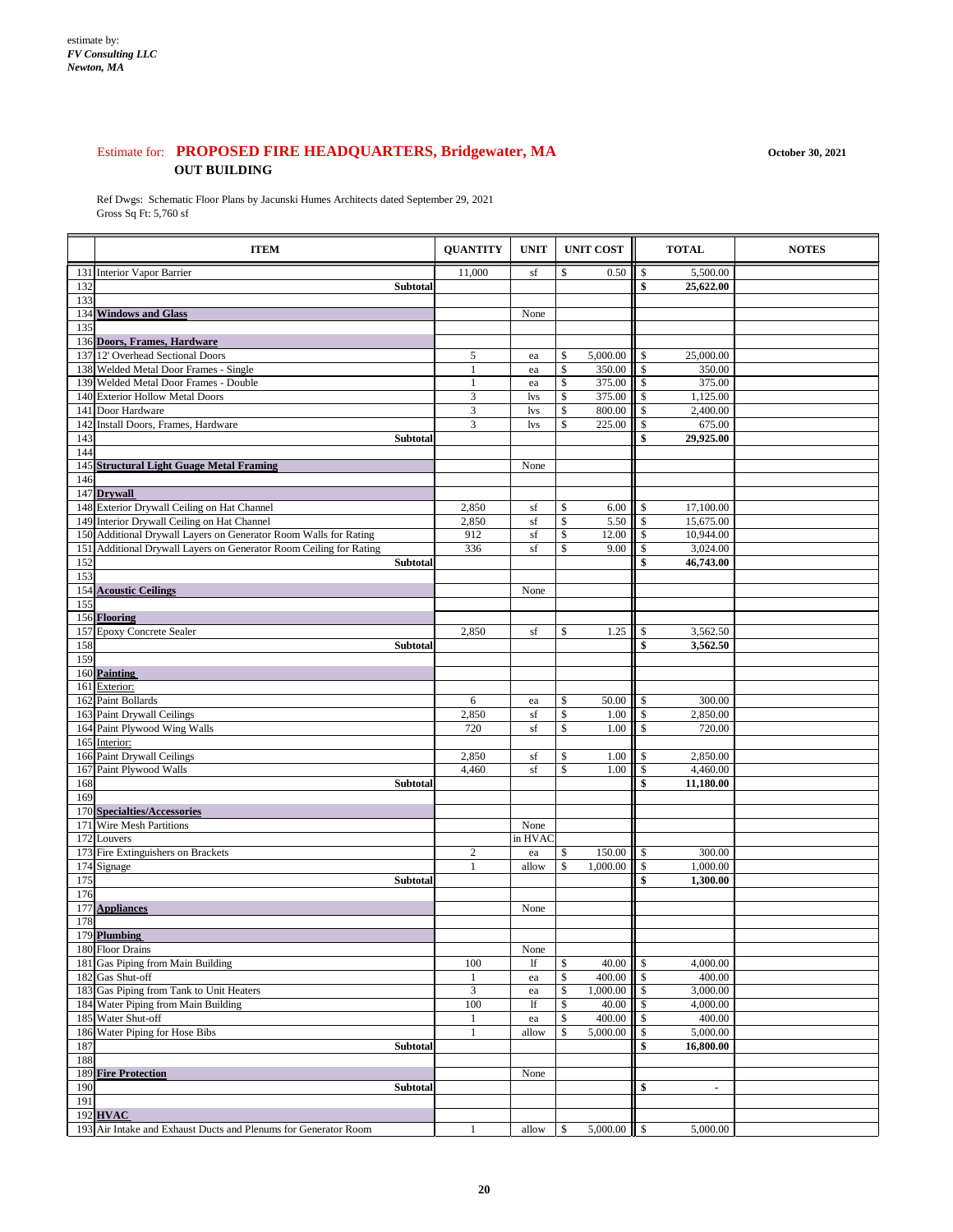|     | <b>ITEM</b>                                                         | <b>QUANTITY</b>        | <b>UNIT</b>            |                           | <b>UNIT COST</b> |               | <b>TOTAL</b> | <b>NOTES</b> |
|-----|---------------------------------------------------------------------|------------------------|------------------------|---------------------------|------------------|---------------|--------------|--------------|
|     | 194 Motorized Louvers for Generator                                 | 2                      | ea                     | $\boldsymbol{\mathsf{S}}$ | 1,500.00         | $\mathbb{S}$  | 3,000.00     |              |
|     | 195 Exhaust Flue for Generator                                      |                        | in Building Costs      |                           |                  |               |              |              |
|     | 196 Unit Heaters for Storage Areas (gas fired)                      | 2                      | ea                     | \$                        | 3,000.00         | \$            | 6,000.00     |              |
|     | 197 Unit Heaters for Generator Room (propane fired)                 |                        | ea                     | \$                        | 3,000.00         | \$            | 3,000.00     |              |
|     | 198 Vent Stacks for UH                                              | 3                      | ea                     | \$                        | 400.00           | $\mathsf{\$}$ | 1,200.00     |              |
|     | 199 Exhaust Fan (300 cfm)                                           |                        | ea                     | \$                        | 1,100.00         | \$            | 1,100.00     |              |
|     | 200 Ductwork for Exhaust                                            | 200                    | <b>lbs</b>             | \$                        | 12.00            | \$            | 2,400.00     |              |
| 201 | <b>Sidewall Diffusers</b>                                           | $\overline{4}$         | ea                     | \$                        | 100.00           | \$            | 400.00       |              |
|     | 202 Mesh Screen Inlets                                              | $\overline{2}$         | ea                     | \$                        | 50.00            | $\mathbb{S}$  | 100.00       |              |
| 203 | Temperature Controls for Unit Heaters                               |                        | allow                  | \$                        | 1,500.00         | $\mathsf{\$}$ | 1,500.00     |              |
| 204 | <b>Subtotal</b>                                                     |                        |                        |                           |                  | \$            | 23,700.00    |              |
| 205 |                                                                     |                        |                        |                           |                  |               |              |              |
|     | 206 Electric/Security                                               |                        |                        |                           |                  |               |              |              |
| 207 | Primary and Secondary Ductbanks                                     |                        | in Site Utilities      |                           |                  |               |              |              |
| 208 | <b>Transformer and Primary Cabling</b>                              |                        | by Utility Company     |                           |                  |               |              |              |
| 209 | Generator                                                           | in Main Building Costs |                        |                           |                  |               |              |              |
|     | 210 Generator Ductbank                                              |                        | in Main Building Costs |                           |                  |               |              |              |
|     | 211 Power Conduit and Feeders from Main Building (Concrete Encased) | 80                     | 1f                     | \$                        | 260.00           | \$            | 20,800.00    |              |
|     | 212 Panel Board                                                     |                        | ea                     | $\boldsymbol{\mathsf{S}}$ | 7,500.00         | $\mathbb{S}$  | 7,500.00     |              |
|     | 213 Misc. Convenience Power                                         | 5,760                  | sf                     | $\boldsymbol{\mathsf{S}}$ | 1.00             | \$            | 5,760.00     |              |
|     | 214 Lighting and Switching:                                         |                        |                        |                           |                  |               |              |              |
| 215 | -Storage Area and Generator 1x8 Strip                               | 10                     | ea                     | \$                        | 550.00           | \$            | 5,500.00     |              |
| 216 | -Soffit Lighting at Carport                                         | 10                     | ea                     | \$                        | 600.00           | $\mathbb{S}$  | 6,000.00     |              |
| 217 | -Lighting Controls                                                  |                        | allow                  | \$                        | 2,000.00         | \$            | 2,000.00     |              |
|     | 218 Power to Generator                                              |                        | in Main Building Costs |                           |                  |               |              |              |
|     | 219 Power to Exhaust Fan                                            | 2                      | ea                     | \$                        | 600.00           | \$            | 1,200.00     |              |
|     | 220 Power to Unit Heaters                                           | 3                      | ea                     | $\boldsymbol{\mathsf{S}}$ | 600.00           | $\mathbb{S}$  | 1,800.00     |              |
|     | 221 Fire Alarm System                                               | 5,760                  | $\sqrt{\text{sf}}$     | $\mathcal{S}$             | 2.00             | \$            | 11,520.00    |              |
| 222 | Smoke Dectors in Attic                                              |                        | allow                  | \$                        | 1,500.00         | $\mathbb{S}$  | 1,500.00     |              |
|     | 223 Power for Misc. Equipment:                                      |                        |                        |                           |                  |               |              |              |
| 224 | -Overhead Doors and Controls                                        | 5                      | ea                     | \$                        | 600.00           | \$            | 3,000.00     |              |
| 225 | Tel/Data conduit, ring and string                                   |                        | None                   |                           |                  |               |              |              |
|     | 226 Temp Power and Light                                            |                        | in General Conditions  |                           |                  |               |              |              |
| 227 | <b>Subtotal</b>                                                     |                        |                        |                           |                  | P             | 66,580.00    |              |
| 228 |                                                                     |                        |                        |                           |                  |               |              |              |
|     | 229 Integrated Technology                                           |                        |                        |                           |                  |               |              |              |
|     | 230 Access Control, Surveillance and Paging                         |                        | allow                  | $\mathbb{S}$              | 15,000.00        | $\mathbb{S}$  | 15,000.00    |              |
| 231 | <b>Communications Wiring</b>                                        |                        | None                   |                           |                  |               |              |              |
| 232 | <b>Subtotal</b>                                                     |                        |                        |                           |                  | \$            | 15,000.00    |              |